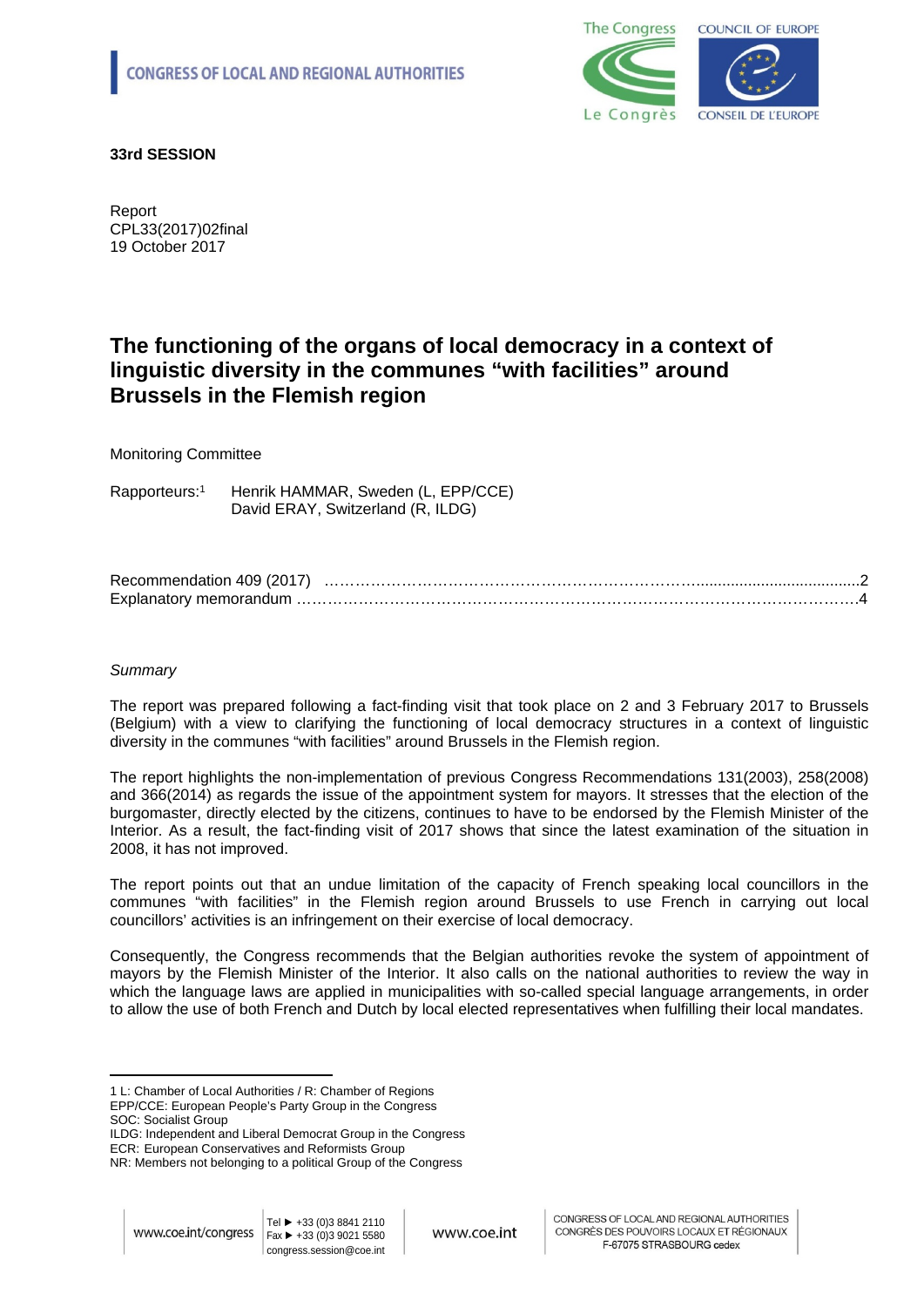## **RECOMMENDATION 409 (2017)<sup>2</sup>**

1. The Congress of Local and Regional Authorities of the Council of Europe refers to:

*a.* Article 2, paragraph 1.b of Statutory Resolution CM/Res(2015)9 relating to the Congress, which provides that one of the aims of the Congress shall be "to submit proposals to the Committee of Ministers in order to promote local and regional democracy;"

*b.* Article 2, paragraph 3 of Statutory Resolution CM/Res(2015)9 relating to the Congress, stipulating that "The Congress shall prepare on a regular basis country-by-country reports on the situation of local and regional democracy in all member States and in States which have applied to join the Council of Europe, and shall ensure, in particular, that the principles of the European Charter of Local Self-Government are implemented;"

*c.* Congress Resolution 409 (2016) on the Rules and Procedures of the Congress and in particular, Chapter XVII on the organisation of the monitoring procedures;

*d.* Congress Recommendations 131(2003) and 366(2014) on local and regional democracy in Belgium;

*e.* Congress Recommendation 258(2008) on Local democracy in Belgium: non-appointment by the Flemish authorities of three mayors;

*f.* The appended explanatory memorandum on the functioning of local democracy structures in a context of linguistic diversity in the communes "with facilities" around Brussels in the Flemish region.

2. The Congress notes that:

*a.* Belgium is a founding member of the Council of Europe, which it joined in 1949. It ratified the European Charter of Local Self Government on 25 August 2004 with effect from 1 December 2004. The provisions not ratified relate to Article 3, paragraph 2, Article 8, paragraph 2, and Article 9, paragraphs 2, 6 and 7.

*b.* The Monitoring Committee of the Congress of Local and Regional Authorities of the Council of Europe instructed the co-rapporteurs on local democracy Henrik HAMMAR (Sweden, L, EPP), and on regional democracy David ERAY (Switzerland, R, ILDG),<sup>3</sup> to carry out a fact-finding visit to Belgium in order to clarify the functioning of local democracy structures in a context of linguistic diversity in the communes "with facilities" around Brussels in the Flemish region and to prepare and submit to the Congress a report on this subject;

*c.* The fact-finding visit took place on 2 and 3 February 2017 in Brussels. During the visit, the Congress delegation met with representatives from the national delegation to the Congress, local elected representatives and the Vice-Minister-President of the Government of Flanders and Flemish Minister for Local and Provincial Government, Civic Integration, Housing, Equal Opportunities and Poverty Reduction. The detailed programme of the visit is appended to the report;

*d.* The delegation wishes to thank the Permanent Representation of Belgium to the Council of Europe and the interlocutors who met with the delegation, for their open and constructive discussions.

3. The Congress expresses its concern with regard to:

*a.* the fact that the election of the mayor proposed by the local council has to be endorsed by the Flemish Minister of the Interior whereas the proposed mayor is member of the local council which was previously directly elected by the citizens. This form of validation could constitute, in some cases, a disproportionate supervision of local authorities by the regional Flemish Government and a breach of the spirit of the Charter's preamble and Articles 4 and 8.3 thereof;

*b.* the resulting non-implementation of Congress Recommendations 131(2003), 258(2008) and 366(2014) as regards the issue of the appointment system for mayors mentioned under 3.a;

<sup>2</sup> Debated and approved by the Chamber of Local Authorities on 19 October, and adopted by the Congress on 20 October 2017, 3rd sitting (see Document [CPL33\(2017\)02final](http://rm.coe.int/the-functioning-of-the-organs-of-local-democracy-in-a-context-of-lingu/168074fccc), explanatory memorandum), co-rapporteurs: Henrik HAMMAR, Sweden (L, EPP/CCE) and David ERAY, Switzerland (R, ILDG).

<sup>3</sup> They were assisted by Prof. Angel Manuel MORENO MOLINA, Chair of the Group of Independent Experts on the European Charter of Local Self-Government, and the Congress Secretariat.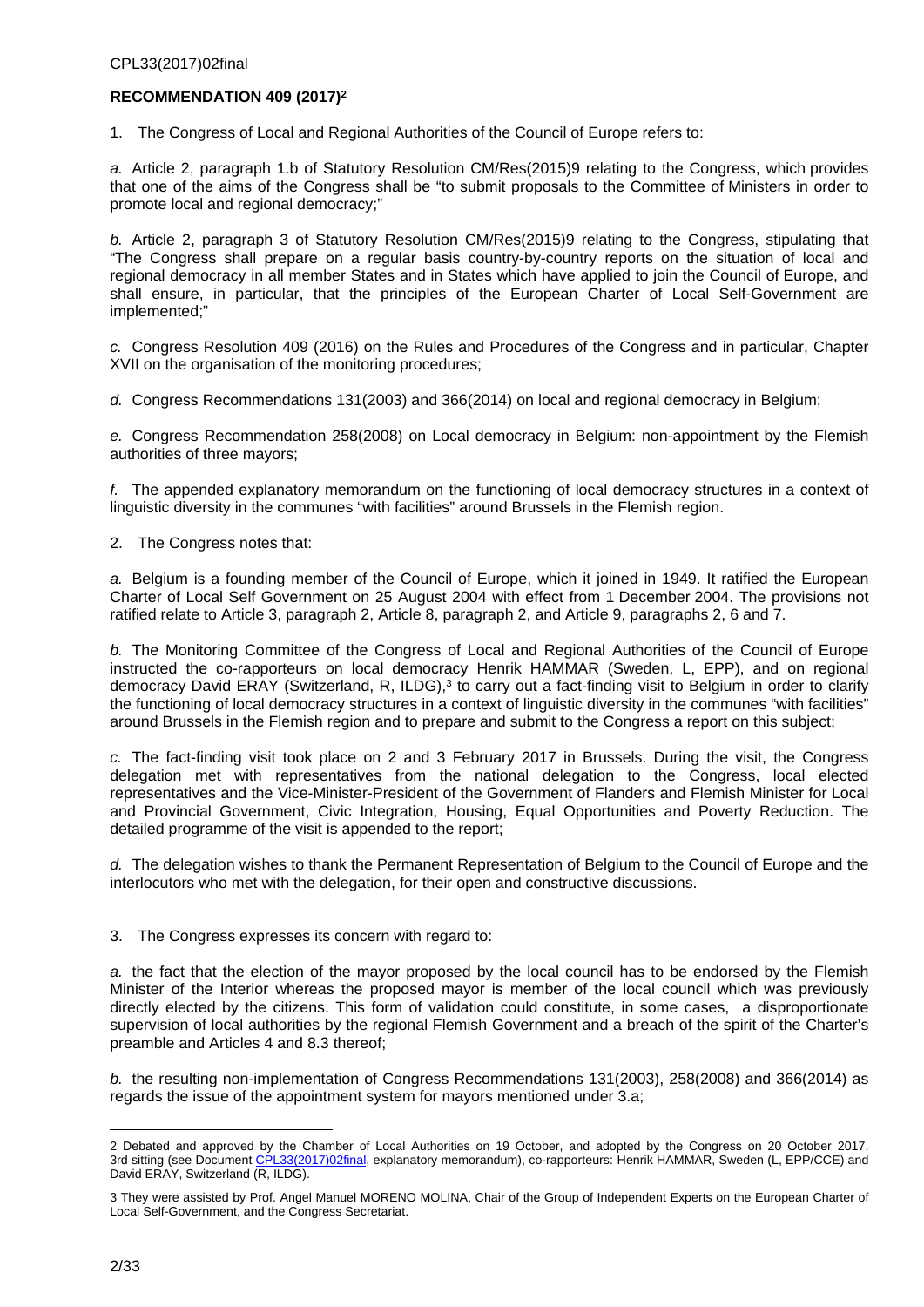*c.* the legal impossibility for local councillors in these communes - where the majority of local residents are French-speaking - to comment in French on a point on the meeting agenda of a local council, or on that of other local internal bodies. This constitutes an undue limitation of their capacity and right to participate effectively in the meetings and decisions of these bodies and is therefore an infringement on the exercise of local democracy, and more generally, renders it impossible for exclusively French-speaking citizens to follow the activities of the local council;

*d.* the difficulties for French-speaking Belgian citizens to take part in local affairs, or to use public services in an effective way, in particular in the field of social services, due to a restrictive interpretation of the Belgian federal language laws, as implemented and enforced by the Flemish Government, which could lead, in some cases, to discrimination.

4. The Congress recommends that the Belgian authorities :

*a.* revoke the system of appointment by the Flemish Minister of the Interior;

*b.* review the way in which the language laws are applied in municipalities with so-called special language arrangements, in order to allow the use of both French and Dutch by municipal councillors and by the mayor and aldermen at the meetings of the municipal council or in the meetings of other local bodies;

*c.* extend the recommendation made above (4b) to the citizens of the communes concerned so that they can participate in a meaningful way in local public affairs and can make effective use of the municipal public services (and notably the social ones);

*d.* reconsider the possibility of ratifying Article 3, paragraph 2, Article 8, paragraph 2, and Article 9, paragraphs 2, 6 and 7 of the European Charter on Local Self-government and thereby undertake to comply with all the provisions set out in the said Charter.

5. The Congress calls on the Committee of Ministers to transmit this recommendation to the Belgian authorities and to take it into account, as well as the accompanying explanatory memorandum, in its activities relating to this member State.

6. The Congress recommends that the Parliamentary Assembly, the European Commission against Racism and Intolerance (ECRI) and the Commissioner for Human Rights take into account these recommendations within the framework of their activities in this country.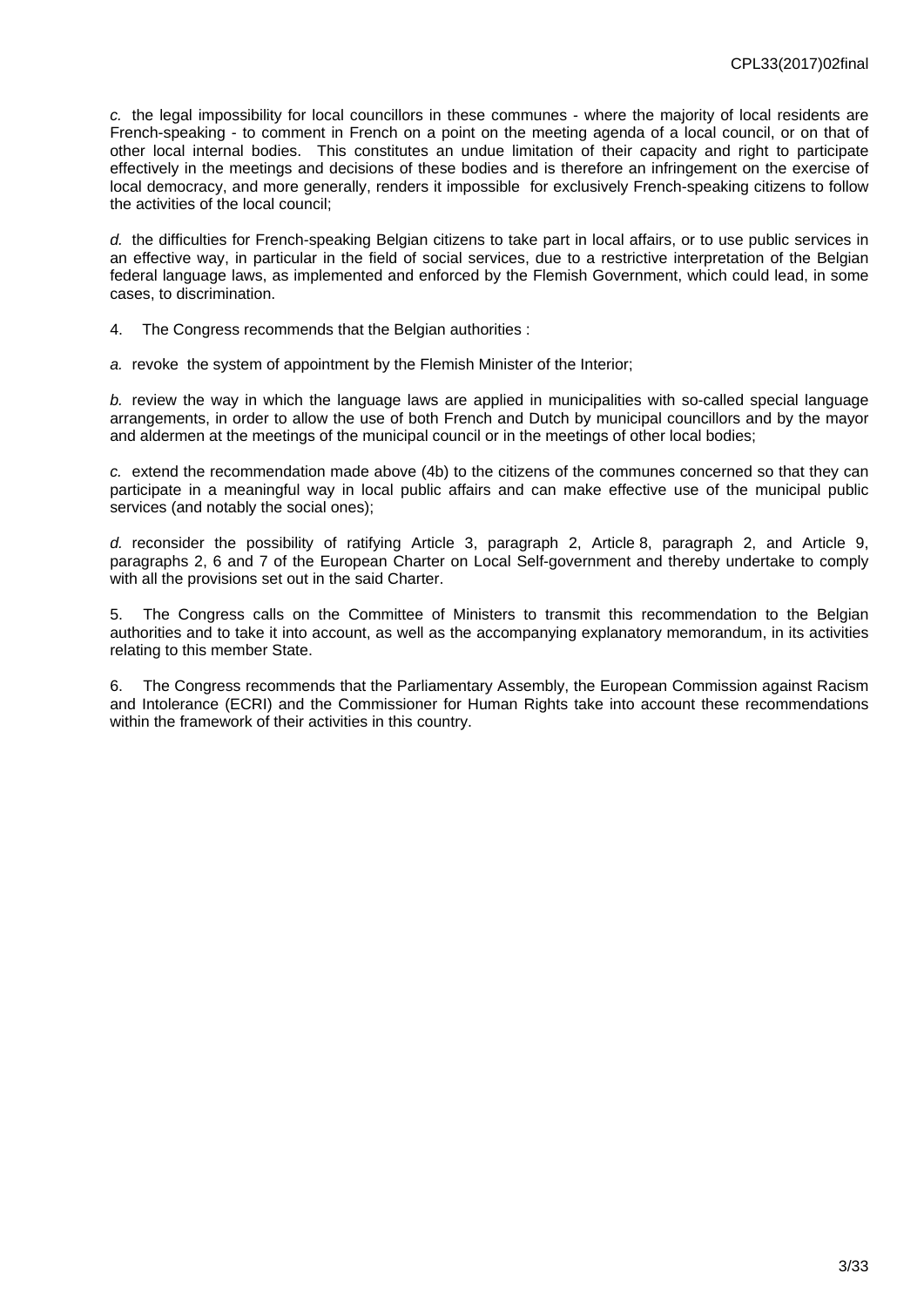## <span id="page-3-0"></span>**EXPLANATORY MEMORANDUM**

## **Table of contents**

| 2. Legal context of the situations analysed during the mission and the applicability of the Charter6                                                                                                                        |
|-----------------------------------------------------------------------------------------------------------------------------------------------------------------------------------------------------------------------------|
| 3. Local democracy: participation of local residents in the decision-making process of the local bodies7                                                                                                                    |
| 4. Local democracy: participation of local elected representatives in the decision-making process of the                                                                                                                    |
|                                                                                                                                                                                                                             |
|                                                                                                                                                                                                                             |
|                                                                                                                                                                                                                             |
|                                                                                                                                                                                                                             |
| Appendix II – Analysis of the situation in certain municipalities with special language arrangements located<br>on the outskirts of Brussels (Belgium), notably from the perspective of the European Charter of Local Self- |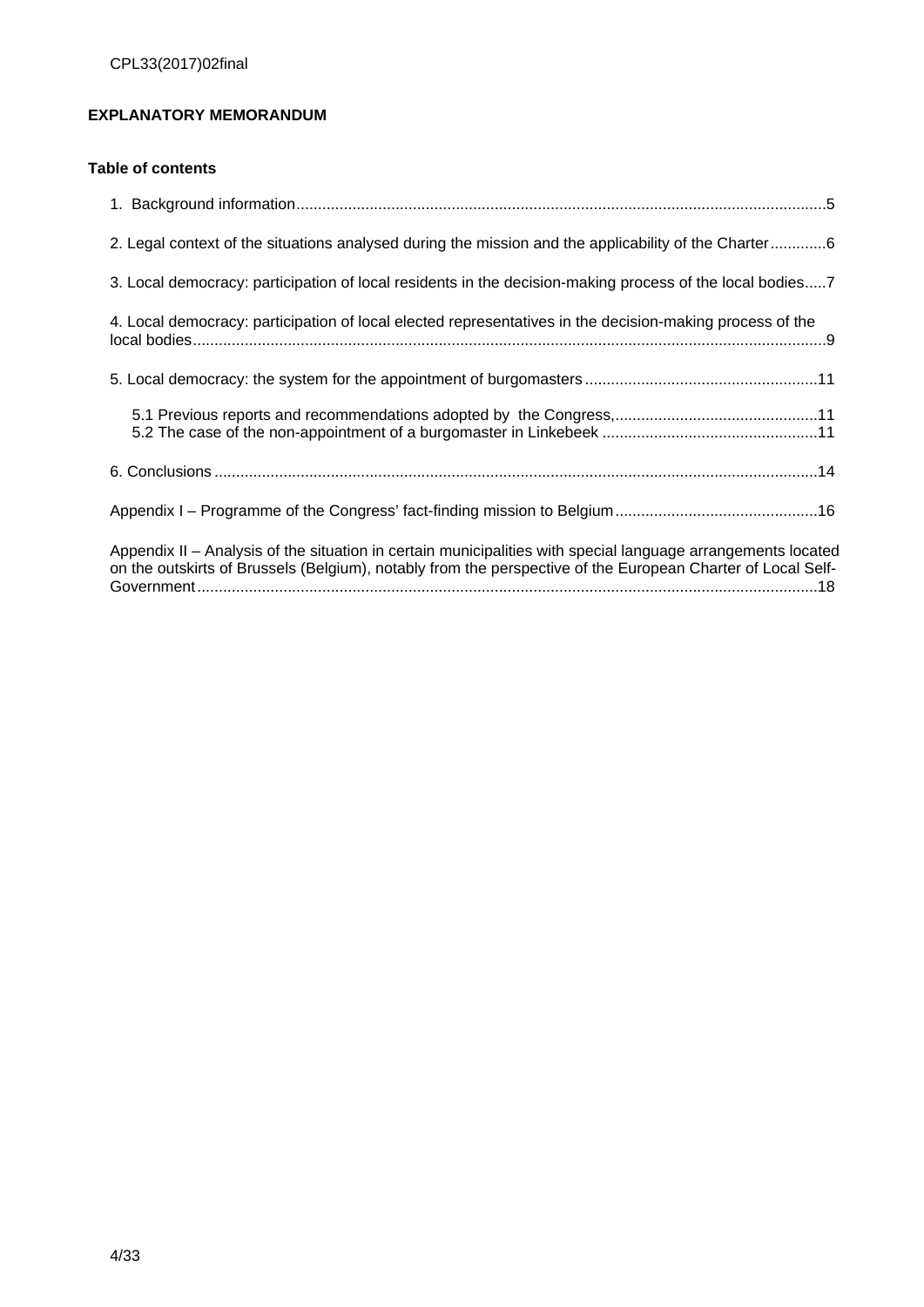## <span id="page-4-0"></span>**1. BACKGROUND INFORMATION**

1. On 2-3 February 2017, a delegation of the Congress of Local and Regional Authorities of the Council of Europe (hereinafter, "the Congress Delegation") carried out a fact-finding mission in Belgium. The Delegation was composed by two rapporteurs, Henrik HAMMAR, Rapporteur on local democracy, (Sweden, L, EPP/CCE), and David ERAY, Rapporteur on regional democracy, (Switzerland, R, ILDG). The delegation was assisted by Prof. Dr. Angel M. Moreno, Chairman of the Group of Independent Experts on the European Charter of Local Self-Government and the Congress secretariat.

2. The antecedents and reasons for this fact-finding mission may be summarised as follows:

#### **The complaint**

3. In May 2015, six local government officials discharging their duties in different Belgian (Flemish) municipalities located in the periphery of Brussels (Krainem, Drogenbos, Sint-Genesius-Rode, Wemmel, Wezembeek-Oppem and Linkebeek) filed a complaint in the Chamber of Local Authorities of the Congress. In those "rim" municipalities (with a large majority of French-speaking people), special linguistic arrangements have been established in favour of French-speaking residents by the Laws of 8 November 1962 and 2 August 1963. For this reason these local entities are also commonly called "faciliteitengemeenten" in Dutch and "communes à facilités linguistiques" in French.

4. The signatories of the letter complained, inter alia, that they were not allowed to use other language than Dutch in the regular meetings of the local city council; that this situation would allegedly hamper their ability to discharge their political and representative duties and functions, especially as representatives of the Frenchspeaking residents; that French-speaking local residents were also allegedly prevented to use French when they take part in the advisory and participatory bodies of the municipalities. Consequently, they claim that this situation went against the spirit of the Charter, and would even amount to a non-application of the Congress Recommendation 258(2008) of 2 December 2008.

5. On the other hand, the Chamber of Local Authorities was also informed of the specific situation in the "rim" Municipality of Linkebeek, where the city council had proposed on several occasions the appointment of Mr. Thiéry as the "mayor" or burgomaster (Burgemeester in Dutch, Bourgmestre in French) of the municipality. The last council proposal, deriving from extraordinary local elections held in the town, was rejected on March the 1st 2016 by the Flemish Minister for Local and Provincial Government, Civic Integration, Housing, Equal Opportunities and Poverty Reduction (hereinafter, "the competent Flemish Minister"), on the basis that he had allegedly violated the laws on the use of languages when he called for the local elections.

#### **The legal opinion**

6. In view of the foregoing, the Monitoring Committee of the Congress, on 17 February 2016, commissioned Prof. Moreno, chairman of the Congress´ Group of Independent Experts on the European Charter of Local Self-Government, to write a legal opinion in order to analyse the described situations, from the perspective of the Charter. He released an extensive legal opinion in March 2016, which was forwarded to the competent Flemish Ministry for comments and which is annexed to this report. On 23 June 2016, the said Flemish Department produced an official reply, including remarks, clarification and rectifications on the legal opinion.

#### **The Bureau decision**

7. At its meeting of 20 September 2016 in Strasbourg, the Bureau of the Congress took the decision to carry out a fact-finding mission to Belgium, in order to clarify the functioning of the organs of local democracy in a context of diversity of languages. The aim of the visit was to get first-hand information, to contrast facts and opinions, and to discuss with the concerned local representatives and other Flemish political officials. The official scope and content of the fact-finding mission was to be "the functioning of Local democracy, especially in a context of linguistic diversity in the "rim" municipalities in Brussels, Flemish region".

8. During the two days of the mission, the delegation met in Brussels with local council members of the "rim" municipalities, with members of the Belgian Delegation to the Congress and with the competent Minister of the Flemish government. The fact-finding mission proved to be very interesting and instrumental to get a clear, more precise and immediate understanding of the legal, political and sociological aspects of the situation. The programme of the visit is appended to this report.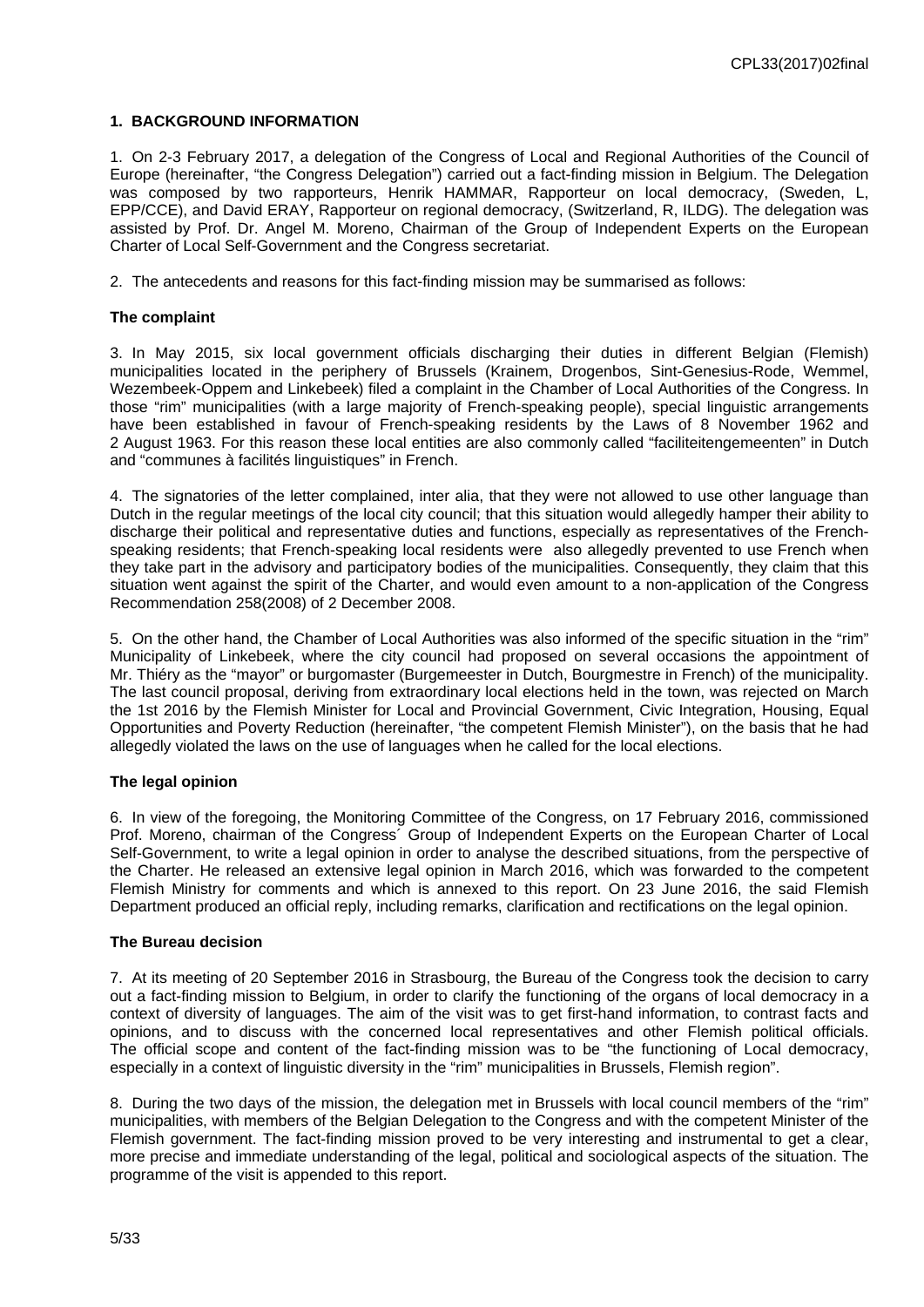9. The co-rapporteurs wish to thank the Permanent Representation of Belgium to the Council of Europe for contributing to the organisation and smooth running of the visit, as well as the interlocutors they met during this visit for their availability and the information they kindly provided to the delegation.

#### <span id="page-5-0"></span>**2. LEGAL CONTEXT OF THE SITUATIONS ANALYSED DURING THE MISSION AND THE PPLICABILITY OF THE CHARTER**

10. It was established by the legal opinion of March 2016 provided by the Chair of the Group of independent experts that the facts under consideration are covered, in a direct or indirect way, by the Charter. The facts fall under the Preamble of the Charter (citizens participation in the conduct of public affairs), art 7.1 (free exercise of the functions of local elected representative); and Art. 8.3 (principle of proportionality in the exercise of interadministrative control over local authorities) of the said Charter.

11. On the other hand, the use of languages "for administrative purposes" in the municipalities with special linguistic arrangements has been regulated by a complex set of national and regional laws and regulations ("circulars"). At federal level, the main piece of legislation is the so-called "*coordinated Laws on the use of languages on administrative matters* (or for governmental purposes) enacted on 18 July 1966 and subsequently amended (hereinafter, "the 1966 Laws"). In reality, these Laws apply to all governmental institutions in Belgium, and lay down specific provisions for local authorities (Arts. 9-31). Common provisions apply also to municipalities (Arts. 57 and following). Even more specific provisions address the peculiarities of "rim" municipalities around Brussels (Arts. 23-31).

12. Three rules are key principles in those local entities. First, only Dutch must be used "in their internal services", that is for internal or intra-services communications, and for the purposes of communicating with other government levels. Second, when there is a communication or relation between the residents and the "local services", French-speaking local residents have certain "rights" or *allowances* ("facilités") to use French in their relations with those services. That is, they are entitled to use French to address the local services and organs (to file a petition or to ask for a permit, for instance). Correlatively, the civil servants and employees working at those *faciliteitengementeen* must respond and take care of the said citizens in French, too, if this is the language used by the citizen (Art. 25). Local resident may ask (in French) that the official documents, certificates and licences be written or delivered to them in French (Art. 26). Specifically in the municipalities of Drogenbos, Kraainem, Linkebeek and Wemmel the administrative acts and resolutions "are written in Dutch or in French, according to the wish of the concerned person". Nobody can work in the municipalities if he/she has not a good command of French (Art. 29), etc.

13. In a nutshell, this is the core of the so-called "allowances" *(facilités)* linguistic regime for what concerns the local residents. However, those rights or allowances are not recognised to the mayor or burgomaster (*burgemeester/ bourgmestre*), or to the vice-mayors and aldermen (*schepenen/échevins)* when they act in their formal capacity as governmental officials, and especially when they sit in the meetings of the different organs and bodies of the municipality. This is especially true when they conduct and/or take part in formal meetings of the city council.

14. The interpretation and implementation of the laws and regulations on "Municipalities with special linguistic arrangements" has produced a huge controversy in Belgium; it is the source of a permanent, emotional debate in the media, and in academic, judicial and political fora. Although the written Law has been interpreted in a handful of rulings by the Council of State and by the Constitutional Court (former "Court of Arbitration"), the Congress Delegation noticed that the right interpretation of that Law is still a matter of controversy, mainly between the Flemish regional officials and French-speaking elected political representatives.

15. In this sense, it was clear for the Congress rapporteurs that there are still details, perspectives or nuances where the interpretation and application of that body of law are problematic. For instance, in 1997 the Flemish executive adopted a "circular" (a sort of internal regulation) that "clarified" or supplemented the legal provisions of the "1966 Laws".<sup>4</sup> This circular, though, has been very controversial and contested by French-speaking social sectors, who claim that it is too restrictive. The most controversial aspect of this circular is that it stipulates that each time that a French-speaking resident in a "rim" municipality wishes that a local official decision, certificate or official document be delivered to him in French (as provided by the "1966 Coordinated

<sup>4 «</sup> Circular » regulation BA 97/22, of 16 December 1997, on the use of languages in municipalities located in the Flemish region, usually referred as "the Peeters circular" (*Omzendbrief Peeters* in Dutch) due to the name of the regional Minister who proposed it. Another Circular, BA-2005/03, was adopted on 8 July 2005.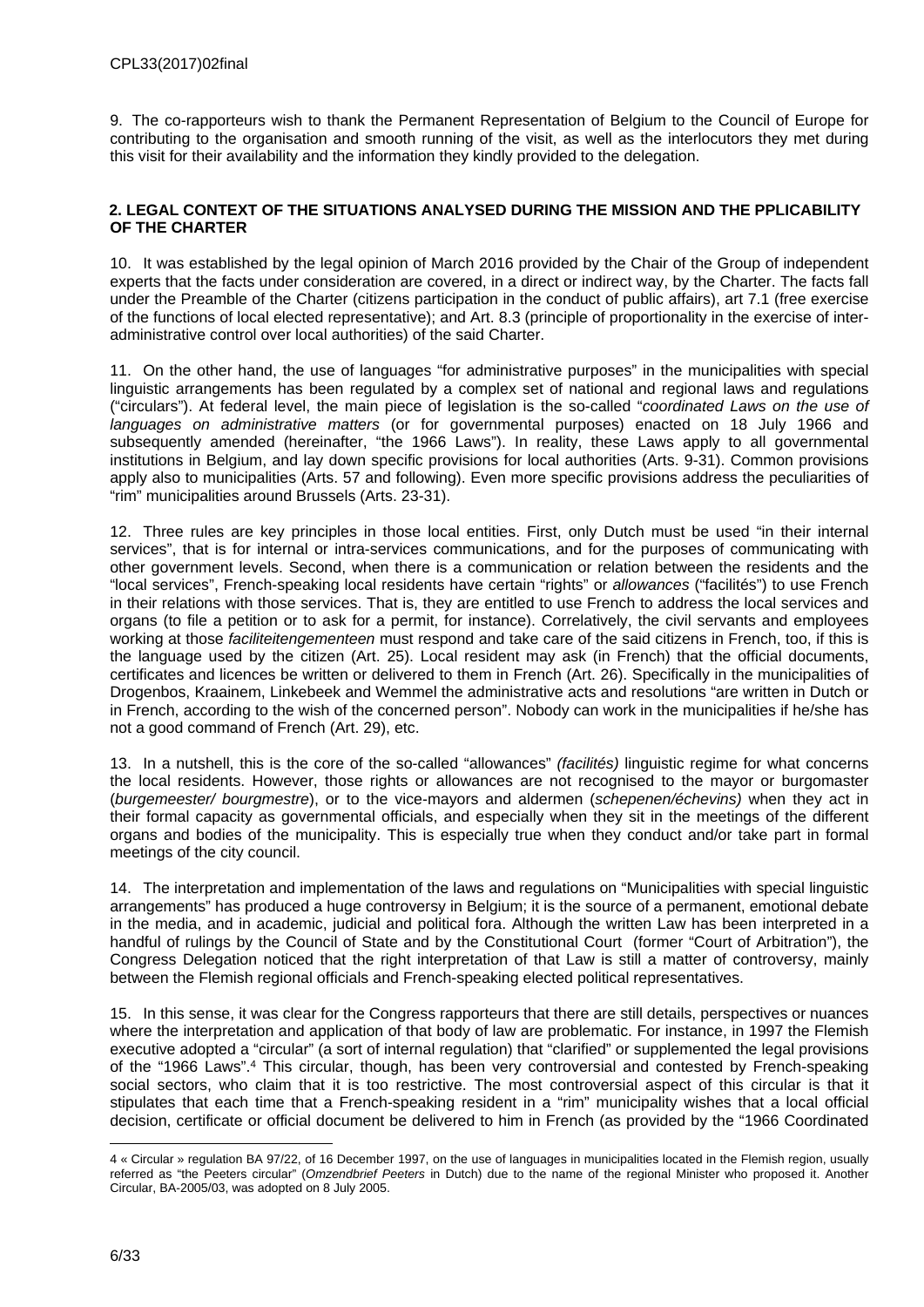Laws") he must explicitly ask for the official documents to be delivered in French. This request must be made every time, systematically.

16. The Circular has also been scrutinised by the Council of State on several occasions. For instance, in a 2004 ruling, the Council of State confirmed the legality of the "Peeters circular". However, in a June 2014 ruling, the Council of State (General Assembly) clarified the right interpretation of the special laws on the use of languages in the "rim" municipalities, in a way that reduced dramatically the scope of the Peeters circular. In particular, the Council of State notices that the plaintiff (a French-speaking politician) supported an interpretation of those laws according to which a citizen who had asked once for the use of French would be entitled to receive later on the documents in French "until the end of his days", without the need of making any new manifestation. And that the defendant (the Flemish government) supported an interpretation according to which the interested French-speaking person should ask explicitly, at every single time, that his documents be written in French (*Peeters Circular*).

17. The Council of State rejected both interpretations as unlawful and inadmissible. The former one, because it was inconsistent with the primacy recognised to Dutch in the Flemish region. And the latter, because it would "restrain in a disproportionate way the rights guaranteed by arts 25, 26 and 28" of the *1966 Laws*. Therefore, the administrative requirement demanded by the Flemish Government to express one's language preference every single time violates the rights of the French-speaking citizens. Consequently, the Council of State declared that a local resident in one of the municipalities with "facilities" in the Brussels periphery who wishes to receive his administrative documents in French is not required to ask for it at every single demand. It is enough for him to declare this language preference at regular intervals, every 4 years. Therefore, he is not supposed to reiterate at every instance hat he wished his administrative documents delivered in French. For this reason, and although the claim of illegality against the Peeters circular was not discussed, it is commonly understood that this ruling has undermined or disallowed the said circular at this precise point.<sup>5</sup>

18. Despite this body of case-law, the Peeters circular still generates discussion. Even during the mission (on the 2<sup>nd</sup> of February) the Congress Delegation learned that a new controversy had arisen as to the application of the said *circular*: according to the Flemish competent department, the Peeters circular is fully applicable to the calling of elections. Therefore, the French-speaking residents in the "rim" municipalities will receive the calling of the 2018 local elections in Dutch, and if they want to receive it in French they will have to ask for that explicitly. However, the French-speaking elected political representatives operating in those municipalities sharply disagree with this interpretation: they understand that French-speaking local residents should be entitled to receive automatically a calling for the elections in French if they had already made that general linguistic choice in the past at "regular intervals" (every four years). Consequently, they consider that this application of the *Peeters Circular* is not in conformity with the case-law of the Council of State (the abovementioned Ruling of 20 June, 2014). Moreover, some such politicians did ask for the resignation of the Flemish Minister.<sup>6</sup>

19. This last episode has showed the Congress rapporteurs that the respective positions, not only about the facts, but also about what is truly the "applicable law" are hard to reconcile. In any case, and in the light of the complexities of the legal scheme, the delegation refers to the legal expert opinion and states the existence of disagreement and controversy.

#### <span id="page-6-0"></span>**3. LOCAL DEMOCRACY: PARTICIPATION OF LOCAL RESIDENTS IN THE DECISION-MAKING ROCESS OF THE LOCAL BODIES**

20. For a full account of the legal context regulating this specific item of the mission, reference is made to the expert´s legal opinion of March 2016. On this point, the official letter of the Flemish Minister of 23 June 2016 clarified the regulatory framework. For instance, it explained that the obligation to use Dutch in the (formal) meetings of the town council does not extend to the local residents (page 6). In fact, French-speaking residents may submit a petition to the municipality pursuant to Art. 201 of the Municipalities Decree. The petitioner is entitled to give his explanatory remarks in French, but the subsequent discussion and debate must take place in Dutch only.

<sup>5</sup> Ruling of General Assembly of Council of State, No. 227.776, of 20 June 2014, *Thiéry D. vs. Flemish Region* (especially*,* paragraph 13). 6 See:<http://www.lalibre.be>, of 2 February 2017.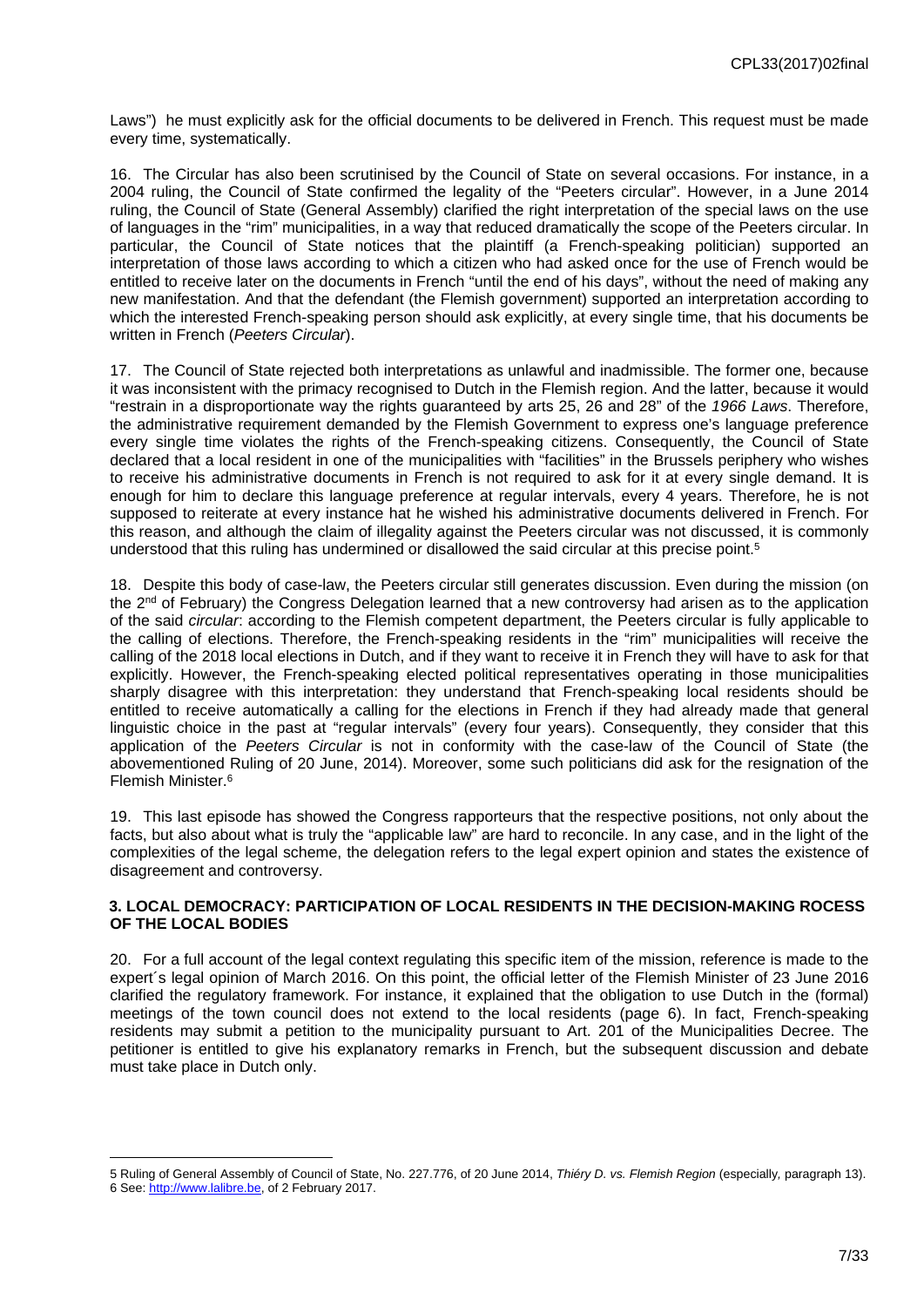21. For what concerns the use of language during the meetings of municipal participation bodies, the Minister´s official letter goes on saying that a local resident can give testimony in a participation body in French. However, the subsequent deliberation must take place in Dutch.

22. Concerning this specific aspect of the fact-finding mission, the Congress Delegation heard several complaints from French-speaking local elected representatives of the municipalities in the Brussels periphery. They claimed that, in practice, the effectiveness of the "right to participate" in French in the operations of the city council and in other local bodies - in the case of local residents who do not speak Dutch - is almost reduced to nothing. For instance, even if it is true that a French-speaking resident may submit petitions or make oral contributions or submissions in French during the sessions of the several local bodies, he will most probably not understand the subsequent deliberations and discussions held by the (official) members of such bodies, which will be run exclusively in Dutch. Therefore, the local resident will be unable to understand the consequences or the outcome of his oral interventions, and he would probably be incapable of supplementing his petition with further information or clarifications, in the sense that he would not even understand the invitation to do so.

23. As a result of this situation (the Congress Delegation was told), French-speaking residents are *de facto* discouraged to attend the meetings of the local council (for they would not understand what is said or discussed therein), or even to submit inputs during the consultation of participation processes (since they would not be able to follow the results of that input). This would allegedly be aggravated by the fact that, in many cases, the documentation supporting the deliberations of the local council or of other consultative and participatory organs is written exclusively in Dutch. According to our interlocutors, if local residents cannot understand the documents and antecedents of the decision-making process, it is useless to expect that they would be involved or participate in such process.

24. This claim can be given some credit, if only by imagining the logical sequence of that type of participation: a citizen makes a remark or proposal in French within the session of a local body, and his intervention triggers a discussion in Dutch, that he cannot follow. Moreover, the possibility for a member of the local body or organ to engage spontaneously in a discussion in French after the input of a local resident made in such language is hampered by the prospect of the Flemish minister declaring the nullity of the decisions resulting from those discussions. That is, local decisions can be automatically annulled by the Flemish minister if French was spoken by "members" of the local bodies during the decision-making process leading to the adoption of the said decision.

25. Moreover, the Congress Delegation heard complaints that in the municipalities with "linguistic facilities" some governmental activities and programs in the sensitive field of social services cannot reach properly the French-speaking population, for they are handled and run exclusively in Dutch. For instance, some interlocutors reported that recently there was a campaign for the prevention of breast cancer, only in Dutch, from which many French-speaking women could not benefit due to their ignorance of that language. That a campaign against influenza, only in Dutch, was conducted in those municipalities. That football teams whose players speak in French on the playground during the football games cannot receive subsidies from the Flemish government, etc. Moreover, the said interlocutors reported that, under the Law, all local government employees should have a good command of French in order to communicate and to interact in that language with French-speaking residents, but this is not guaranteed in practice. Finally, they summed up that the interpretation of the "linguistic facilities" regime is becoming more and more restrictive on the part of the Flemish authorities.

26. The rapporteurs also heard counterclaims on these questions, expressed by a Dutch-speaking local representative. According to him, there are no serious problems in the field of citizen participation in the local life. Local residents are welcome to attend the sessions of the local council and of other local bodies if they wish. In fact, many local French-speaking residents do in fact intervene in Dutch during the meetings and sessions of the local bodies, and in practice there are no major problems in this respect. The agendas and the minutes of the city council are published in both Dutch and French in the website of the Town Hall. The social climate is smooth, and it is not disrupted by the language issue, except probably in Linkebeek, where the alleged "dogmatic position" of some local French-speaking politicians would have contributed to make the situation increasingly tense.

27. The described situation is certainly delicate. On the one hand, the Congress Delegation understands clearly that the "rim" municipalities are located in Flanders, which is a monolingual region; that the Flemish government has taken several initiatives to facilitate the learning of Dutch by French-speaking residents of the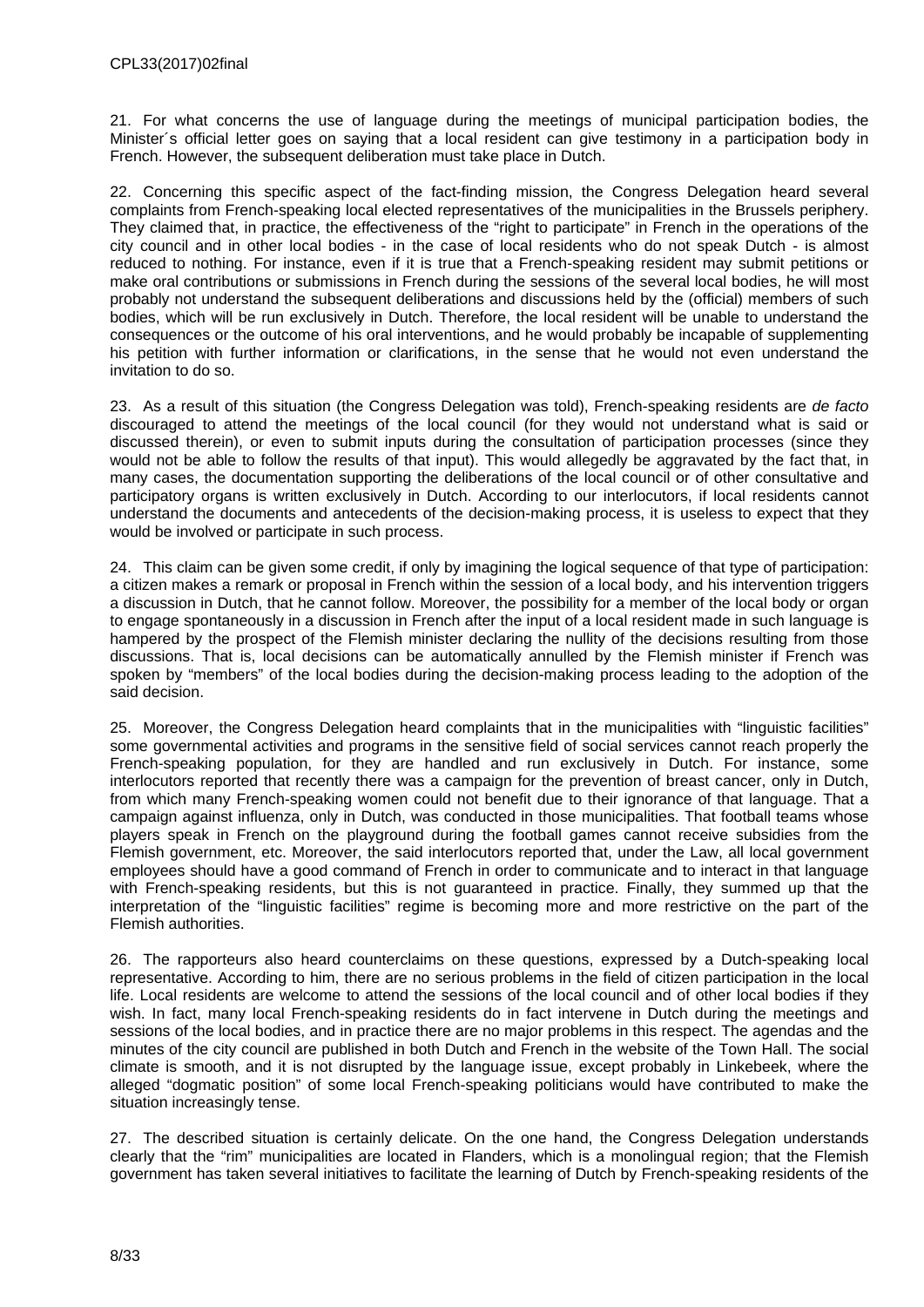*faciliteitengemeenten*, such as organising free Dutch courses that are addressed to them. This is a praiseworthy initiative in order to facilitate the full integration of those people in the Flemish region, which under the Law is a unilingual region. The Congress Delegation also understands that the protection of the official tongue of the Region is a legitimate governmental interest, and that it would be probably good for the societal peace that all residents in all Flemish municipalities would speak or at least understand Dutch, etc.

28. However on the other hand, the rapporteurs are also convinced that the "rim" municipalities do enjoy a "special" linguistic regime, that is, a derogation of the general laws. It is the result of a delicate compromise and balance of interests that lay at the very heart of the Belgian society. Moreover, the "linguistic facilities" should not only be interpreted as simple "expectations" or as mere "interests" on the part of French-speakers, but as true "rights", as the Council of State has depicted them;<sup>7</sup> "rights" that must be "guaranteed" by the competent governmental organisation, in this case the local authority as a whole and the Flemish government as the higher governmental layer.

29. Moreover, under Belgian law, there is no obligation imposed on the individuals to know French, Dutch or German. Therefore, the decision to learn or not to learn a specific language apart from one´s own mother language is a matter of personal, cultural self-determination, which cannot be hindered by the government. In any case, and independently from History, the current social reality in those municipalities is what it is, and it should not be disregarded by the government.

30. It is also clear that the laws can be interpreted in different manners (strict approach vs. teleological approach) according to the political sensitivity of the moment and other compelling sociological interests. For instance, in 1966 the Law contemplated few instances or situations for citizen participation, while today the reality is the reverse, as many laws and regulations in specific domains of governmental action (environmental protection, urban development, etc.) ask precisely for that participation, not only as a "desideratum", but as a legal obligation. From this perspective, the Congress Delegation understands that the "linguistic facilities" should be interpreted and applied in a way to encourage and to facilitate such participation of local residents, independently from their mother tongue, especially if they are all Belgian citizens. In this sense, the Charter does not regulate explicitly the matter, but unequivocally favours an interpretative approach that would result in facilitating and encouraging participation. The practical arrangements for that should be discussed by the appropriate stakeholders in a spirit of mutual respect, avoidance of maximalist positions and constructive spirit.

31. Finally, the Congress Delegation would also like to remind that in Resolution 276(2008), the Congress stressed "the need for citizens to take part in local affairs" (point 6). Recommendation 258 (2008) was more explicit on the topic under consideration, as the Congress noted that "the Belgian language laws, as interpreted and applied by the Flemish government in municipalities with so-called special arrangements, make it difficult for French-speaking Belgian citizens to take part in local affairs. This situation is incompatible with the spirit of the Charter…and, in particular, with consideration 5 of the preamble, which points out that citizen participation is a fundamental principle of local democracy".

32. In the light of the practice and guidelines implemented by the Flemish regional government during the last years, the rapporteurs have not seen during this fact-finding mission any substantial change in the situation under consideration. It seems that Flemish authorities have done little to adapt, interpret or implement the current legal framework in order to improve, foster, facilitate or enhance the participation of French-speaking local residents in the day-to-day activities of the several bodies of the "rim" municipalities.

#### <span id="page-8-0"></span>**4. LOCAL DEMOCRACY: PARTICIPATION OF LOCAL ELECTED REPRESENTATIVES IN THE DECISION-MAKING PROCESS OF THE LOCAL BODIES**

33. A different question from that discussed in the previous heading is constituted by the actual capacity of local elected representatives (mainly, the members of the local council) to participate in the activities and decisions of the local administration bodies, in a context of linguistic diversity. That is, the ability of Frenchspeaking local representatives to use French in the daily running of local bodies operations, meetings and decisions.

34. The expert´s legal opinion also conducted the analysis of this specific situation, to which reference is made. In this respect, the Official Letter of the Flemish Minister of 23 June 2016 also helped clarifying the

<sup>7</sup> In this sense, see reference at note 5 (same paragraph of the Ruling).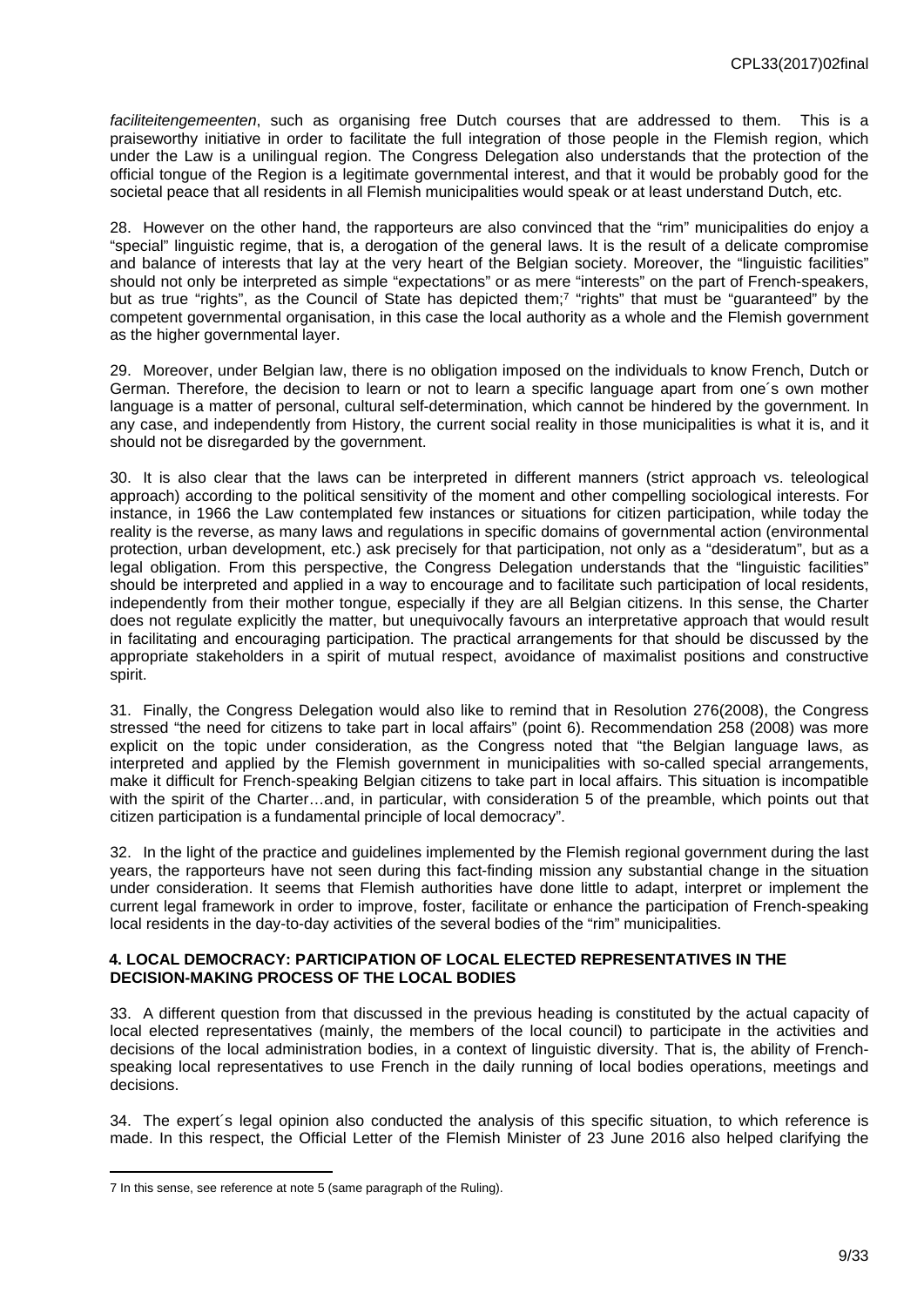regulatory framework. The Flemish government understands that the 1966 Laws are to be interpreted in the sense that all local elected representatives must use exclusively Dutch when they act in their official capacity of members of the local council, members of the *board of mayor and aldermen*, or members of "other participation bodies to which town councillors may possibly belong, for example council committees and municipal advisory bodies". This embraces any type of intervention, input or proposal, from the taking of the oath to votes or individual interventions. Municipal advisory bodies are considered at all respects as "internal offices of the municipality". Furthermore, interventions during the deliberations or at the introduction of an agenda point in a language other than that of the language region shall consequently result in the nullity of the decision taken. Opinions, deliberations, reporting and decisions must be made in Dutch (Official Letter, *supra*, pages 4-5).

35. This understanding is rooted in the consideration that, since the "rim municipalities" are located in the territory of the Flemish region, the official "agents" and institutional representatives of such municipalities are strictly bound the unilingual character of the region. Consequently, the "linguistic facilities" are only addressed to the local residents, and do not cover the political members of the local bodies whatsoever. What is more, if a local elected representative uses French during the meetings or sessions of the bodies of the municipalities, he may face a disciplinary sanction.

36. In this field, the Congress Delegation interprets that the legal context (from the perspective of Frenchspeaking local representatives) seems to be more restrictive than the one applying to regular citizens. The Delegation also heard and noted that there is also room for conflict, distress and controversy. Thus, a Frenchspeaking local representative reported in writing that, every month, he receives several calls to take part in the meeting of the local council or of working commissions, with the corresponding meeting agenda, which are exclusively written in Dutch. Allegedly, the meeting agenda is also written and available in French, but the administrative services of the municipality cannot send him those documents in that language. Therefore, he has to consult those agendas by reading them in the public announcement boards of the Town Hall. That is: as a local representative, as a local councillor, he has not the right to obtain those documents in French, something which is possible for a regular citizen, if he asks for it. This local representative also complained that all the antecedents and dossiers that serve as the basis for local discussions and decisions (even the most technical ones) are exclusively available in Dutch, and that all external experts and consultants who are invited to the meetings of the local bodies do speak only in Dutch. This situation would allegedly prevent him to adopt an informed position on a proposed decision, when this is voted in the city council.

37. The delegation also heard that in some cases the cohabitation of Dutch-speaking local representatives and French-speaking ones has proved to be problematic. Such situation was reported to have happened in the past in the city council of Linkebeek. A new case, shortly after the end of the mission, took place in the municipality of Sint-Genesius-Rode, where Ms. Van Rompuy-Windels, a Dutch-speaking alderman, resigned from her position. The main reason for that resignation was that she was allegedly mistreated and harassed by her French-speaking fellows at the city council.<sup>8</sup> The French-speaking members of the council denied these allegations, and presented the move as an electoral strategy.

38. It is important to remind that, in its Recommendation 258 (2008), the Congress recommended that the Belgian authorities "review the language laws and, in particular, the way in which they are applied in municipalities with so-called special language arrangements, to allow the use of both French and Dutch by municipal councillors and by the mayor and aldermen at the meetings of the municipal council". To this respect, the Congress Delegation could not see any improvement or change in the situation or in the administrative practice.

39. The second point has to do with the need to clarifying the legal context, and especially the reach and application of a Ruling of the former Court of Arbitration (now, Constitutional Court), namely the Ruling No. 26/98, of 10 March 1998. In this decision, the Court of Arbitration ruled, *inter alia*, that: (a) the Laws of 18 July 1966 are in conformity with the Belgian Constitution; (b) that the duty to use exclusively the Dutch language during the meetings of the city council applies in the *faciliteitengemeenten* only to the mayor and to the other members of the "board of the mayor and aldermen" (*college du Bourgmestre et des échevins*), but does not apply to other members of the city council, who are just regular local councillors and not members of the said board;<sup>9</sup> and (c) that Art. 23 does not violate Arts. 10 and 11 of the said Constitution "if it is interpreted as prohibiting the mayor or any other member of the board of the mayor and aldermen to introduce or

<sup>8</sup> See:<http://www.rtbf.be>, of 8 February 2017.

<sup>9</sup> *Question préjudicielle concernant l´article 23 des lois coordonnées du 18 juillet 1966 sur l´emploi des langues en matière linguistique, posée par le Conseil d´Etat. Arrêt No. 26/98 du 10 mars 1998, No. du rôle : 1095* (par. B.3.5.1).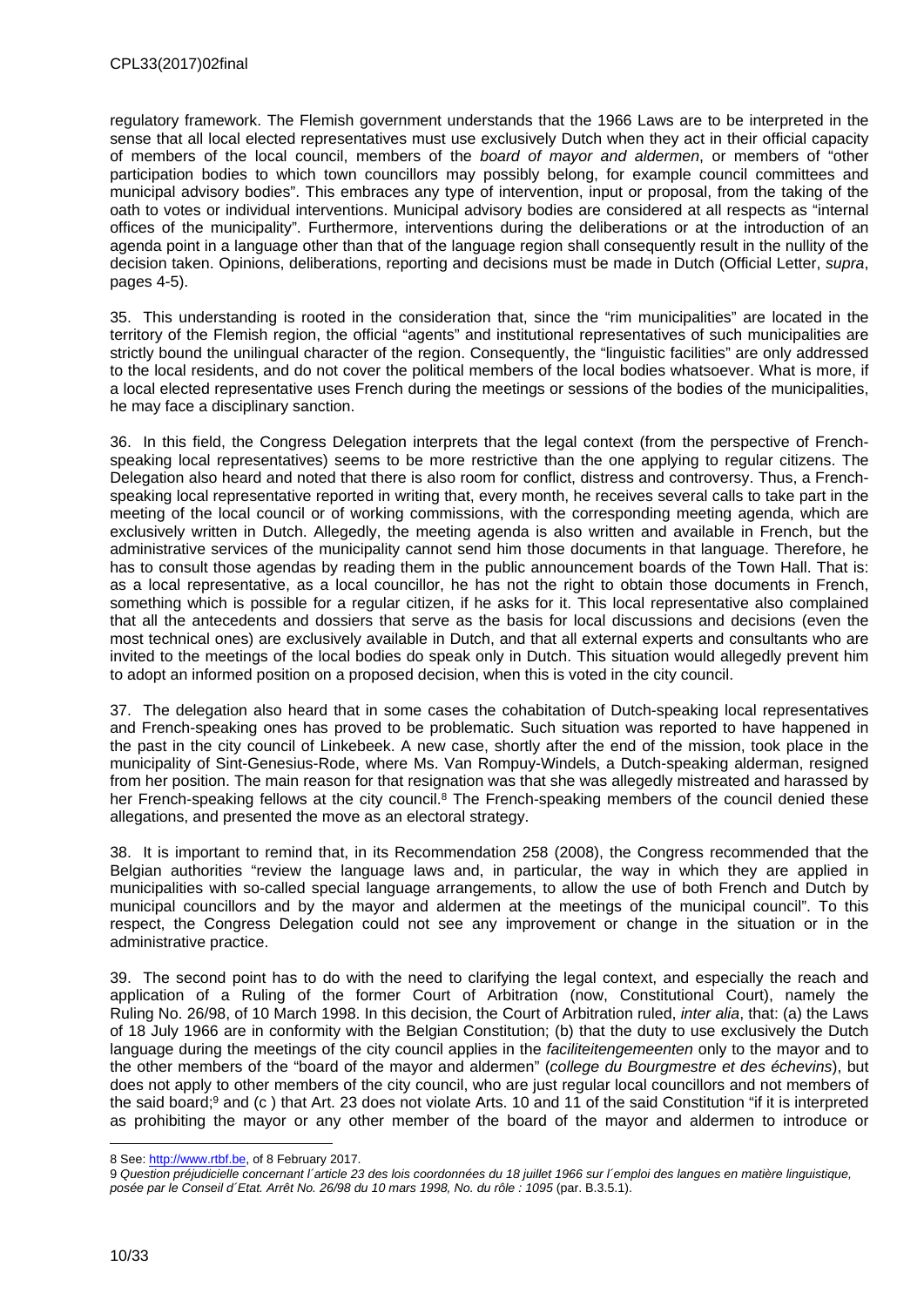comment in a language other than Dutch a point in the agenda of a meeting of the local council or to reply in that language to interventions of local councillors".<sup>10</sup>

40. Despite the apparent clarity of this ruling, the Congress Delegation could notice that this holding is not followed, applied or implemented in the *faciliteitengemeenten* around Brussels. According to Flemish government representatives, this precise point was not in the center of the lawsuit that was adjudicated by the Court of Arbitration. On the other hand, they understand that this paragraph was just a lateral consideration of the ruling and consequently cannot be interpreted as a "controlling precedent" to regulate the use of languages other than Dutch by local councillors who are not members of the board of the mayor and aldermen. In this sense, the "Official letter" of the Flemish minister points out that "the court of arbitration does not make any judgment in the ruling itself; it only makes reference to it in the considerations. The Council of State has not followed this opinion in any ruling whatsoever" (page 4).

41. The rapporteurs will not enter into the nitty-gritty intricacies of this legal question, however, it is evident in their view that the Court of Arbitration made a clear statement that is included not in a secondary "obiter dicta", but in a "ratio decidendi" and, moreover, in the operative part of the judgment. On the other hand, if the Council of State follows a different understanding, then the situation would probably need clarification, for this "asymmetric" case-law could be, and is in fact, a source of controversy.

#### <span id="page-10-0"></span>**5. LOCAL DEMOCRACY: THE SYSTEM FOR THE APPOINTMENT OF BURGOMASTERS**

#### <span id="page-10-1"></span>**5.1 Previous reports and recommendations adopted by the Congress**

42. The system that is in force now in Flanders, is based on the baseline that the mayor is not really "elected" but "appointed" by an explicit administrative decision of the Flemish government. This system is rooted in the legal tradition of Belgium (of Napoleonic origin) and is peculiar if contrasted with the most common practices in the field across Europe. The key point here is that, under regional legislation, the *burgomaster* is not just seen just as a regular "mayor" or local official, but as an institutional organ that is called upon to apply and enforce the laws, regulations and instructions of the "higher administrative layers" (under Art. 64 of the Flemish decree on Municipalities). Since he is conceived also as a representative of the regional and provincial authorities in the town, the "central" regional authorities (that is, the competent Minister of the Flemish Regional Government) have the power to ascertain the suitability of the person nominated by the local council to discharge the duties of burgomaster. This assessment is pretty large in scope, since the Flemish competent minister can take into consideration different "facts" and actions of the nominee in order to determine whether the candidate meets the "moral qualities" needed to perform the duties of burgomaster. This legal construct has been confirmed by the case-law of the Council of State.<sup>11</sup>

43. In the past, the Congress has addressed on several occasions the system by which burgomasters are appointed in the Flemish Region, namely in Recommendation 131 (2003), in Recommendation 258(2008)<sup>12</sup> and in Recommendation 366(2014).

44. The view of the Congress is that, on the basis of the implicit principles inspiring the Charter and of elementary considerations of local democracy, the system which better fits the Charter is a system where the mayor is elected directly by the local residents or by the members of the local council. That this appointment should be automatic or at least, where the intervention of other territorial government is foreseen, it should be reduced to the maximum. In this sense, it would be useful to underline that the Walloon Region introduced such a system, and abandoned he pre-existing one of appointed mayors.

#### <span id="page-10-2"></span>**5.2 The case of the non-appointment of a burgomaster in Linkebeek**

45. The non-appointment of the burgomaster of Linkebeek deriving from the extraordinary local elections of 13 December 2015 is far to be a "new" or recent development in the Belgian political landscape. As a matter of fact, this situation has remained more of less the same since 2007, for the competent Minister of the

<sup>10</sup> Operative part of the judgment (free translation from the French version of the Ruling).

<sup>11</sup> Ruling No. 229.602, of 18 December 2014, *Thiéry* and Ruling No. 227.775, *Caprasse.*

<sup>12</sup> As a result of a fact-finding mission that was by the Congress in May 2008.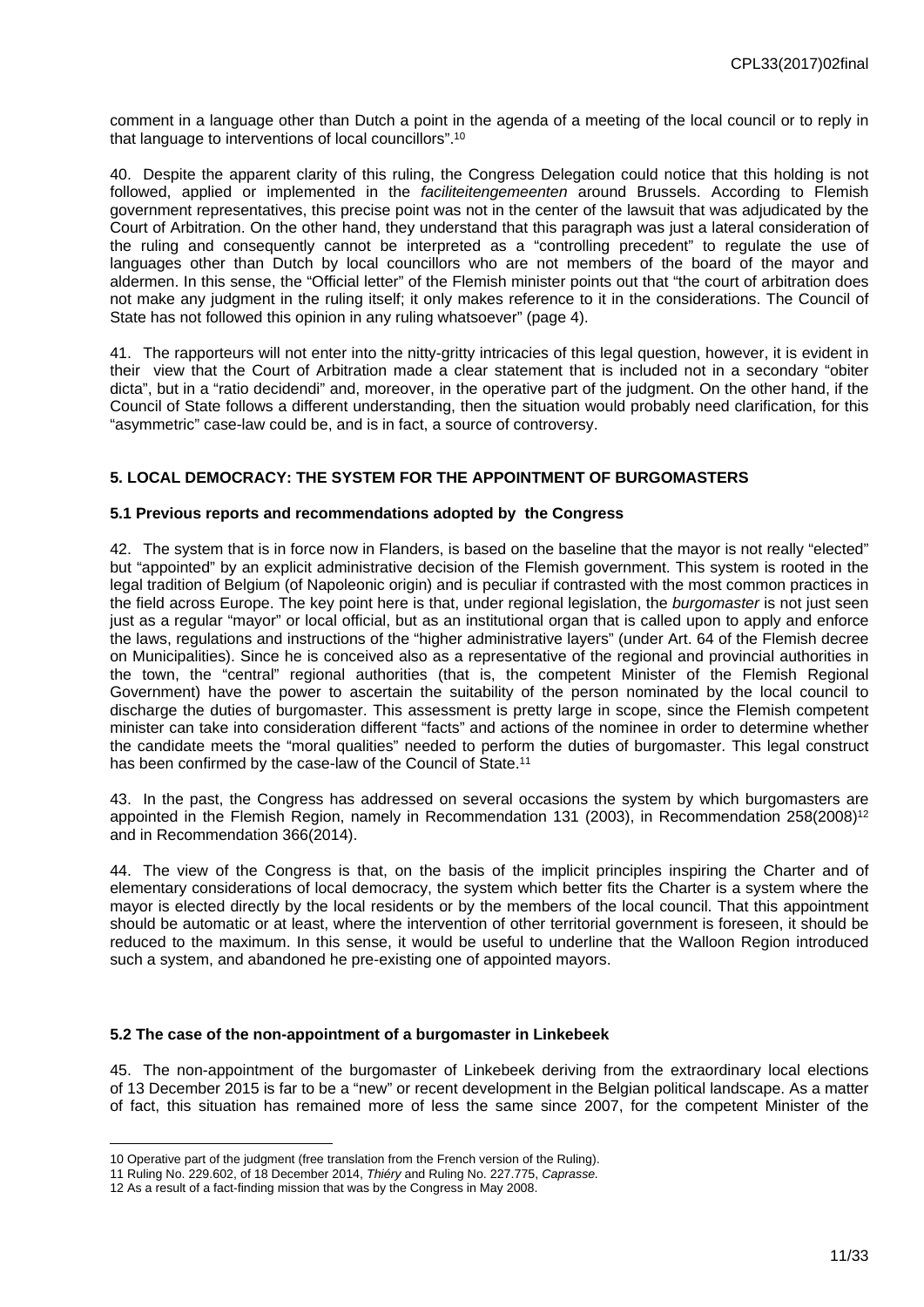Flemish Regional Government who has refused several times (in November 2007,<sup>13</sup> February 2013<sup>14</sup> and September 2014<sup>15</sup>) to appoint the same person (Mr. Damien Thiéry), invoking the same legal grounds: the candidate had allegedly infringed the legislation on the use of languages for administrative purposes when calling for the local elections. He had sent convocations to participate in elections in French for the Frenchspeaking residents, and in Dutch for the Dutch-speaking residents. However, and according to the Flemish government, he should have sent all convocations in Dutch. And only if a French-speaking resident would have asked those documents in French, then he would send them in that language.

46. In his legal opinion of March 2016, Prof. Moreno carried out an extensive description of the antecedents and of the different attempts in which Mr. Thiéry was proposed or nominated by the City Council of Linkebeek as the burgomaster of the town, and how all these attempts were unsuccessful in the sense that the proposal was rejected by the competent Flemish Minister, always on the same ground that, by having infringed the federal legislation on the use of languages for administrative purposes, Mr. Thiéry did not meet the necessary legal and moral requirements to be appointed as Burgomaster. For the sake of concision, we do not need to repeat what was said in that extensive document, to which reference is made. Previous approaches of the Congress to this issue have been mentioned in the precedent item.

47. However, the rapporteurs discovered an additional legal element, which needs to be commented here. On 30 January 2017, that is, just a couple of days before the beginning of the mission, the Council of State of Belgium (which is the highest administrative court in the Kingdom) delivered a judgement in which it adjudicated in one decision two different legal challenges introduced by Mr. Thiéry in connection with the refusal of the competent Flemish Minister to appoint him as the burgomaster of Linkebeek. Namely, the plaintiff on the one hand challenged the decision of the Flemish Minister of 1 March 2016 that annulled the decision of the city council of Linkebeek that proposed his nomination,<sup>16</sup> and on the other hand challenged the decision of the Flemish Minister of 21 April 2016, which explicitly refused to appoint him as *burgomaster* of Linkebeek.<sup>17</sup>

48. In its ruling, the Council of State dismissed the appeals lodged by Mr. Thiéry. According to the Council of State, the "facts" in this situation still remain the same, and the unsuitability of the plaintiff to become the burgomaster of Linkebeek was declared twice by the Council of State on two different occasions (see, *supra*).

49.The celebration of "extraordinary" local elections in December 2015 did not alter this appreciation. Moreover, the full term for local mandates does run up to 2018. The court declared that the reiteration of the same proposal by the city council and the legal strategy to appeal the refusal of the Flemish Minister on every occasion was contradictory with the legislative intent to put an end to the institutional "carousels" (Council´s own words) as the one present in Linkebeek. The Court went on to declare that the action was dismissed, and condemned the plaintiff to pay the defendant a total sum of 1.400 euros for the costs of the proceedings.

50. This ruling of the Council of State was extensively commented by the interlocutors of the delegation. While Mr. Thiéry did not share the view of the High Court and pointed out some procedural weaknesses of the ruling (that his legal arguments were not reproduced in the decision, while those of the Flemish government were so; that two "auditors" of the Council of State had advised to upheld the appeal) the representatives of the Flemish Ministry understood that this ruling constituted a new (and final) confirmation that their behaviour was legally correct, and that Mr. Thiéry was wrong. The official position of the government is that the "Thiéry file" is closed and final.

51. In its ruling, the Council of State declared that the Flemish government could not legitimately refuse to appoint a burgomaster confirmed by the local council of Linkebeek for the term following the local elections of 2018 on the basis of acts ("an ignorance of the laws on the use of languages") produced before 14 October 2012,<sup>18</sup> unless that ignorance of the laws or of the instructions of the Flemish government "could be reasonably demonstrated on the basis of new, specific and precise elements" (of fact).<sup>19</sup>

<sup>13</sup> In November 2007, the situation concerned three burgomasters, namely those of Wezembeek-Oppen, Crainhem and Linkebeek. 14 Mr. Thiéry filed a lawsuit against this decision of the Flemish Minister in the Council of State, but this court rejected his appeal by its Ruling 227.776, of 20 June 2014.

<sup>15</sup> Mr. Thiéry filed a new lawsuit against this decision of the Flemish Minister in the Council of State, but the court also rejected his appeal by its Ruling 229.602, of 18 December 2014.

<sup>16</sup> Case A.218.859/Abis-9.

<sup>17</sup> Case A.218.859/Abis-10.

<sup>18</sup> Date on which the municipalities Act was amended to introduce the possibility for the nominee to introduce an appeal in the council of State against the refusal decision of the regional minister.

<sup>19</sup> Point 19.5 of the Ruling.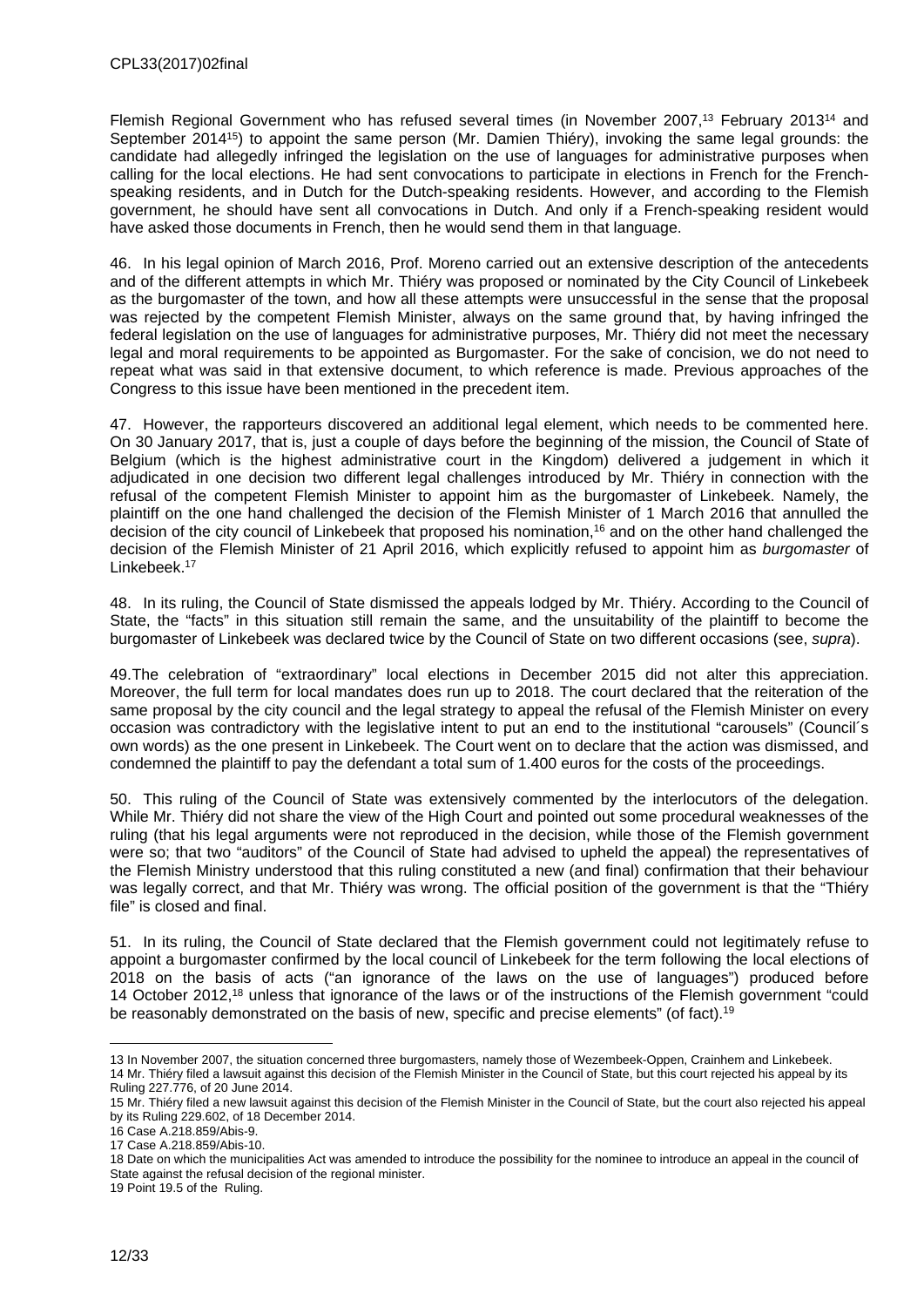52. The key question here is whether, in the eventual scenario or a new nomination of Mr Thiéry (in case his party would win the local elections of 2018), the Flemish Minister could still refuse to appoint him, on the basis that he would continue to be unsuitable to perform his duties as Burgomaster. This consideration is even more than a prospect in the sense that the Council recalled that, in a previous litigation,<sup>20</sup> he had declared that "the Flemish government, in exercising his power to appoint a burgomaster, is not prevented to take into consideration elements related to the past, as long as they remain present and pertinent".<sup>21</sup> This wording is in our view too loose, and might trigger subsequent litigation.

53. It is not clear whether the present case-law of the Council of State would forbid the Flemish government to take into consideration facts that happened in the past, in order to keep on refusing the appointment of Mr Thiéry, in the event that he would be proposed again by the local council, after the local elections of 2018. If that were the case, it would be fine, but if not, that would certainly constitute a problem from the perspective of local democracy and the ability of every person to have access to the position of a local official, because the personal situation of Mr. Thiéry would amount to a kind of "lifelong" impeachment, which could never be "healed" by the affected person.

54. Beyond the Council of State´s ruling concerning the precise situation in Linkebeek, the Congress Delegation also notes three important aspects:

55. *Primo.* The system for the appointment of burgomasters in the Flemish Region as a whole is still in place and it has not been amended. Since the Congress has expressed at several times its impression that the current system is not in harmony with the Charter, the Delegation asked our interlocutors whether any governmental or legislative initiative had been adopted by the competent Ministry or in the Flemish Parliament in order to change or amend the present legal scheme. To our questions, both the competent Minister and one member of the Flemish Parliament openly declared that nothing had been done to implement the different Resolutions and Recommendations of the Congress. From this facts, the rapporteurs drew the conclusion that the system still remains in force as it was depicted in the abovementioned documents of the Congress, and that there is not political willingness to change it.

56. *Secundo.* The Special Act of 19 July 2012 is a legal development that deserves a very positive appraisal. This Act introduced a new Art.13bis in the new Municipalities Act, and makes it possible for a local councillor whose appointment as mayor has been refused by the Flemish government to introduce an appeal specifically targeted at obtaining the annulment of the said refusal. The Council of State (its General Assembly of the litigation section) may overrule the refusal of the Regional executive to appoint a mayor that has been duly proposed by the city council of a "rim" municipality with special linguistic arrangements. If the Council of State quashes the decision of the regional executive by which it refuses to appoint a proposed mayor, this implies automatically that the proposed person will be proclaimed as burgomaster, by the very virtue of the ruling. The Belgian Constitutional Court, on 3 April 2014, ruled that this piece of legislation was in conformity with the Belgian Constitution (ruling No. 57/2014).

57. Although that Special Law has clearly raised the legal protection standards of the procedure by which the Flemish Minister refuses to appoint the candidate that has been proposed by the local council, it is still true that, during the administrative procedures leading to the regional decision, there is no legal provision establishing the need for a previous "hearing" or for the right of defence of the concerned nominee. The same applies to the city council making the proposal, since the Flemish Minister does annul it of hand. The Congress Delegation asked Mr. Thiéry if that was his case, and he confirmed that he did not have the opportunity to be heard before the Flemish Minister adopted her decision not to appoint him.

58. Apparently, this regulatory situation would be legal under Belgian law: in her letter of 23 June 2016, released in reply to Prof. Moreno legal opinion (see supra), the Flemish Minister referred to some rulings of the Council of State in that sense. Namely, that official letter (page 9/10) states that "the government is not obligated to hear the proposed candidate or the proposer before rejecting a proposal, not even when the rejection is based on the personal behaviour or the proposed candidate mayor (Council of State, Ache, No. 27.292, 7 January 1987").

<sup>20</sup> Ruling No. 229.602 (point 10).

<sup>21</sup> Quote from the French version of the ruling: "il n´est pas interdit au Gouvernement flamand de prendre en compte, dans l´exercice de son pouvoir de nomination d'un bourgmestre, des éléments pouvant concerner le passé, pour autant du moins qu'il demeurent actuels et pertinents » (point 19.5, second indent).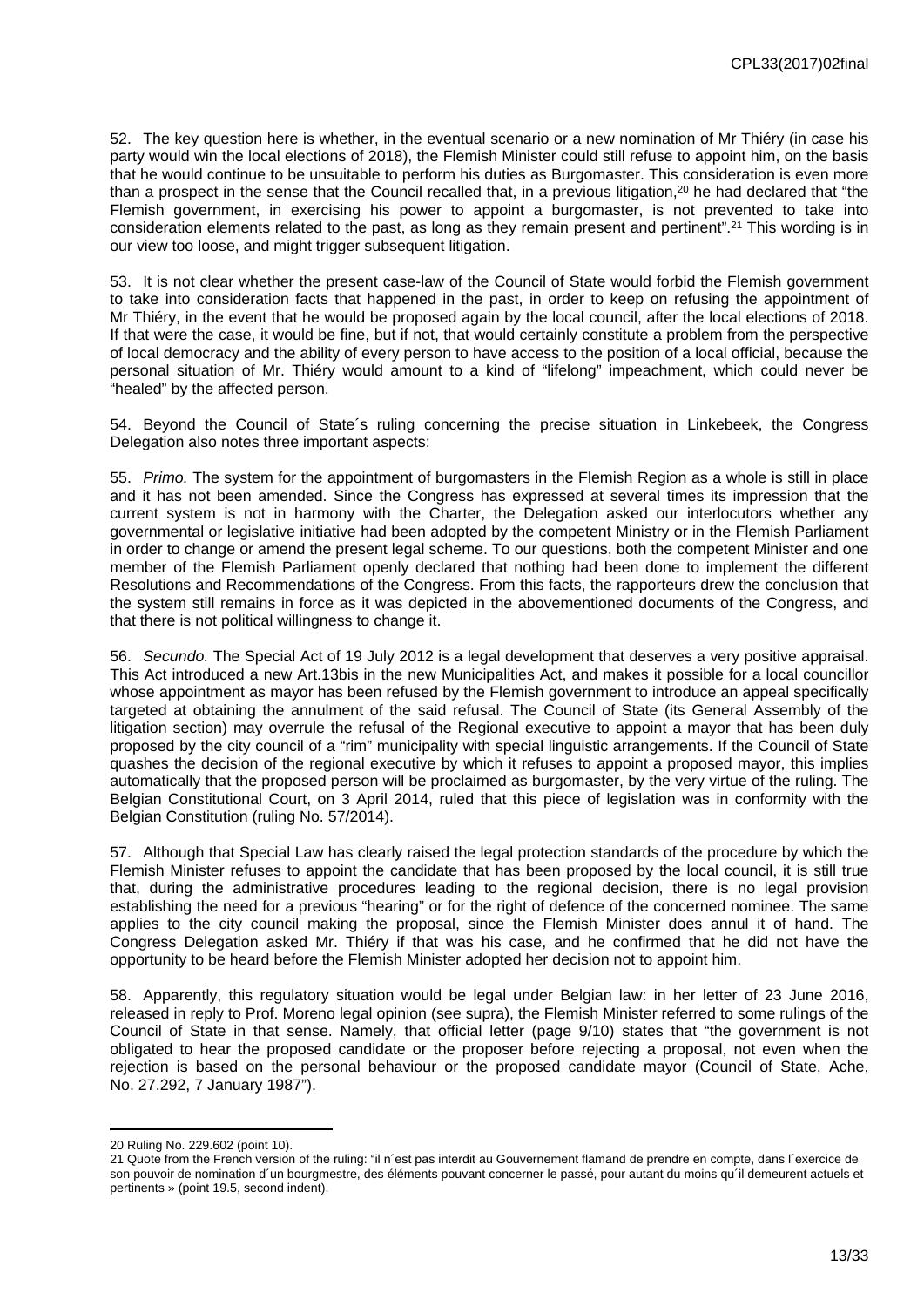59. Apart from this old precedent (rendered before the devolution of competences in local government affairs to the Regions), the Belgian Council of State has confirmed in more recent times that this legal scheme is correct.<sup>22</sup> The main reason for that understanding is that the non-appointment as a burgomaster of a candidate proposed by the city council is not a "sanction", and therefore the rights to defence do not apply.

60. The rapporteurs also believe that the local councillor that is nominated by the council has certain "legal expectations" to be appointed as burgomaster, and that it would be "convenient" or "fair" (at least from elementary considerations of "good administration") to establish the possibility for the nominee to be heard before the Flemish Minister takes his decision.

61. *Tertio.* The analysed system also raises doubts as to its compatibility with Art. 8.3 of the Charter. This aspect has been already extensively discussed and confirmed in previous "fact-finding missions" and "monitoring missions" conducted by the Congress in Belgium, and by the expert legal opinion of March 2016. Consequently, the rapporteurs cannot support a different understanding, especially in the view that nothing has changed in the Law. There is, however, a final point that the delegation would like to mention. In its ruling of 20 June 2014 (No. 227.776), the Council of State declared that the appointment power of the Flemish government "cannot be considered as disproportionate" (par. 37).

62. However, the Council of State did not consider the "direct effect" of Art. 8.3 of the Charter to the facts, a provision that is fully in force in Belgium. Therefore, the rapporteurs would expect to see that, in future legal proceedings, the Council of State decides to introduce the said ratified provision in its discussions and legal considerations.

## <span id="page-13-0"></span>**6. CONCLUSIONS**

63. The Congress delegation stresses that since 2008, the situation has not improved and is quite similar to the one observed in 2008<sup>23</sup>: Once again, a municipality located in the Flemish region is still without Executive. The electoral body was reconvened on the occasion of extraordinary local elections in 2015. By their votes, the citizens re-confirmed the previous candidate burgomaster, who stood again for these elections. The rapporteurs deplore this recurrent political situation and the fact that the Flemish government does not draw the due consequences from the elections by refusing one more time to appoint the winner of these elections.

64. The rapporteurs observed the sharp discrepancy between the opinion of the interviewed parties, not only about the soundness of the current legal scheme in place, but also as to the facts, and the seriousness of the situation.

65. They understand well that the legislation in place is the result of a delicate compromise on one of the fundamental balances that enables the very functioning of the country.

66. They also understand that there is a substantial room for improvement in the domain of participation of the local residents in the local affairs.

67.For what concerns the system of appointment of mayors in the Flemish Region, the rapporteurs consider that the proposal to appoint a person as a burgomaster is a key element of local autonomy, for the said official is the highest cog that culminates the very organic and institutional constitution of the local government.

68. On the other hand, the legal grounds for refusing the appointment of a person who has been proposed by a local council should be clarified and legally delimitated, in order to increase the legal certainty and predictability of the legal scheme. Currently, the system allows a margin of discretion that is too large, and that does not meet the standards of legal certainty.

69. As regard the supervision exercised by the Flemish authorities, Recommendation 258 (2008) already stated that the Flemish authorities' supervision of local authorities, in particular the appointment of elected mayors by the government, was incompatible with the general spirit of the Charter, in particular the preamble and Articles 4 and 8 of the Charter. In this respect, the rapporteurs remind the Congress adopted Recommendations 131 (2003) and 258 (2008) which both encouraged the adoption of the system of election

<sup>22</sup> Ruling of the Council of State of 20 June 2014, No. 227.776, D. *Thiéry vs. Flemish Region* (par. 23-24).

<sup>23</sup> [CPL\(15\)8REP \(2008\)](https://wcd.coe.int/ViewDoc.jsp?p=&Ref=CPL(15)8REP&Language=lanEnglish&Ver=original&Site=Congress&BackColorInternet=C3C3C3&BackColorIntranet=CACC9A&BackColorLogged=EFEA9C&direct=true): Report on local democracy in Belgium: non-appointment by the Flemish authorities of three mayors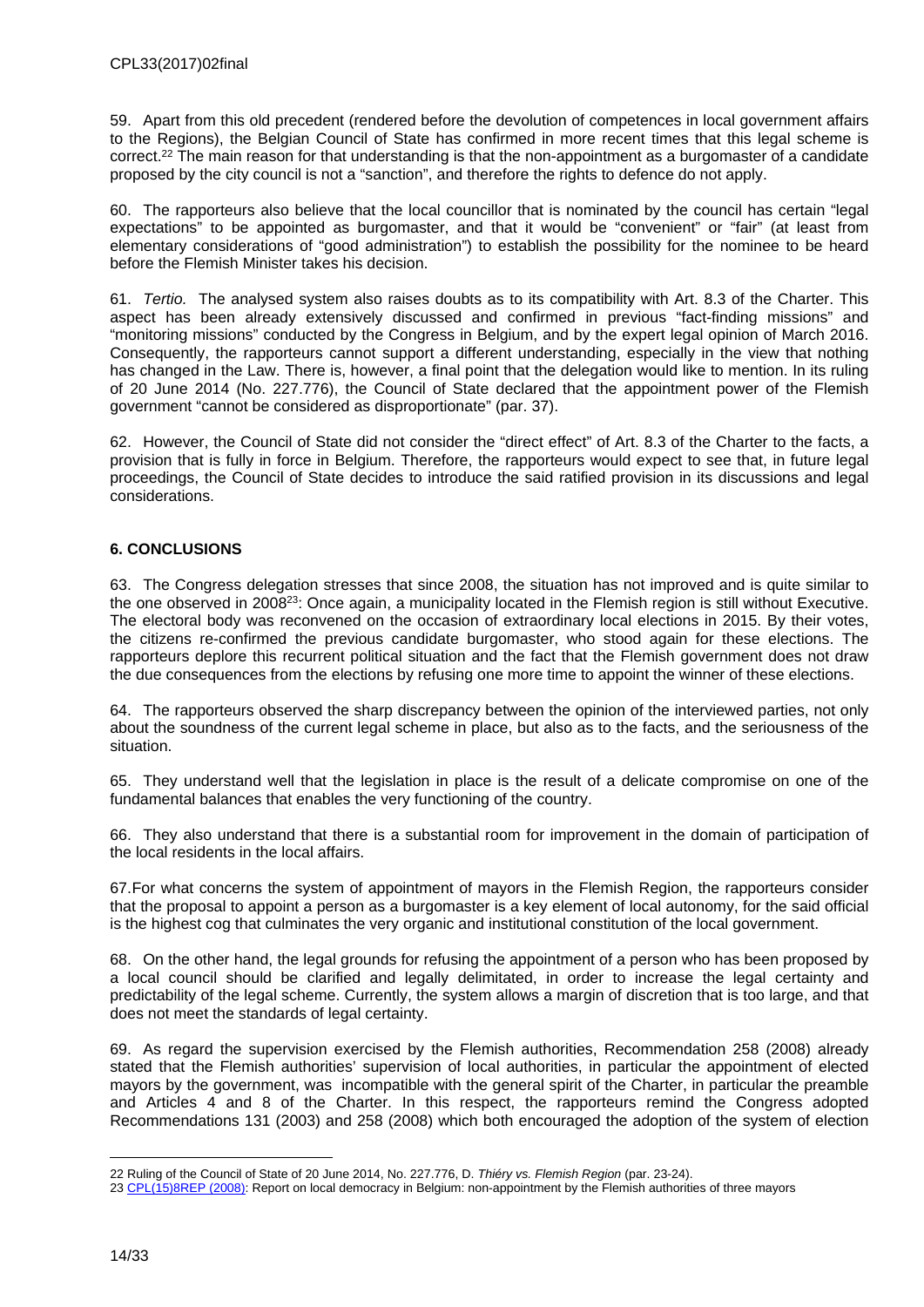of mayors by the municipal council or by the citizens, which would reduce the regional authorities' control of the municipalities.

70. The fact-finding visit which was carried on in February 2017 showed that the situation which was examined in 2008 is still valid and has not improved. Some interlocutors told the rapporteurs that the situation of local democracy in these municipalities with linguistic arrangements has even worsened since then.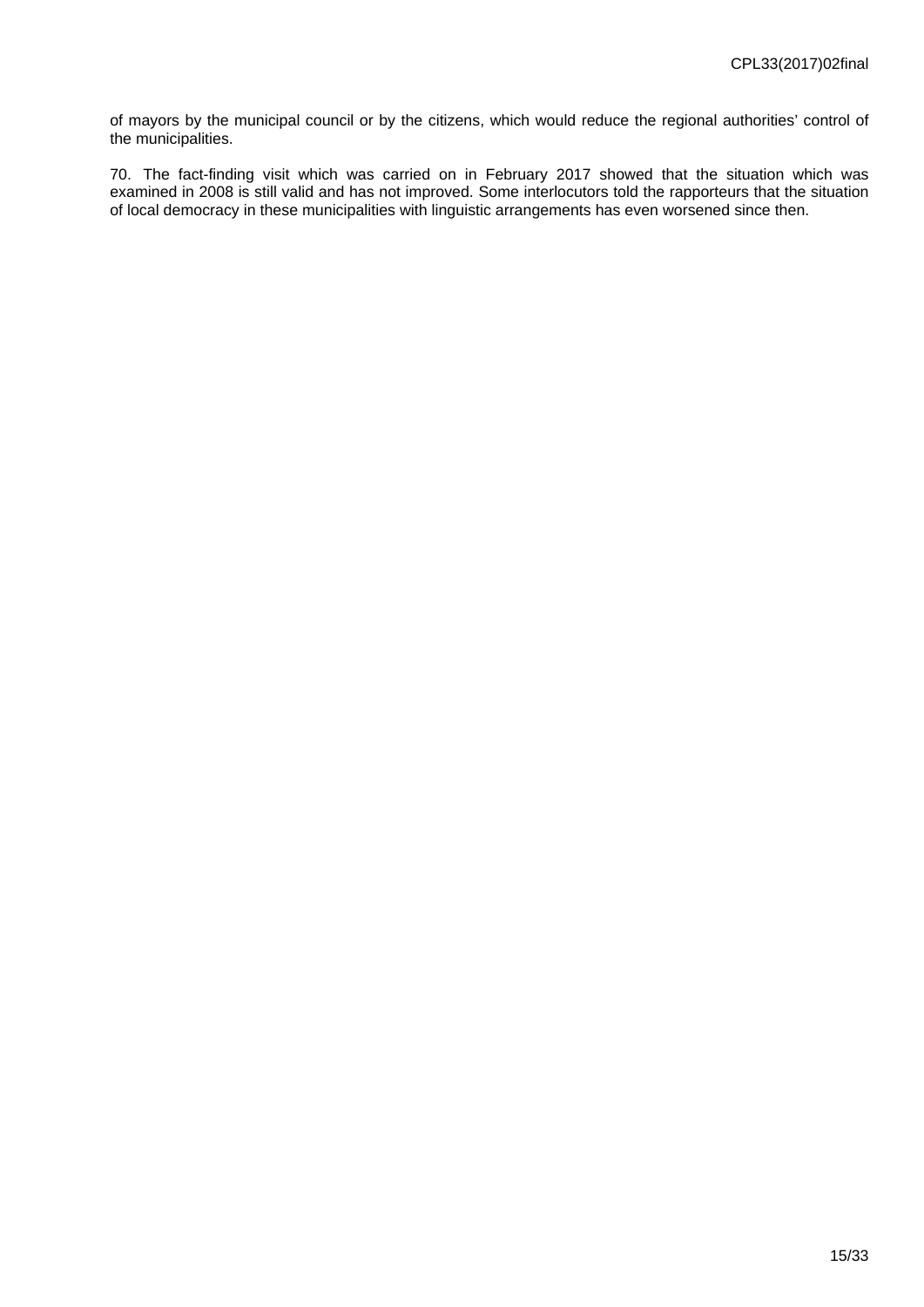## <span id="page-15-0"></span>**APPENDIX I – PROGRAMME OF THE CONGRESS' FACT-FINDING MISSION TO BELGIUM**

#### **FACT-FINDING MISSION TO BELGIUM ON THE FUNCTIONING OF THE ORGANS OF LOCAL DEMOCRACY IN A CONTEXT OF LINGUISTIC DIVERSITY IN THE COMMUNES "WITH FACILITIES" AROUND BRUSSELS IN THE FLEMISH REGION**

**Brussels (2-3 February 2017)**

## **PROGRAMME**

**Congress delegation:**

## **Rapporteurs:**

Mr Henrik HAMMAR **Rapporteur on local democracy** Chamber of Local Authorities, EPP/CCE<sup>24</sup> Member of Örkelljunga Municipal Council, Sweden

Mr David ERAY **Rapporteur on regional democracy** Chamber of Regions, ILDG<sup>25</sup> Minister of Environment of the Canton of Jura, **Switzerland** 

#### **Congress secretariat:**

Mr Jean-Philippe BOZOULS Director of the Congress *(as from 3 February)*

Secretary to the Monitoring Committee

## **Expert:**

Dr Angel M. MORENO Chair of the Group of Independent Experts on the European Charter of Local Self-government

## **Interpreters:**

Ms Martine BOGAERT Ms Martine CARLIER

*The working languages, for which interpretation is provided during the meetings, will be Dutch, English and French.*

<sup>24</sup> EPP/CCE: European People's Party Group in the Congress

<sup>25</sup> ILDG : Independent and Liberal Democrat Group in the Congress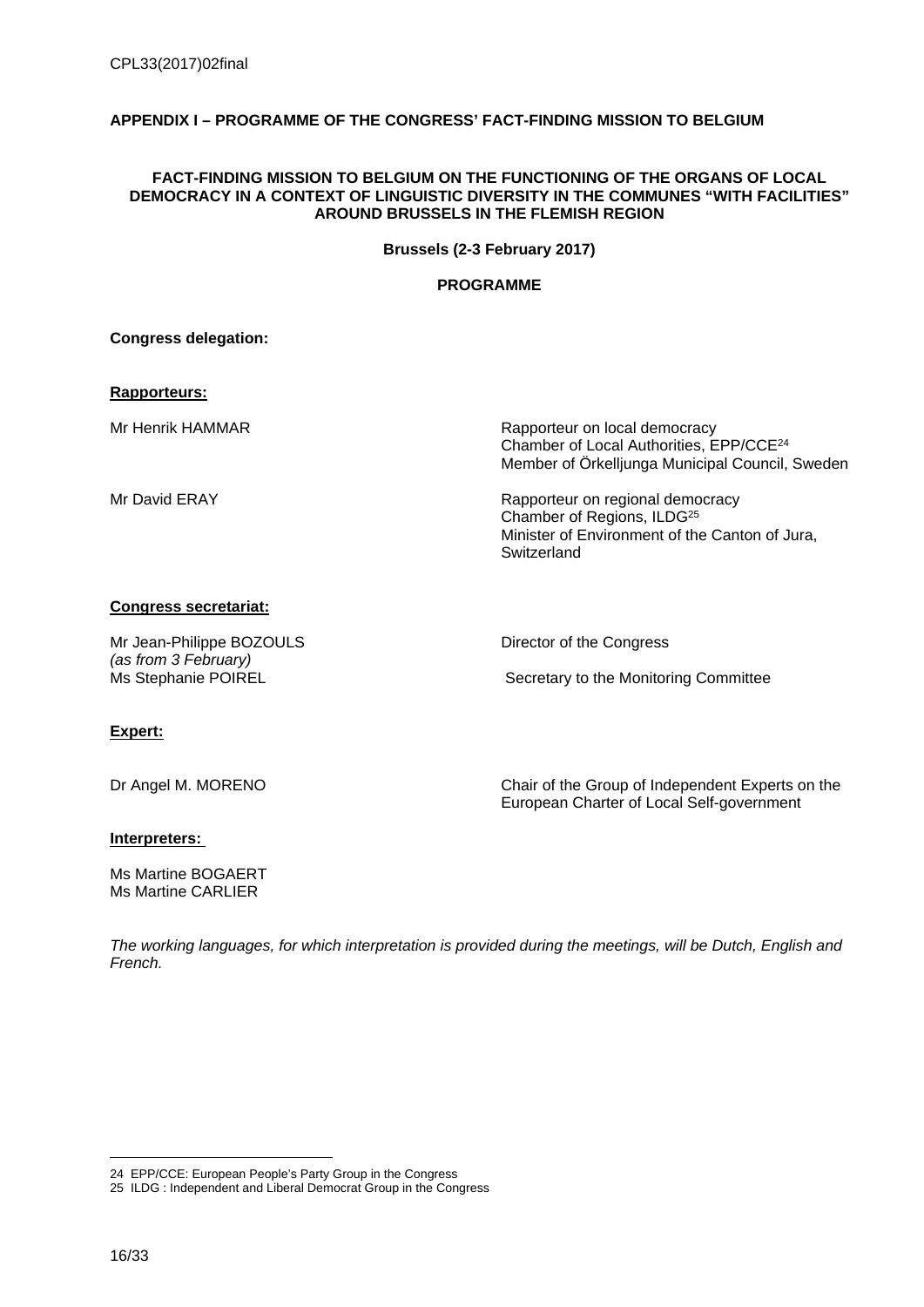#### **Thursday 2 February 2017 Brussels**

*Arrival of the Congress Delegation to Brussels*

## **Meeting with the National Delegation to the Congress**

- **Mr Marc COOLS,** Head of the National Delegation to the Congress, President of the association of the City and Communes of the Brussels-Capital Region
- **Mr Karim VAN OVERMEIRE**, Deputy Head of the National Delegation to the Congress, Member of the Flemish Parliament
- **Mrs Carla DEJONGHE**, Member of Parliament for the Brussels-Capital Region

## **Joint meeting with:**

## **Local councillors who addressed a complaint to the Congress**

- **Mr Jean-Luc MAZY** (representing Mr Gregory BOEN, Local councillor, Drogenbos)
- **Ms Sophie ROHONYI** (representing Mr Cédric DE COCK, Local councillor, Rhode-Saint-Genèse)
- **Mr Paul CARTUYVELS**, Local councillor, Kraainem
- **Mr Philippe THIERY**, President of CPAS (Public Welfare Center), Linkebeek
- **Ms Marie PAQUOT, Local councillor, Wezembeek-Oppem**

#### **and with:**

**- Mr Damien THIERY**, Non-appointed burgomaster of Linkebeek

## **Meeting with municipal councillor of Linkebeek (***tbc)*

**- Mr Rik OTTEN**, Local councillor of Linkebeek

## **Friday 3 February 2017 Brussels**

**Meeting with the Vice-Minister-President of the Government of Flanders and Flemish Minister for Local and Provincial Government, Civic Integration, Housing, Equal Opportunities and Poverty Reduction**

**Ms Liesbeth HOMANS, Vice-Minister-President** 

*Departure of the Congress Delegation from Brussels*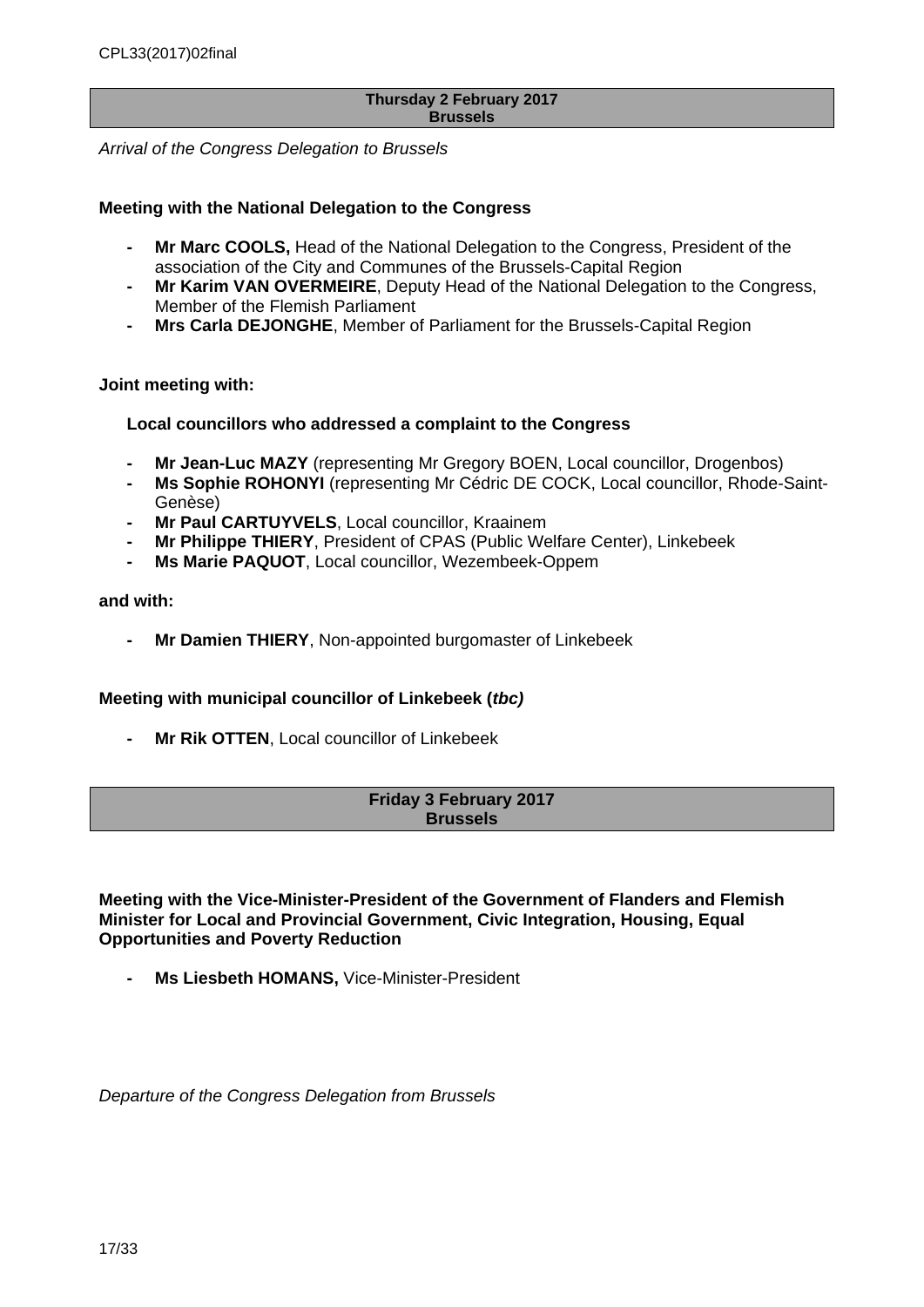<span id="page-17-0"></span>**APPENDIX II – ANALYSIS OF THE SITUATION IN CERTAIN MUNICIPALITIES WITH SPECIAL LANGUAGE ARRANGEMENTS LOCATED ON THE OUTSKIRTS OF BRUSSELS (BELGIUM), NOTABLY FROM THE PERSPECTIVE OF THE EUROPEAN CHARTER OF LOCAL SELF-GOVERNMENT**

Legal opinion by Angel M. MORENO, LLB, LLM, PhD, President of the Group of Independent Experts (GIE) on the European Charter of Local Self-Government, Professor of Law at Carlos III University of **Madrid**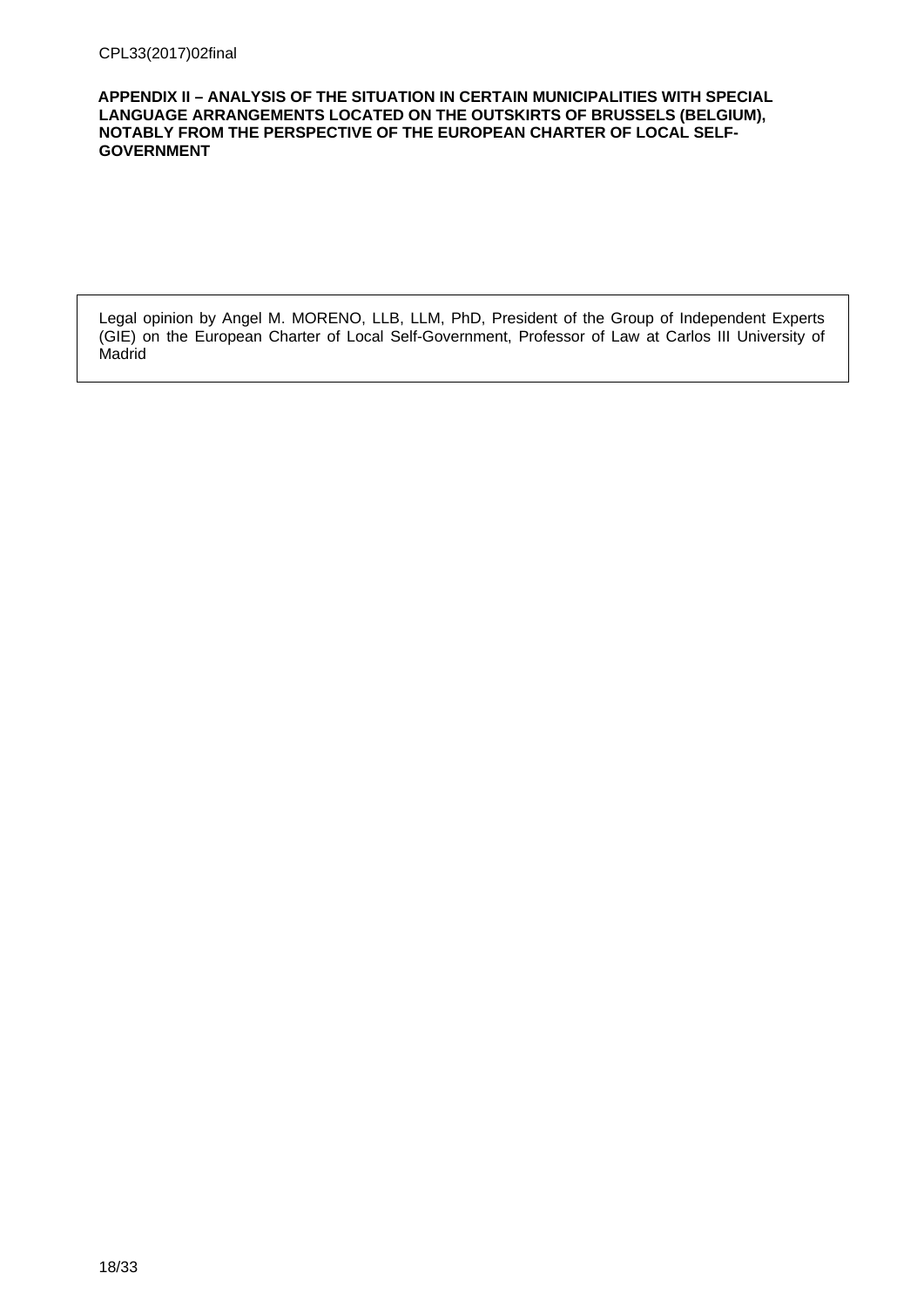## **Table of contents**

| 2.1. Facts pertaining to situation "A" (city council members and members of the public not allowed to<br>2.2. Facts pertaining to the situation of the non-appointment of the mayor of Linkebeek (situation "B")                                                                      |  |
|---------------------------------------------------------------------------------------------------------------------------------------------------------------------------------------------------------------------------------------------------------------------------------------|--|
|                                                                                                                                                                                                                                                                                       |  |
| 4.1. Applicability of some provisions of the Charter to the facts under consideration 23<br>4.2. The question whether the Charter recognises rights in the juridical sphere of physical persons23<br>4.5 Previous documents, texts, resolutions and recommendations of the Congress26 |  |
| 5. Legal considerations pertaining to the situation "B" (non-appointment of a mayor proposed by the local<br>5.2. Previous documents, texts, resolutions and recommendations of the Congress28                                                                                        |  |
|                                                                                                                                                                                                                                                                                       |  |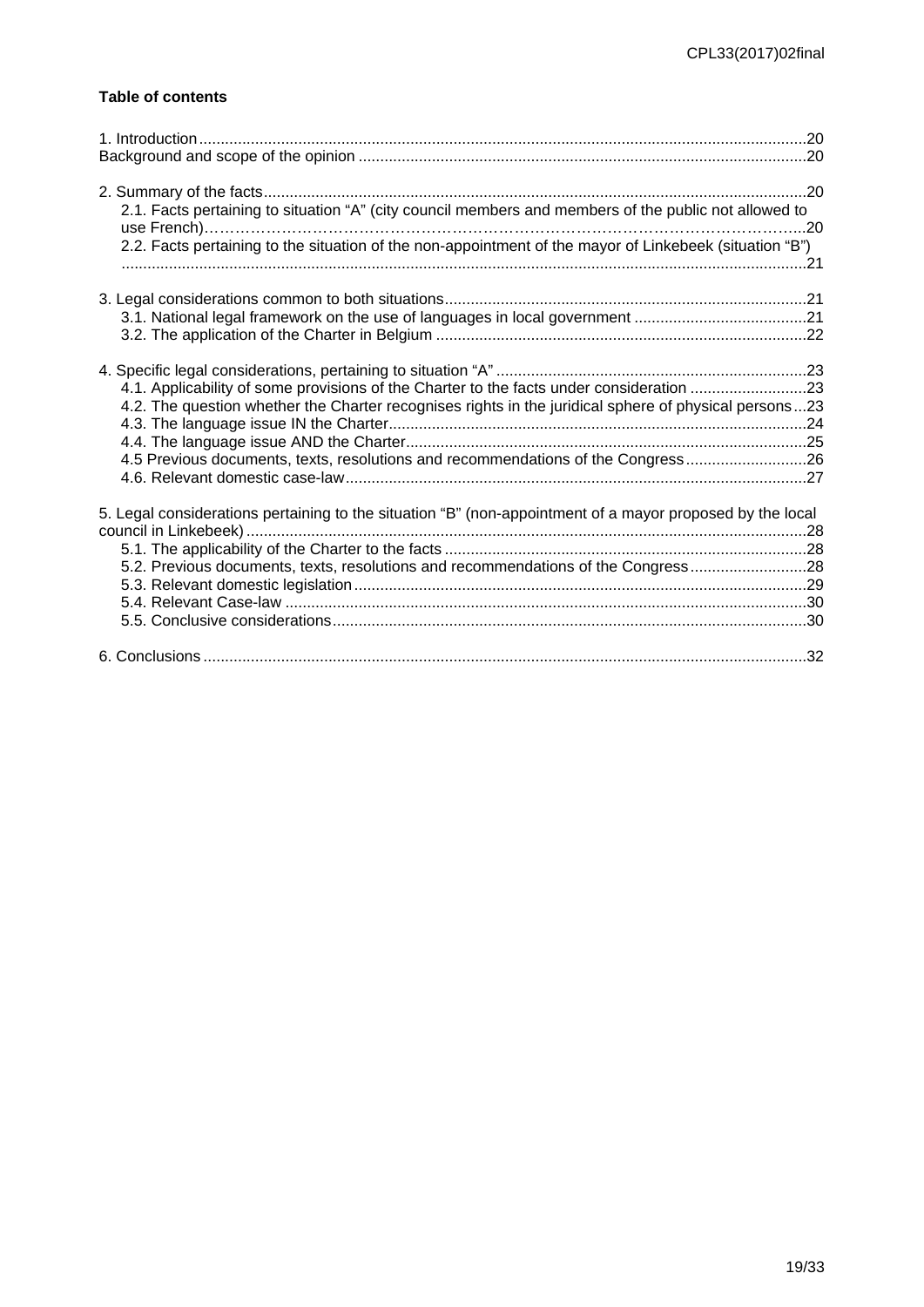## <span id="page-19-0"></span>**1. Introduction**

## <span id="page-19-1"></span>**Background and scope of the opinion**

1. The present opinion analyses two different sets of facts that take place in some "municipalities with special language arrangements" situated on the outskirts of Brussels, in Belgium. On the one hand, this opinion analyses the situation reported by some French-speaking local government representatives (in their majority, members of the city council of the abovementioned municipalities). They complain that they are not allowed to use French in the regular meetings of the said councils. In addition, the French-speaking inhabitants of the municipality are allegedly not allowed to such use, when they participate in citizens councils or in other local participation bodies. This problem is identified hereinafter as "situation A".

2. On the other hand, this opinion analyses the situation in Linkebeek, which is also a "municipality with special language arrangements" in the outskirts of Brussels. After the last municipal extraordinary elections, held in December 2015*,* and in accordance with applicable Flemish laws and regulations on local government, the city council proposed the appointment of Mr. Thiéry as the "mayor" (*Burgemeester* in Dutch, *Bourgmestre* in French) of the municipality. However, on March the 1st, 2016, the Flemish Ministry for Home Affairs refused to appoint the said candidate, on different grounds that will be analysed *infra.* This problem is identified hereinafter as "situation B".

3. This legal opinion has been commissioned by the Monitoring Committee of the Congress of the Council of Europe (hereinafter "the Congress") and analyses the two sets of situations described, mainly from the perspective of the European Charter of Local Self-Government (Charter, hereinafter "the Charter") and other applicable Council of Europe materials and documents. Reference will also be made, where needed, to the domestic legislation and case law, although this opinion does not pretend to be a comprehensive analysis of the situation from the perspective of the internal legal order and domestic practices.

## <span id="page-19-2"></span>**2. Summary of the facts**

#### <span id="page-19-3"></span>**2.1 Facts pertaining to situation "A" (city council members and members of the public not allowed to use French)**

4. In May 2015, six local government officials discharging their duties in different Belgian municipalities filed a complaint in the Chamber of Local Authorities of the Congress of Local and Regional Authorities, Council of Europe (Congress). Five of them are members of the city council in five different such municipalities (Krainem; Drogenbos; Sint-Genesius-Rode; Wemmel and Wezembeek-Oppem), while the sixth one is the president of a "public center of social action" (CPAS) located in Linkebeek. All these local entities are entirely located in the territory of the Flemish region, but around the Brussels-capital region, that is, on the very fringe of the "border" between Flanders and the Brussels-Region. For these reasons they are known as "rim" municipalities. In those towns, with a large majority of French-speaking people,<sup>26</sup> special linguistic arrangements have been established in favour of French-speaking residents, and for this reason these entities are also commonly called "faciliteitengemeenten" in Dutch and "communes à facilités linguistiques" in French.

5. The local politicians complain that: (a) they are not allowed to use other language than Dutch (that is, French) in the regular meetings of the local city council. Therefore, this would allegedly hamper their ability to discharge their political and representative duties and functions, especially as representatives of the Frenchspeaking residents; (b) French-speaking local residents are also allegedly prevented to use French when they take part in the advisory and participatory bodies of the municipalities, when they want to make oral submissions, proposals or remarks. Consequently, they claim that this situation goes against the spirit of the Charter, and would amount to a non-application of the Congress Resolution No. 259, of 2 December 2008 (the reference is however erroneous, since the right text is "Congress Recommendation 258(2008)"). This situation would allegedly be a consequence of a harsh implementation of the legislation on the use of languages in those local communities, carried out by the regional Ministry of Internal Affairs. And it would be facilitated by the different forms of control that the regional authorities may exert on municipalities (*tutelle*) in the Flemish region, under regional laws and regulations on the matter.

<sup>26</sup> Language censuses are prohibited in Belgium since 1961. However, different sociological studies conducted during the last years have concluded that the proportion of French-speaking inhabitants in the "rim Municipalities" around Brussels range from 55% to 80%. These data are the matter of dispute.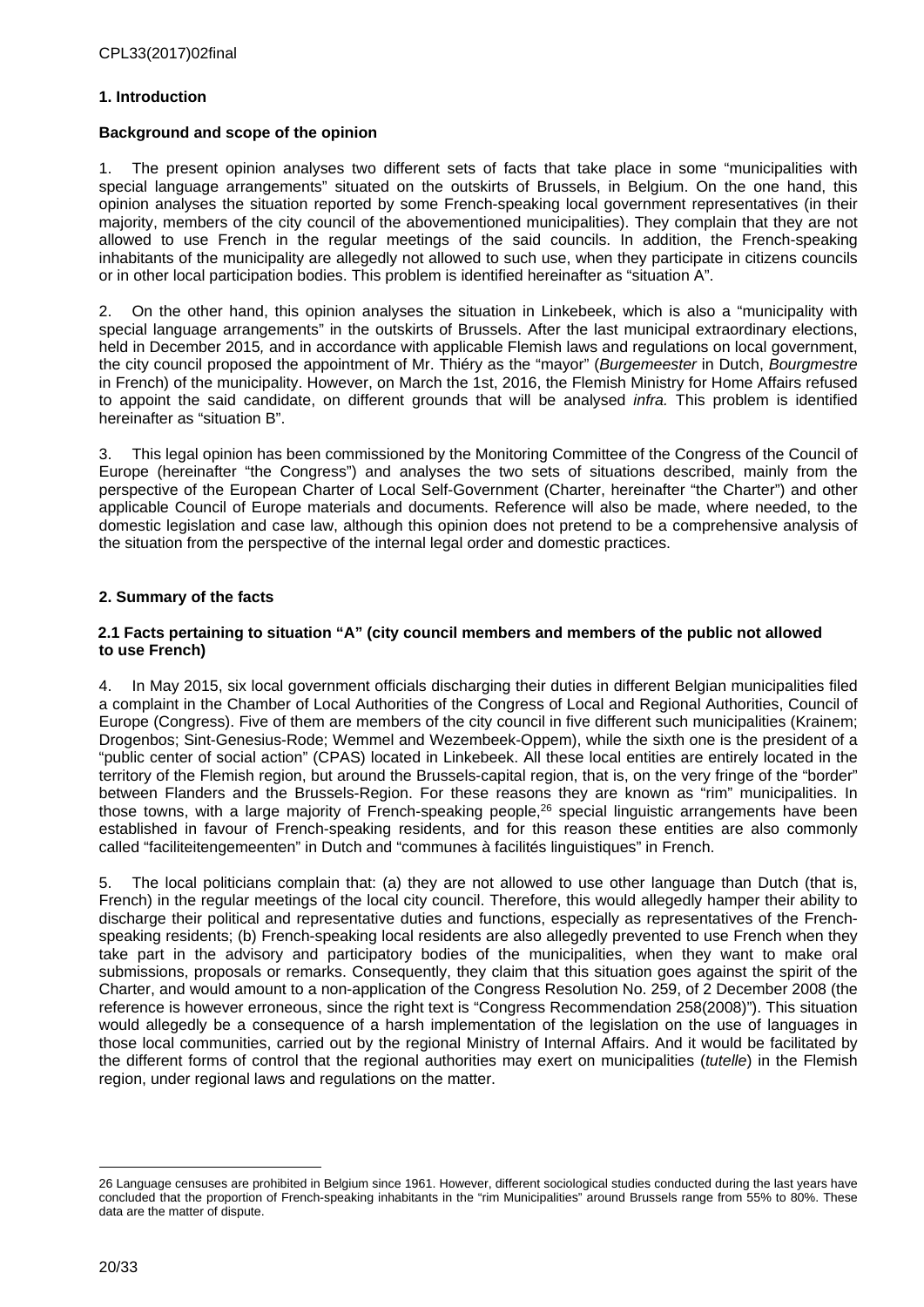#### <span id="page-20-0"></span>**2.2 Facts pertaining to the situation of the non-appointment of the mayor of Linkebeek (situation "B")**

6. Linkebeek is one of the six "municipalities with special language arrangements", located in the outskirts of Brussels (a "rim" municipality) with 4,797 inhabitants (January 2015), most of which are French-speaking people.<sup>27</sup> Municipal, extraordinary elections were held in December 2015, as a consequence of the resignation of the thirteen French-speaking local councillors (out of a total of fifteen seats in the local council). As a result of these particular elections, the thirteen seats that were under dispute (that is, 100% of them) where won by the list "LB",<sup>28</sup> a party lead by French-speaking politicians. In accordance with applicable Flemish laws and regulations on local government, on the 29<sup>th</sup> of February, 2016 the city council proposed the appointment of Mr. Thiéry as the "mayor" (*Burgemeester* in Dutch, *Bourgmestre* in French) of the municipality. However, the very next day (on March the 1st 2016), the Flemish Minister for Internal Affairs (*Vlaams minister van Binnenlands Bestuur*) refused to appoint the said candidate, on the basis that in the past he had allegedly violated the laws on the use of languages in the electoral process.<sup>29</sup> He had sent notices in French calling for the municipal elections in Linkebeek.

7. It is important to note that this situation is not new. In 2006, and after the local elections, the then Minister of Internal Affairs refuse to appoint Mr. Thiéry (as proposed by the city council) because he had sent notices calling for the municipal elections in Linkebeek in French to the electors of the municipality. Since that date, Linkebeek has not had a mayor appointed by the Regional executive. In 2012, and in the prospect of the new local elections,<sup>30</sup> M. Thiéry allegedly sent again electoral notices in French. The new regional Minister for Internal Affairs refused, again, to appoint him as the mayor, despite the proposal of the majority of the members of the city council. In September 2015, the new regional Minister decided to appoint as mayor of Linkebeek one representative of the Dutch-speaking minority party (it holds only 2 seats out of 15), but this was rejected by the French-speaking local people and politicians. Namely, the thirteen French-speaking members of the city council resigned. In view of the unsustainable political situation at local level, new, extraordinary elections were held in December 2015, with the result that has been presented *supra*. This time, Mr. Thiéry has sent notices first in Dutch and upon request in French, in accordance with the law on the calling of elections. With this new decision of the regional Executive, Mr. Thiéry, has been refused as mayor by three consecutive regional Ministers in nine years.

8. Moreover, these are not isolated facts, since in recent years the same situation of non-appointment of mayors by the Flemish Executive (claiming the infringement of language legislation) has taken place in different *faciliteitengemeenten* located in the outskirts of Brussels, a situation that has been carefully analysed by the Congress on different occasions (see point 5.2, *infra*)

#### <span id="page-20-1"></span>**3. Legal considerations common to both situations**

#### <span id="page-20-2"></span>**3.1 National legal framework on the use of languages in local government**

9. Since the constitutional reform of 1980, the Kingdom of Belgium became a federal country. Many and important competences and powers were devolved to both the three existing Regions (Flanders, Brussels-Capital and Wallonia) and to the three *Communities*. Under the new constitutional arrangements, the three regions became competent to regulate all matters dealing with the local government. This legislative and regulatory power includes, *inter alia,* the different aspects of the legal regime of local authorities: (a) their composition, organisation, competences and functioning; (b) the election of the municipal organs; (c) the disciplinary regime of the mayors.<sup>31</sup>

10. The Flemish region (which amalgamated with the Flemish community) is a monolinguistic region, whose only official language is Dutch. This rule applies to all the different types of governmental organisations and layers present in the said region: the regional level, the provincial level and the local level. Dutch is the only language that can be used both in the "internal" communications between the municipal services, and in their "external" relations; the communications of citizens with the municipal services must be made only in Dutch; all the decisions, certificates, plans and regulations of the local bodies are only written in Dutch, etc. The only

<sup>27</sup> It is estimated that some 79% of the local residents of Linkebeek are French-speaking people. Source: survey conducted by the newspaper "Le Soir", 14 February 2005.

<sup>28</sup> Total number of valid ballots: 2,439. Blank and invalid ballots: 392: Votes for the "LB" (LinbeBeek) list: 1,958. Votes for "La Droite": 84. Source: official website of the Municipality of Linkebeek: *www.linkebeek.be.*

<sup>29</sup> The said Minister had already anticipated her decision in the media, when she was interviewed in a TV-show, even before the proposal was formally made. See: *Le Soir* (Belgian newspaper), issue of 29 February 2016, page 6 ; *Le Vif* (on the internet), 28 February 2016. 30 Local elections in Belgium are called every six years.

<sup>31</sup> See: M. BOUVIER: "Local Government in Belgium", in the collective book: *Local government in the Member States of the European Union: a comparative legal perspective* (A.MORENO, editor) INAP, Madrid, 2012, pages 46-47.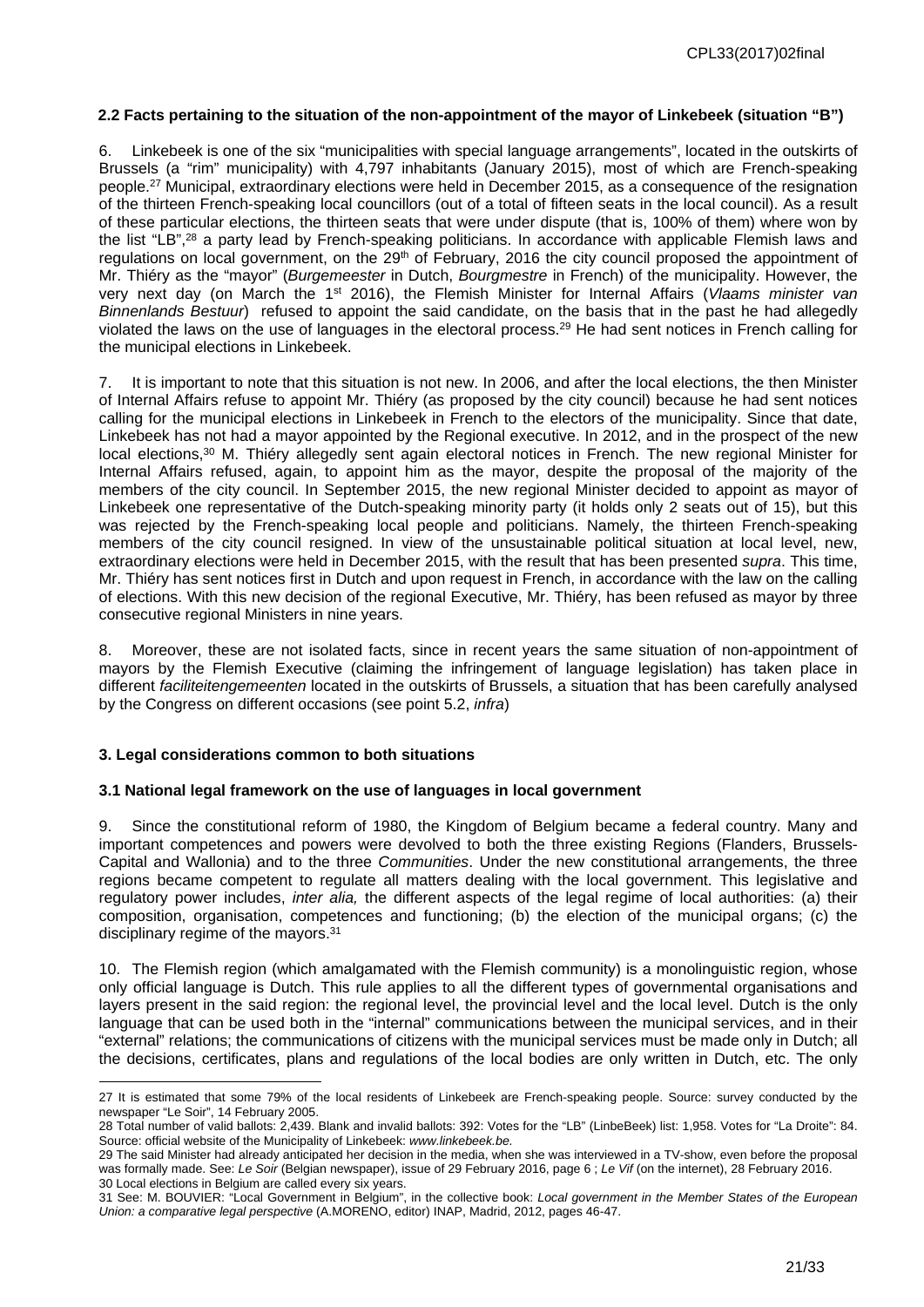exceptions to that general rule apply in the so called "municipalities with special language arrangements" ("*faciliteitengemeenten"* in Dutch, "communes à facilités" in French). Among the different types of such special municipalities present in Belgium, the fact analysed here have to do with the so-called "rim" Dutch-speaking municipalities with facilities for French speakers. As noted *supra*, they are totally located in the Flemish region, around the Brussels-region. There are six such Municipalities: Drogenbos, Kraainem, Linkebeek, Sint-Genesius-Rode; Wemmel and Wezembeek-Oppem.

11. The use of language "for administrative purposes" in the municipalities with special linguistic arrangements has been regulated at the State, federal level, essentially by means of the so-called "*coordinated Laws on the use of languages on administrative matters* (or for governmental purposes) enacted on 18 July 1966 and subsequently amended (hereinafter, "the 1966 Laws"). In reality, these Laws apply to all governmental institutions in Belgium, and lay down specific provisions for local authorities (Arts. 9 -31). Common provisions apply also to municipalities (Arts. 57 and following). Even more specific provisions address the peculiarities of "rim" municipalities around Brussels (Arts. 23-31).

12. Three rules are key in those *faciliteitengemeenten*. First, only Dutch must be used "in their internal services", that is for internal or intra-services communications, and for the purposes of communicating with other government levels. Second, when there is a communication or relation between the residents and the "local services", French-speaking locals residents have certain rights or allowances to use French in their relations with the City Hall services. That is, they are entitled to use French to address the local services and organs (to file a petition or to ask for a permit, for instance). Correlatively, the civil servants and employees working at those *faciliteitendegementeen* must respond and to take care of the said citizens in French, too, if this is the language used by the citizen (Art. 25). Local resident may ask (in French) that the official documents, certificates and licences be written or delivered in French (Art. 26). Nobody can work in the municipalities if he has not a good command of French (Art. 29), etc. In a nutshell, this is the core of the so called "allowances" (facilités) linguistic regime. Finally, those rights or allowances are not recognised to the mayor (*burgemeester bourgmestre*), or the vice-mayors (*schepenen/échevins)* when they act in their official capacity as governmental representatives, and especially when they sit in the meetings of the different organs and bodies of the local authorities. This is especially true when they conduct and/or take part in formal meetings of the city council.

13. Despite this brief summary, the interpretation and implementation of the laws and regulations on "Municipalities with special linguistic arrangements" has produced a lot of controversy in Belgium, and is the source of a permanent, heated debate in media, academia, judicial and political fora. In 1997, the Flemish executive passed a "circular" (a sort of internal regulation) that "clarified" or supplemented the legal provisions of the "1966 Laws", but it was very controversial and has been disputed by French-speaking social sectors as been too restrictive.<sup>32</sup> Therefore, we do not need to present in detail the origins, evolution and present situation of this legal arrangements. It is enough to point out at this stage that the actual implementation of this legislation has produced litigation and rulings from the Constitutional Court, the Council of State<sup>33</sup> and the Standing Commission on Linguistic Control, which is a federal body for controlling the application of that legislation created by the "1966 Laws".

## <span id="page-21-0"></span>**3.2 The application of the Charter in Belgium**

14. The kingdom of Belgium ratified the Charter by means of the Act of June 24th, 2000. After the ratification of the text by the several competent legislative bodies in Belgium, the Charter came into effect in December 2004. According to Belgian experts, "the very existence of the Act of ratification of the Charter does not require any other supplementary legal instrument, so that local authorities are entitled to demand the respect of the provisions of the Charter".<sup>34</sup>

15. However, there are different peculiar features to be considered in this ratification:

- the Charter applies indeed to municipalities in all Belgium, but not to public centres of social action (*centre publics d´action sociale*) in the area of Brussels-Capital;
- Belgium declared that it was not bound by several Articles of the Charter:
	- Article 3.2 (responsibility of the executive body in front of the local assembly)
		- Article 8.2 (control over local authorities)
		- Article 9.2, Article 9.6 and Article 9.7 (financial resources).

<sup>32 «</sup> Circular » regulation BA 97/22, of 16 December 1997, on the use of languages in municipalities located in the Flemish region, usually referred as "the Peeters circular" (*Omzendbrief Peeters* in Dutch) due to the name of the regional Minister who proposed it. Another Circular, BA-2005/03, was adopted on 8 July 2005.

<sup>33</sup> For instance, in its ruling of 20 June 2014 the Council of State declared illegal the "Peeters Circular".

<sup>34</sup> See: M. BOUVIER: *op, cit,* at 49. For an analysis of the reception of the Charter in Belgian law, see: M. LEROY: "El derecho belga y la carta europea de autonomía local", *Estudios sobre la Carta Europea de Autonomía local,* Barcelona, 2002, pages 205- 220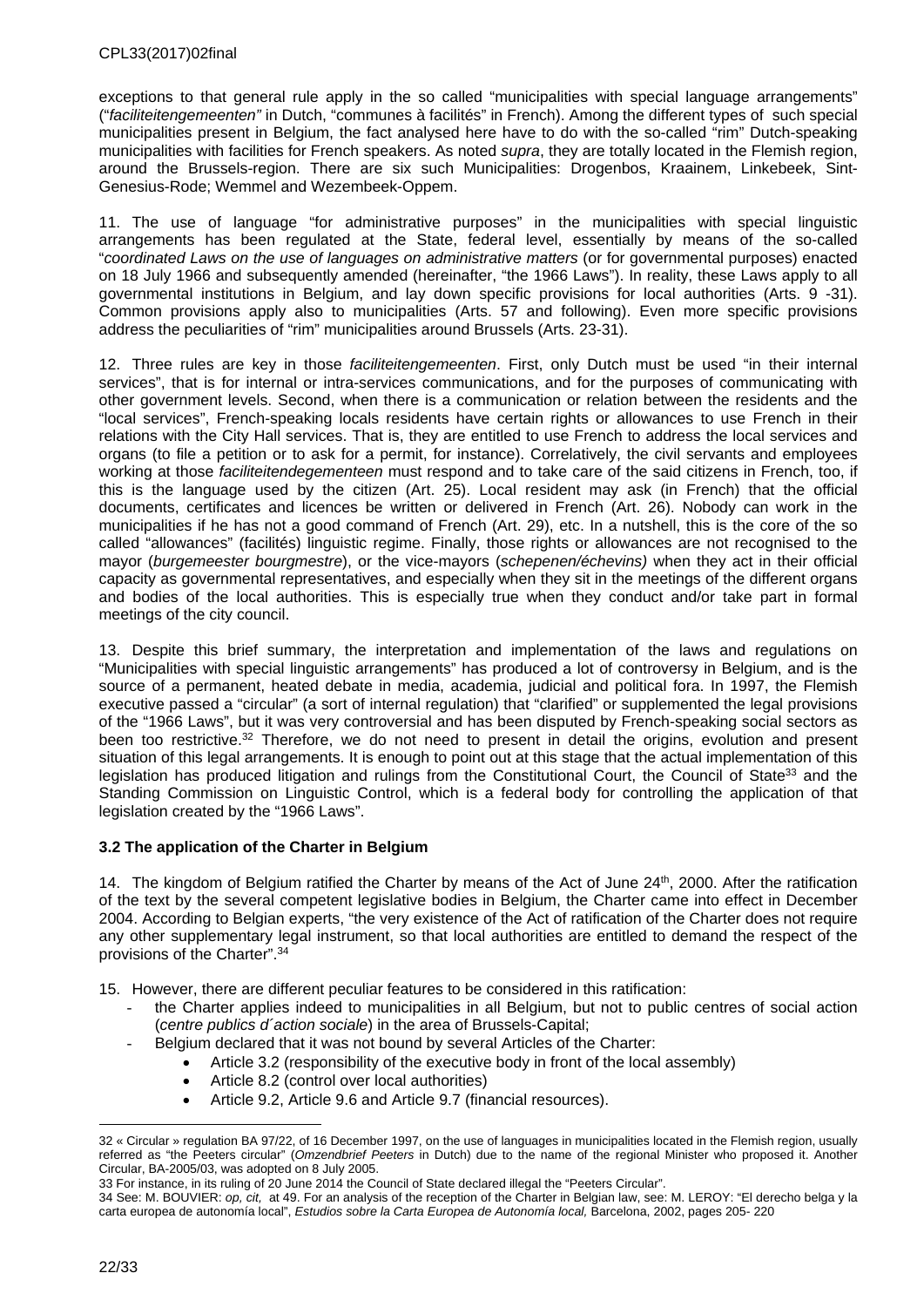#### <span id="page-22-0"></span>**4. Specific legal considerations, pertaining to situation "A"**

#### <span id="page-22-1"></span>**4.1 Applicability of some provisions of the Charter to the facts under consideration**

16. There are several provisions of the Charter that may be relevant for the purpose of analysing the referred facts. First of all, the fifth recital of the Preamble of Charter, according to which: "considering that the right of citizens to participate in the conduct of public affairs is one of the democratic principles that are shared by all member states of the Council of Europe. Convinced that it is at local level that this right can be most directly exercised…". The preamble is a part of the Charter, which clearly sets the fundamental goals and structural principles inspiring the Charter.

17. On the other hand, Art. 3.2 of the Charter is also relevant *a contrario sensu*: this provision, which is not binding on Belgium, requires that local self-government "be exercised by councils or assemblies composed of members freely elected…and which may possess executive organs responsible to them". The second part of Art. 3.2 states that the existence of such councils or assemblies will not undermine the possibility to have "recourse to assemblies of citizens, referendums or any other form of direct citizen participation where it is permitted by statute". That is, the second part of Art. 3.2 is not an additional duty posed on a signatory country, it has no substantivity on its own as a specific "commitment" to be accepted (or not) by a signatory, but just a "caveat": the establishment of local councils or assemblies does not mean that other forms of direct citizens participation cannot be set up. Therefore, the second part of Article 3.2 is relevant and should be read carefully.

18. In our view, the fact that Belgium has made an improper "reservation" to Art. 3.2 does not mean that it can ignore the content of the Charter dealing with participation in general, just the contrary: since Belgium is not bound by Art. 3.2 (which deals mainly with assemblies and executive organs responsible to the former), any form of public participation may be implemented, encouraged and strengthened in that country. That is: the fact that Belgium is not bound by Art. 3.2 does not introduce *per se* any limitation on the introduction of any form of public participation. Therefore, Art. 3.2, second indent, of the Charter is closely linked with the fifth recital of the preamble.

19. Finally, art 7.1 establishes that: "the conditions of office of local elected representatives shall provide for free exercise of their functions". The "Explanatory memorandum" annexed to the Charter clarifies the scope of this provision: "this Article aims at ensuring both that elected representatives may not be prevented by the action of a third party from carrying out their functions and that some categories of persons may not be prevented by purely material considerations from standing for office".

#### <span id="page-22-2"></span>**4.2 The question whether the Charter recognises rights in the juridical sphere of physical persons**

20. An interesting point is the question whether the Charter recognises rights in the juridical sphere of the individuals, on which they can rely and that they can invoke in the courts or in other fora. For the purpose of this opinion, we should clarify whether the Charter recognises on the citizens the right to participate in local government bodies, and the right to do so by using a language of his choice.

21. To begin with, the Charter is a classical international multilateral Treaty, negotiated and concluded in the framework of a regular international intergovernmental organisation. The question whether the Charter is directly applicable and has direct effect in the countries that have ratified it depends largely on purely domestic constitutional features and legal traditions.<sup>35</sup> In general, though, it is commonly considered that the Charter lacks direct applicability *in abstracto*, due to the general wording, broad and imprecise terminology that it uses in most of its Articles.<sup>36</sup>

22. On the other hand, we should also discuss briefly the issue whether the Charter does recognise "rights" (in the technical meaning of the word) in favour of individuals (like some provisions of the European Union Treaties do). This assertion cannot be supported, in the light of the historical precedents, the legal architecture of the Charter and a systematic interpretation of its provisions.

23. An initial line of research would consist in identifying *who* are the addressees of the Charter. In this sense, it can be noticed that the Charter is mainly addressed to the national or sub-national powers having the power to determine or regulate the legal regime, operations and working of local entities. On the other hand,

<sup>35</sup> The Congress has analysed this interesting question. See the Report "The reception of the Charter in the countries having ratified it", compiled by the President of the GIE on the ECLSG (Prof. G. Merloni) in 2010.

<sup>36</sup> For a discussion of this issue, see: The European Charter of Local Self-Government. A Treaty for local democracy. Edinburgh Univ. Press, 2015, pages 85-91.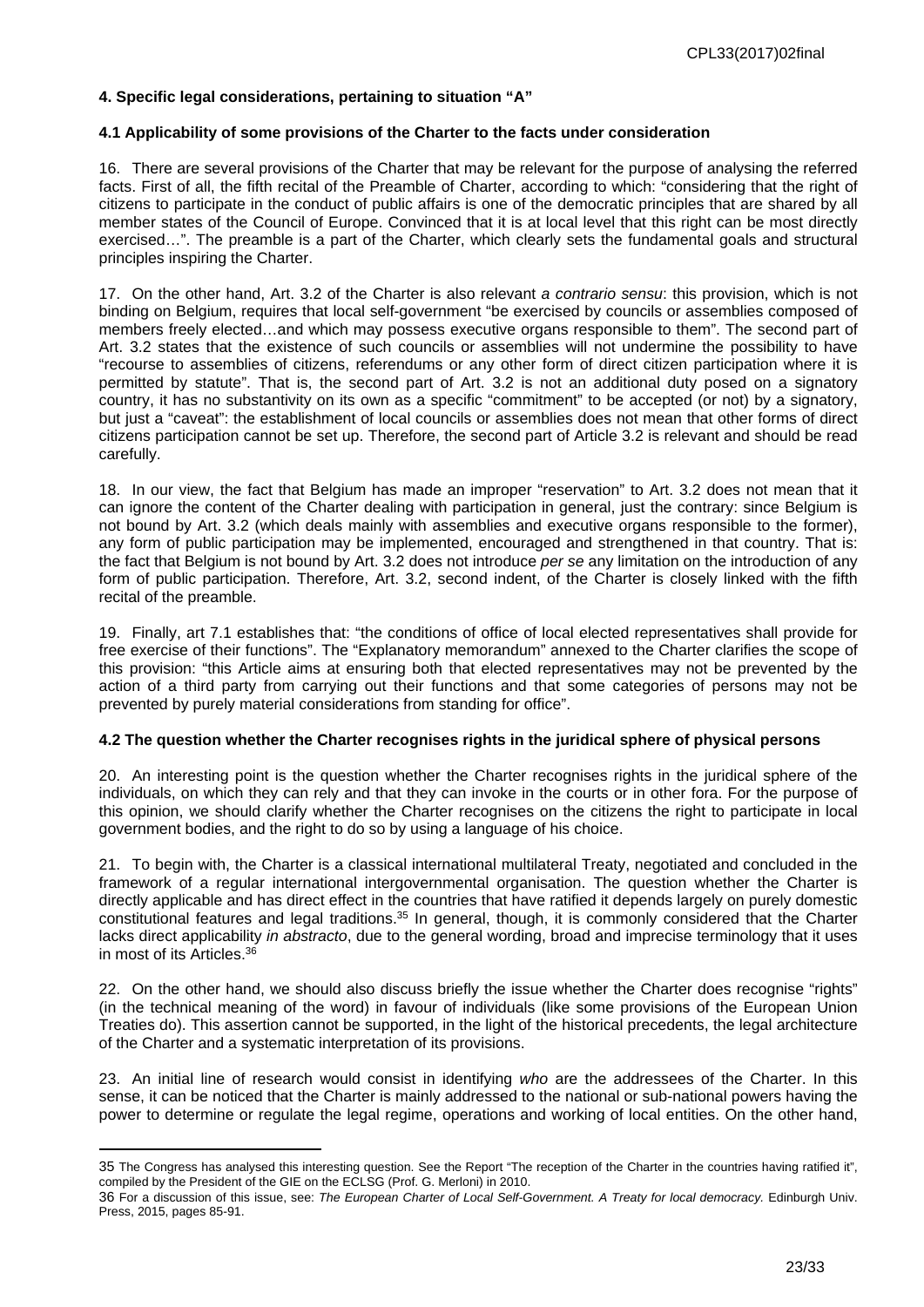the "beneficiaries" of the protections awarded by the Charter are the local entities themselves, instead of private, physical persons. This is confirmed by the language and wording of the Charter: the Charter certainly recognises rights or other equivalent concepts, but the "addressees" or beneficiaries of such terms are the local authorities themselves, no the individuals. Thus, the very notion of local self-government is depicted as a "right" (Art. 3.2). Furthermore, the Charter entrusts local bodies (with) certain minimum "rights" (Art. 11), "entitlements" (Art. 10) or "guarantees", guarantees that may be invoked by the local authorities in their relations with the State or sub-national governments and Parliaments. Moreover, those rights and guarantees been protected by the domestic courts (Art. 11). The official "explanatory report" annexed to the Charter, is of further help in this interpretation. Under "General Remarks", the report states that "the purpose of the Charter is to make good the lack of common European standards for measuring and safeguarding the *rights* of local authorities…the Charter commits the parties to apply basic rules guaranteeing the political, administrative and financial *independence* of local authorities…the *right* of local authorities to co-operate and form associations…", etc.

24. The conclusion from the above considerations is that the Charter does not recognise on the juridical sphere of the individuals (in this case, the local residents) a subjective right to participate in the handling of local affairs; a right that they could invoke in national or domestic courts. This does not undermine the observation that citizens participation in one of the inspiring principles of the Charter (understood as a "societal good" in itself) as confirmed by the Preamble of the Charter.

25. By the same token, it is also hard to support the view that one member of a local government body (for instance, one member of the local council) might rely on the provisions of the Charter (as) against the local body of which he is an organic integral part. This "*intra corporis*" application of the Charter in the relations between the members of the local council and the president, manager or steering committee of the said council cannot be admitted and would amount to a wrong understanding and application of the Charter. Correlatively, the said member of the local council cannot rely on the provisions of the Charter (as) against another level of government, because the holder of the rights recognised by the Charter is the local authority itself.

26. Finally, it must be remembered that specific provisions on the right to participate in the local affairs were enshrined in a specific Protocol to the Charter, namely the Additional Protocol to the European Charter of Local Self-Government on the right to participate in the affairs of a local authority, signed in Utrecht on 16 November 2009 (ETS No.: 207). Nevertheless, the Kingdom of Belgium has signed the Additional Protocol, but has not ratified it. Therefore, the provisions of the said protocol do not apply to Belgium and they cannot be taken into consideration in this opinion.

27. However, and beyond this technical understanding of the legal architecture of the Charter, the "spirit" of the Charter asks for the full deployment of the most extensive participation in local affairs, as this is an ancillary element of local democracy. This idea is developed at point 4.5 below.

## <span id="page-23-0"></span>**4.3 The language issue IN the Charter**

28. Different considerations must be made as to the question whether the Charter does regulate in any sense the language that must or can be used by citizens when they participate in the meetings of the city council, or when the members of the local council participate in such meetings.

29. The language is a vehicle of communication. The "core" element of participation is "the right to participate" in itself, and not the way or the format chosen to communicate, although these two aspects may be closely intertwined. However, if the core element of participation is not expressly recognised or depicted as "right" by the Charter, an ancillary or subordinated element such as the language serving as a vehicle to that participation could hardly be regulated or foreseen, neither.

30. Secondly, the Charter does not make any reference to the linguistic regime in the working and operations of the local authorities, neither in an "internal" nor "external" dimension. The Charter does not mention the issue of language in any of its Articles. This is understandable because, on the one hand, the language issue is a "lateral" issue in the domain of local self-government and its protection. The Charter was politically framed without taking into consideration the likely existence of problems linked to the coexistence of languages. On the other hand, the framers of the Charter may have thought that this was not an issue for "regulation", but just a matter of common sense. Another explanation for the silence of the Charter in this domain is that it is an international treaty addressed to more than forty countries in Europe, which have very different territorial structures and different degrees of cultural and linguistic identity or homogeneity. In comparative perspective, the Charter must be applied in countries with a strong unitary political and cultural identity and homogeneity (such as Portugal) and to countries with a high degree of cultural/linguistic diversity (such as Switzerland).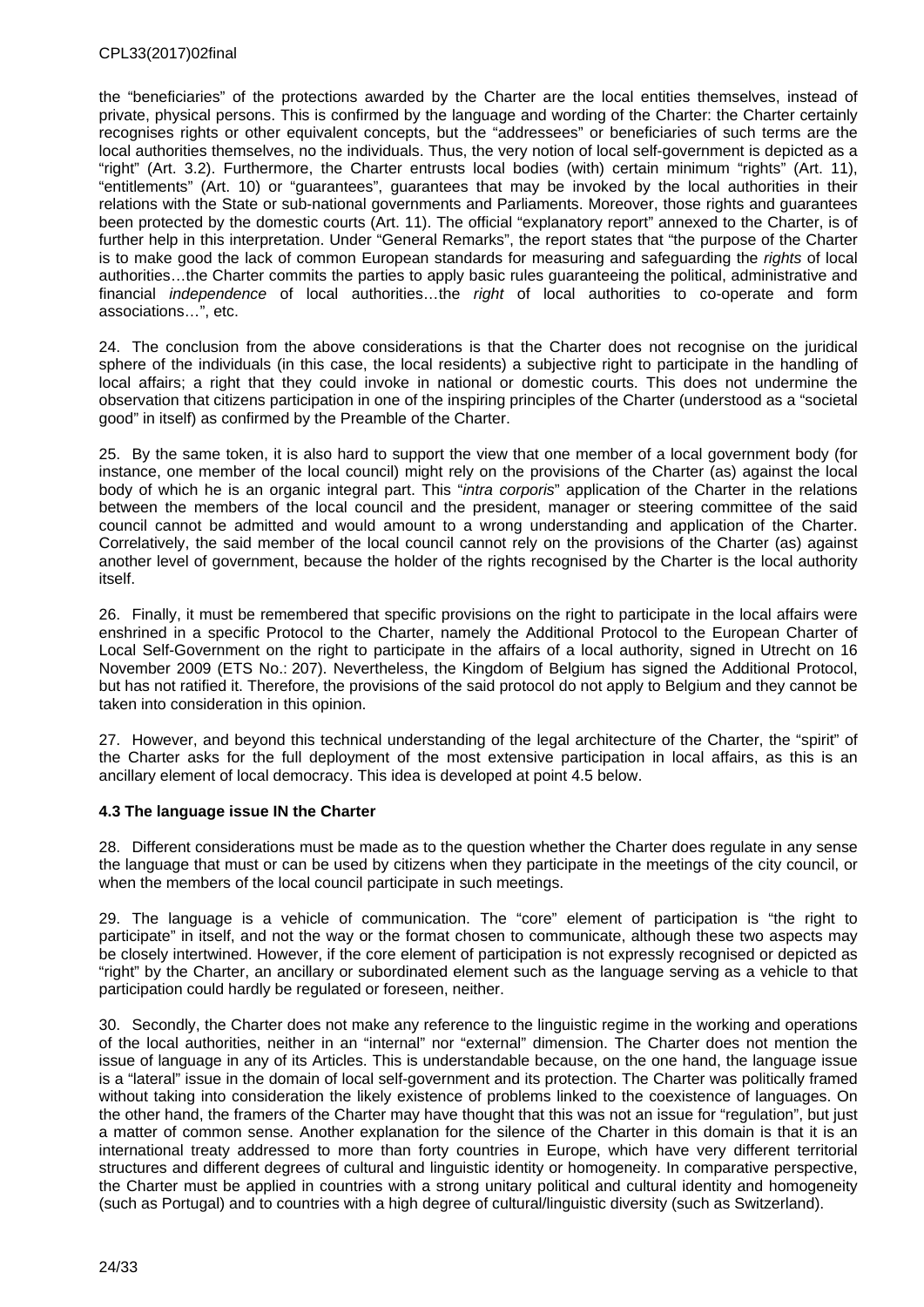31. The solutions and the legal arrangements regulating the use in government of the different languages existing in the country may vary from a strong monolingual regime in the whole country, to the co-existence of different languages in different contexts (in education, for governmental purposes, etc.). In any case, the right accommodation of the existing languages in the local government life has to be decided by the competent bodies and powers, at State or Sub-state level, as provided by the domestic Constitution. Of course, it would be highly desirable that the legal arrangements on the co-existence of languages would facilitate to the highest level the participation of local residents in the municipal life. Even in unitary countries having a strong national cultural and mono-linguistic identity, the use of other languages in local life is either tolerated or accepted by the legislation, for the sake of promoting participation and enhancing Democracy in those areas or human settlements with minorities or concrete groups of people speaking languages different from the "official" one at national level. The best example of this possibility is the Slovak Republic, where, even if Slovak is the only official language in the country (Art. 6.1. Slovak Constitution), the use of Hungarian language is allowed in the day-to-day working and operation of certain municipalities in the South of the country, where the presence of citizens of Hungarian descent is very important, even predominant.

32. It is therefore undeniable that the Charter wishes to attain a high degree of citizens participation and a full democratic life, and element of which is the very possibility for the citizens to understand the drafts, decisions and plans produced by the local/municipalities and bodies, and their ability to utter thoughts and ideas, to communicate with the local officials and representatives in their own language, especially in cases such as, in the *faciliteitegemeenten,* the majority of local residents are French-speaking people. From this perspective it is clear that a fully bilingual regime would be probably the best one to achieve these compelling societal goods. Nevertheless, this arrangement can only be decided by the Belgian competent authorities on purely internal political grounds and considerations, since the Charter does not lay down precise standards on this matter.

#### <span id="page-24-0"></span>**4.4 The language issue AND the Charter**

33. The precedent statements do not mean that the Charter has no role to play in the legal consideration of the facts herein analysed as letter "A". On the contrary, the Charter may be used, and must be used by domestic legal operators, as a reference method of interpretation of their internal laws and regulations. In this sense, the contents and principles inspiring the Charter should cast their hermeneutic force on the domestic regulations that govern the situations herein analysed.

34. In this sense, when a local resident of a "rim" municipality located in the outskirts of Brussels assists to a meeting of the city council and formulates a question or remark in French, he is using his interest or right to participate in the matters of the local community, which is one of the fundamental objectives of the Charter (Recital 5, Preamble). It is also possible to support the view that, when he speaks in French in that meetings, or in the meetings of bodies for citizen participation, he would do no nothing else than addressing *in voce* the "local services" (as referred by the "1966 Laws") in the language of his choice.

35. This is not a strained construction of what is a "local" or "municipal service" under the said "1966 Laws". First, any common understanding of the plain meaning of the words "local service" will lead to the conclusion that the city council stands among those services, and the same can be said of the bodies or procedures for citizen participation. What is more, the municipal practice supports that view. For instance, the official website of the Municipality of Linkebeek<sup>37</sup> (bilingual in both Dutch and French) includes a lot of information about the local bodies, its activities and policies. When it comes to "municipal services", the webpage opens different windows or sub-heading, including all such municipal services. The first municipal service to be displayed, (starting at the top) is of course the municipal administration (*bestuur*); the second is precisely the executive organ of the mayor and the aldermen (*College van Burgemeester en Schepenen* in Dutch, *Collège des Bourgmestre et échevins* in French); then comes the city council (*gemeenteraad / conseil communal*); and below, naturally, the Police, which is undeniably a "municipal service".

36. In the light of the precedent, it is possible to support the view that, even if the "1966 Laws" do not define precisely what are the "municipal services" (Art. 1), it is clear that:

- any regular interpretation of the said concept should include the city council and any substantive body being a constituent part of the municipal bureaucratic flowchart.
- the Municipality of Linkebeek itself understands that those organs and structures are "municipal services".
- Therefore, when a resident uses French in producing oral statements in the city council or in the meetings of citizens participation, he is doing nothing else than using the rights that the 1966 Laws recognise on him. He doing nothing else than addressing a municipal service, formulating *in voce* a

<sup>37</sup> See: [www.linkebeek.be](http://www.linkebeek.be).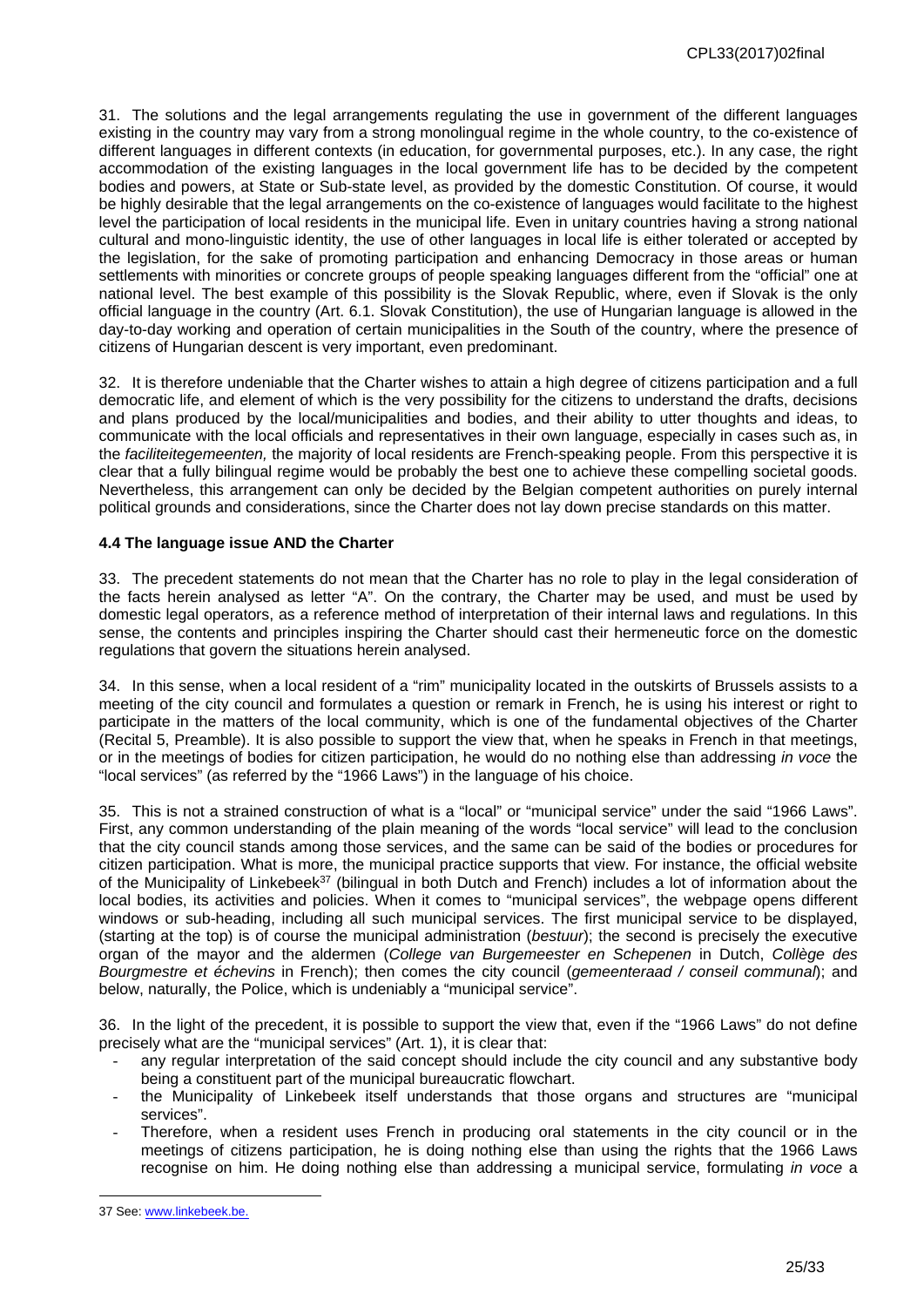request, remark or comment. Moreover, this fact does not produce any distortion in the decision-making process of the local body since, as noted *supra*, all civil servants and local officials in the *faciliteitengemeenten* are supposed to speak French.

- In case of doubt, an extensive interpretation (instead of a restrictive one) of the 1966 Laws should be implemented, under the hermeneutic force of the Fifth recital of the Preamble and Art. 3.1 of the Charter (management of local affairs *in the interests of local population*) to which Belgium is bound.
- 37. On the other hand, it should be observed that:

- (1) The 1966 Laws do not prohibit explicitly the use of French to local residents in open meetings of the city council or in public participation bodies.

- (2) The "1966 Laws" are *daughters* of their time, that is, a time when the governmental life was mainly conceived in a rather technocratic way, with a minimum involvement of the citizens. Today, however, the instances for public participation at local level have been multiplied by the different sectoral laws and regulations in quite a number of fields, ranging from land development planning to project licensing and environmental impact assessment<sup>38</sup>. These legal rules commonly enshrine true and genuine "rights" (in the technical sense of the word) to participate. This active participation and involvement of the local residents must be facilitated, and not restricted, by public (local) authorities.

- (3) The principle *odiosa sunt restringenda* is fully applicable in this case. In case of doubt as to the application of a legal rule, it should be resolved in the manner that hampers in the least possible manner the full deployment of a fundamental right. In this case, and apart from the interest in participating in the decisions of the local body, the freedom of expression and the freedom of speech are involved. These are fundamental rights recognised by the Belgian constitution, and by the European Convention of Human Rights (Art. 10) that was ratified by the Kingdom of Belgium without reservations on 14 June 1955.

- (4) The alleged prohibition to use French by the local residents in public meetings is even more striking since the meeting's agenda of each session of the city council is published in French in the official website of the Municipality. And so are the minutes of each city council meeting.

- (5) The issue seems to be settled by domestic case law and quasi-judicial practice, since the ruling of the Court of Arbitration of 10 Mar 1988 has clarified that the obligation to use Dutch in the *faciliteitegemeende* does only apply to the mayor and the vice-mayors, but does not apply to the regular members of the city council (see, point 4.8, below). This clear judicial precedent, together with an extensive interpretation of the Federal Laws on "special linguistic arrangements" in the light of the Charter, leads to the conclusion that the members of the city councils who signed the complaint cannot be refrained from using French. At the same time, the obligation to use Dutch in the city council or participatory bodies cannot be imposed on regular French-speaking local residents.

- (6) In any case, and under the method of interpretation advocated here, the city council and the participation bodies could be perfectly understood to be "internal services" in the meaning of the 1966 Laws, to which the regular citizens may turn in either Dutch or French.

## <span id="page-25-0"></span>**4.5 Previous documents, texts, resolutions and recommendations of the Congress**

38. In May 2008, the Congress carried out a fact-finding mission to Belgium, which mainly looked into the situation of the three elected mayors in municipalities with linguistic arrangements in the Flemish region. The Congress, however, also analysed the question of the use of languages in those municipalities and recommended to review the linguistic laws, concerning their application in the municipalities with special arrangements, in order to enable the use of Dutch and French during municipal council sessions. The Chamber of Local Authorities of the Congress adopted, on 2 December 2008, two important institutional documents on local democracy in Belgium: Resolution 276 (2008), and Recommendation 258 (2008).

39. In Resolution 276(2008), the Congress stressed "the need for citizens to take part in local affairs" (point 6). Recommendation 258 (2008) is more explicit on the topic under consideration. Namely, the Congress, on the one hand, noted that "the Belgian language laws, as interpreted and applied by the Flemish government in municipalities with so-called special arrangements, make it difficult for French-speaking Belgian citizens to

<sup>38</sup> Different EU and international legal rules, fully obligatory in Belgium, impose on the competent governmental authorities (on municipalities, where applicable) the duty to establish a procedure for public participation. For instance, the EU Directive 2011/92, on Environmental Impact Assessment, or the UN/ECE Aarhus Convention on access to environmental information, participation in decisionmaking and access to justice in environmental matters, of 1998.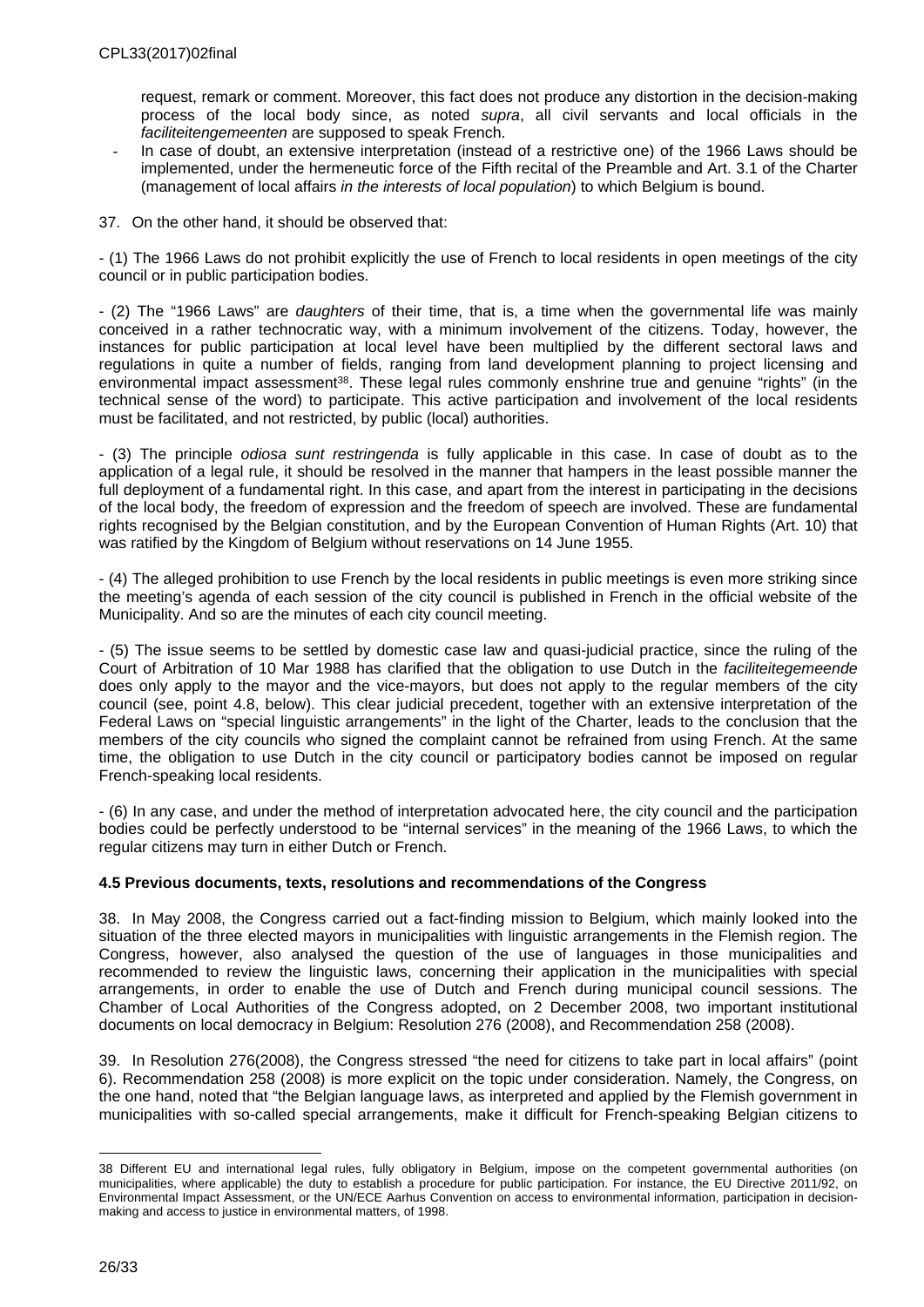take part in local affairs. This situation is incompatible with the spirit of the Charter…and, in particular, with consideration 5 of the preamble, which points out that citizen participation is a fundamental principle of local democracy". On the other hand, the Congress recommended that the Belgian authorities "review the language laws and, in particular, the way in which they are applied in municipalities with so-called special language arrangements, to allow the use of both French and Dutch by municipal councillors and by the mayor and aldermen at the meetings of the municipal council.

40. In the light of the practice and guidelines implemented by the Flemish government during the last years, it is hard to see any substantial change in the linguistic situation in the "rim" municipalities. Flemish authorities seem have done little (or nothing) to adapt, interpret or implement the current legal framework in order to improve, foster, facilitate or enhance the participation of French-speaking local residents or local councillors in the sessions of the city council or in other participation bodies.

#### <span id="page-26-0"></span>**4.6. Relevant domestic case-law**

41. Although this report focuses mainly on the Council of Europe materials, it could not ignore the fact that a situation similar to the one that is here analysed might have been the subject of adjudication at domestic level. In this sense, it is relevant to point out that the Court of Arbitration of Belgium (antecedent of the current Constitutional Court) adjudicated in 1998 a preliminary ruling formulated by the Council of State, concerning Article 23 of the laws of 18 July 1966.

42. In that case, the Council of State had to rule on an application for annulment of a Decision adopted by the Flemish region, by which the said region annulled different decisions adopted by the Municipality of Linkebeek, on the grounds that the said decisions did not comply with the said laws of 18 July 1966. Namely, the said decisions had been adopted during a session of the city council where different points and proposals, included in the official meeting's agenda, were introduced by the mayor or by a vice-mayor, both in Dutch and in French. Moreover, the said Mayor and vice-mayors replied in French to questions posed to them (in French) by certain city council members, and in Dutch when they were asked in that tongue. This use of French in a formal meeting of the city council, plus the mayor and vice-mayors, was considered by the regional executive to be in contravention on the legislation on the use of languages in the local administration. Namely, Art. 23 of the 1966 Laws establishes that, for what concerns the "internal services", o for *internal* purposes (and in their relations with other territorial bodies in the Flemish region) all the local bodies and services of the six *faciliteitegemeenten* must use the Dutch language. If the local representatives do not abide to these rules, they face disciplinary sanctions and the possible declaration of annulment of the decisions taken (Art. 57 and 58). Consequently, Art. 23 of the 1966 Laws does prevent the vice-mayors and the mayor of the *faciliteitegemeenten* to present in a language other than Dutch a point or proposal that is included in the agenda of the collegiate body meeting, or to reply to questions addressed to them, or make oral statements and remarks in that tongue during the celebration of the meeting.

43. The application for annulment was introduced by the concerned municipality. In the course of the proceedings, the Municipality of Linkebeek asked the Council of State to formulate a preliminary ruling by which the Constitutional Court should decide whether the said laws were in conformity with the Belgian Constitution, since they would allegedly violate Arts. 4, 10 and 11 of the Belgian Constitution, Art. 3 of the First Additional Protocol to the European Convention of Human Rights and Art. 27 of the International Covenant on the civil and political rights.

<span id="page-26-1"></span>44. In its decision No. 26/98, of 10 March 1998, the Court of Arbitration ruled, in a nutshell: (a) that the Laws of 18 July 1966 are in conformity with the Belgian Constitution, and especially that Art. 23 does not violate Arts. 10 and 11 of the said Constitution; (b) that the duty to use exclusively the Dutch language during the meetings of the city council applies only to the mayor and to the other members of the "collegiate body of the mayor and the aldermen" (*college du Bourgmestre et des échevins*), but does not apply to other members of the city council, who are just and simply local councillors; (c) the obligation to use only Dutch is justified by a compelling reason of public interest and does not produce, by itself, discrimination. Neither hampers it the possibility for the local resident to carry out a political control of the local officials; (d) neither the First Protocol to the European Convention on human rights nor the International Covenant on civil rights apply to the controversial facts.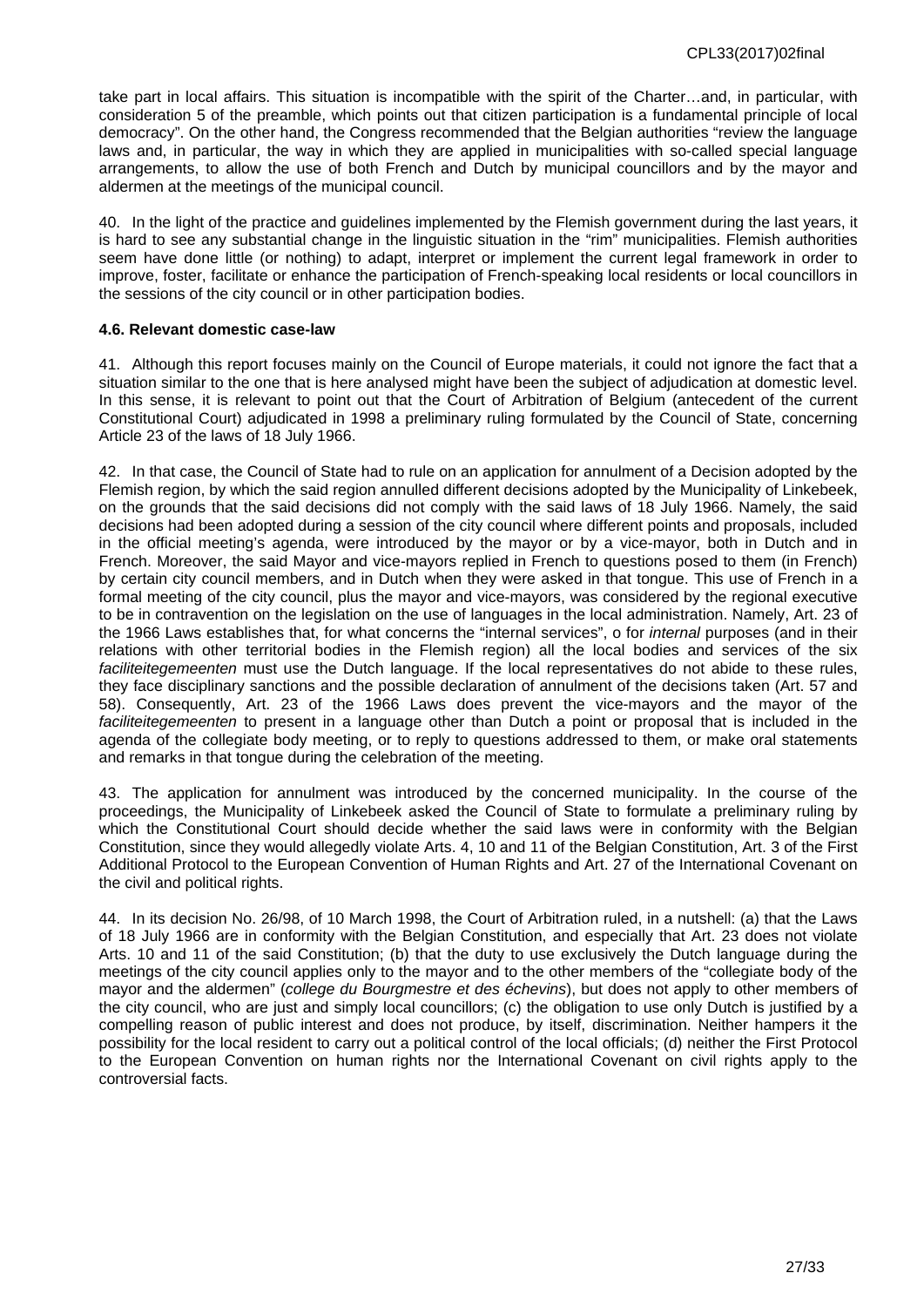#### **5. Legal considerations pertaining to the situation "B" (non-appointment of a mayor proposed by the local council in Linkebeek)**

## <span id="page-27-0"></span>**5.1 The applicability of the Charter to the facts**

45. The applicability of the Charter to the situation described at point 2.1 is clear. In the view of this opinion, the following Articles should be applicable:

(a) Art. 7 (conditions under which responsibilities at local level are exercised). The three indents of this provision are fully applicable in Belgium.

(b) Art. 8 (administrative supervision of local authorities´ activities). Belgium declared not to be bound by the second indent of this provision (see, point 3.2 supra), but it is fully bound by par. 1 and 3. Especially, Art, 8.3 enshrines a key principle in the domain of inter-administrative control over municipalities, that of proportionality: "*Administrative supervision of local authorities shall be exercised in such a way that the intervention of the controlling authority is kept in proportion to the importance of the interests which is intended to protect*. Thus is in this case the "controlling authority" is the Flemish Minister for Internal Affairs, and the "local authority" under control is the Municipality of Linkebeek.

46. Apart from these Articles, it should be underlined that the Charter is not a Treaty on just "self-government" (understood in a narrow technical sense) but a treaty whose objective is broader. Namely, that of ensuring democracy at local level. As a matter of fact, and since its entry into force, the Charter has been commonly seen as a Treaty "for" or "on" local democracy, both in academic<sup>39</sup> and political-institutional for a.<sup>40</sup>

47. This structural goal of the Charter is enshrined in its Preamble, where it is stated that self-government "is an important contribution to the construction of Europe based on the principles of democracy…" and that this "entails the existence of local authorities endowed *with democratically constituted decision-making bodies<sup>41</sup>* and possessing a wide degree of autonomy with regard to their responsibilities…". Furthermore, the Explanatory report states that the function of the Council of Europe is the keeping of Europe´s democratic conscience and the defence of human rights in the widest sense. Indeed, it embodies the conviction that the degree of self-government enjoyed by local authorities may be regarded as a touchstone of genuine democracy" (point B. *General remarks)*. Finally, the Explanatory Report stresses both "the vital contribution of local self-government to democracy" and "the need for local authorities to be democratically constituted and enjoy wide-ranging autonomy".

48. Therefore, and as long as the Charter embodies a clear inspiring principle of local democracy, it can be supported that the facts under consideration are also under the scope of application of the core rules on local democracy. It cannot be otherwise, since Belgium is unanimously considered as a fully democratic country.

## <span id="page-27-1"></span>**5.2 Previous documents, texts, resolutions and recommendations of the Congress**

49. The facts analysed under issue "B" are not new or isolated. The Congress has analysed several times the situation under consideration, together with other similar situations that have taken place in the past in other municipalities. The Congress has consistently supported the view that the non-appointment of a mayor proposed by the city council, as provided for by the Flemish legislation on municipalities, is in contradiction with the Charter. The present legal opinion sides with this understanding. In a nutshell, the main approaches of the Congress may be summarised as follows:

## *(a) The information report of 2003*

50. In 2003, the Congress adopted an information report on the state of local and regional democracy in Belgium, before the ratification of the Charter by the said country, in 2004. Even at that early stage the Congress identified, among other issues of concern, the possibility for regional executive not to appoint mayors proposed by the city council, and the lack of judicial remedies at the disposal of the non-appointed mayors, willing to sue the regional agency in courts. Moreover, the intergovernmental form of control embodied in the possibility not to appoint a proposed mayor was assessed as against the principle of proportionality.<sup>42</sup>

<sup>39</sup> See, for instance, C. HIMSWORTH: *The European Charter of Local Self-Government. A Treaty for local democracy*. Op. cit.

<sup>40</sup> When the Monitoring Committee of the Congress organises monitoring visits in the countries that have ratified the Charter, the objective of the visit is not just checking the "reception" of the Charter, but analysing "the situation of local democracy" (and eventually that of regional democracy, too). Reports, Recommendations and Resolutions are adopted under that general title. 41 Emphasis added.

<sup>42</sup> See: Recommendation 131 (2003) of the Congress on local democracy in Belgium.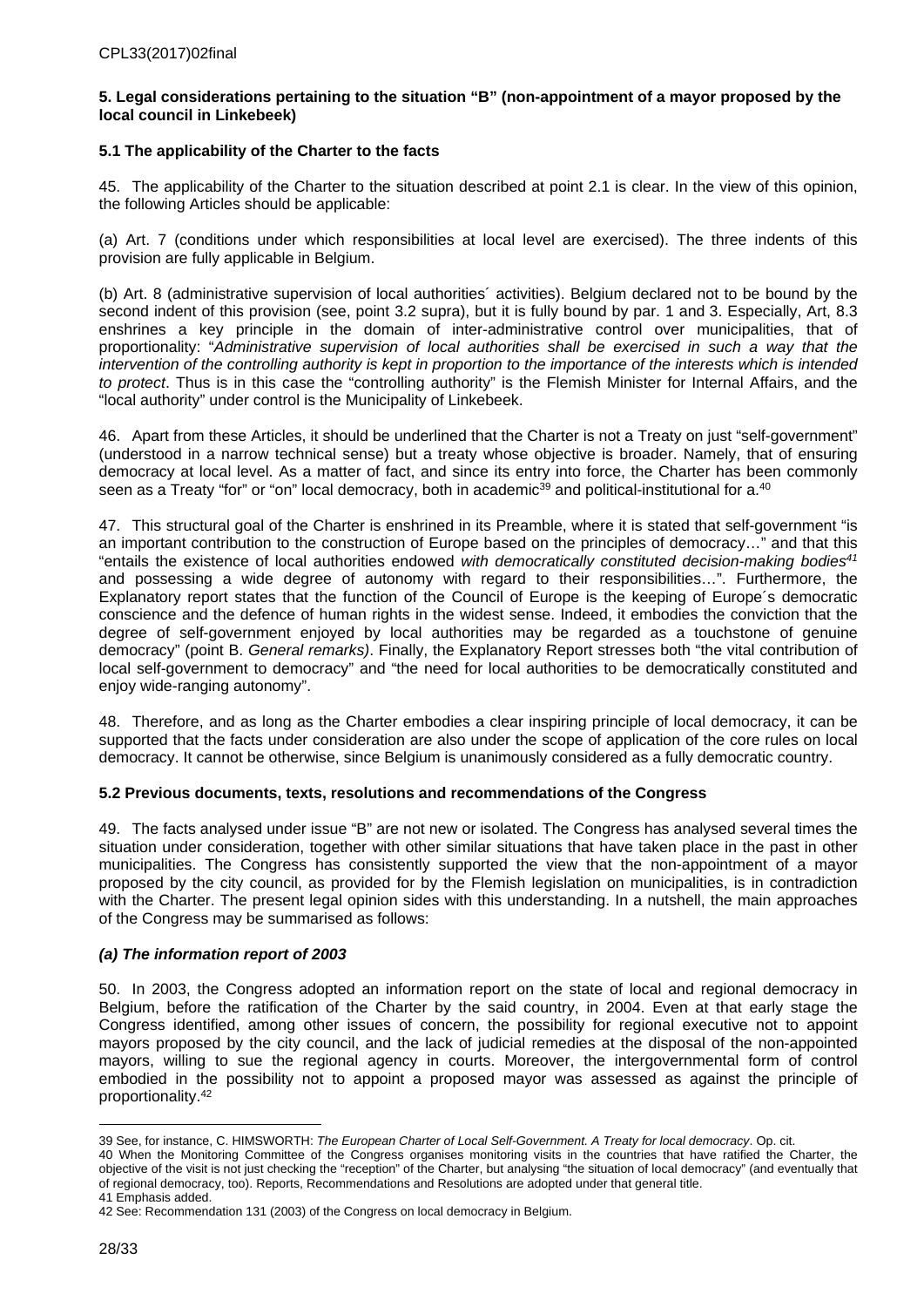#### *(b) The 2008 fact-finding mission*

51. As noted at point 4.6, *supra*, on 13 and 14 May 2008, the Congress carried out a fact-finding mission to Belgium, in order to examine the situation of the non-appointment of three mayors in different « rim » municipalities with special linguistic arrangements: Wezembek-Oppem, Kraainem and Linkebeek. This Congress mission triggered the production of the report CPL(15)8REP, which identified five failures to comply with the Charter. In addition, the Congress adopted both Resolution 276 (2008) and Recommendation 258 (2008). For what concerns the precise problem of the non-appointment of proposed mayors, Resolution 276 (2008) underlined that "the principle of proportionality…implies that, in exercising its prerogatives, the supervisory authorities should use the method which interferes least with local autonomy and democracy". For its part, Recommendation 258 (2008) made even stronger statements, namely that:

- "the Flemish authorities´ failure to appoint three elected mayors within reasonable timeframe has disrupted the proper management of public affairs" (point 6.a)
- "the refusal to appoint three mayors as a form of penalty is disproportionate given that no disciplinary proceedings have been initiated against the three mayors. This situation is incompatible with art. 8.3 of the Charter" (point 6.c)
- "the Flemish authorities´ supervision of local authorities, in particular the appointment of elected mayors by the government, is incompatible with the general spirit of the Charter, in particular the preamble and Articles 4 and 8 of the Charter".

On the other hand, this document recommended the Belgian authorities to appoint the three proposed mayors and to adopt a system of election of mayors by the municipal council of by the citizens.

#### *(c) The 2013-2014 monitoring mission*

52. This is the first full monitoring of the situation of local and regional democracy in Belgium since it ratified the Charter (the 2008 report focused on the non appointment of mayors and on the implementation of the linguistic laws). The monitoring visit allowed the production of the report CG(27)7Final, of 15 October 2014 and the adoption of Recommendation 366(2014) on local and regional democracy in Belgium.<sup>43</sup> This document recommended Belgium to envisage the introduction of a system, in Flanders and in the Brussels-Capital Region, for the election of burgomasters by the municipal councils or by the citizens, which implies the automatic nomination of burgomasters" (point 6,c).

#### <span id="page-28-0"></span>**5.3. Relevant domestic legislation**

53. Apart from the general legislation mentioned at point 3.1 supra, mention should be made to two sets of laws that are of great relevance here:

## *(a) the Flemish Municipal Act*

The Flemish legislation on municipalities (law of 15 July 2005) is the key legal rule providing legal grounds for the potential refusal to appoint a mayor who has been proposed by the local council of a given municipality. The relevant provision is Art. 59. This provision establishes, in a nutshell: (a) that the mayor is appointed by the Flemish government among the local councillors; (b) that a majority of councillors may present a candidate for that purposes. This is usually done on the very first meeting of the new local council, after the local elections; (c) that the Flemish government verifies whether the proposal is "admissible" (or "acceptable"); (d) on the contrary, the Flemish government may at any time solicit the presentation of another candidacy.

54. Therefore, and in the context of this process of verification of the admissibility of the council proposal, the Flemish government may decide that the candidate proposed is unfit for the position of mayor. This may happen if the Flemish government understands, among other possible grounds, that the proposed candidate infringed the legislation on the use of languages. Consequently, the Flemish government arrives to a conclusion which is embodied in a legal formulation that has been used systematically in the case of the mayor of Linkebeek and in other "rim" municipalities. Namely, that "*the person proposed to become mayor does not possess neither the personal qualities nor the moral authority required to act as a representative officer and as a person of confidence of the government, notably in the application of the laws, decrees and regulations*". This has been the legal justification of the three decisions of refusal to appoint of Mr. Thiéry as mayor of Linkebeek, adopted by the Flemish government since 2006.

<sup>43</sup> Adopted on the 27th session of the Congress (14 October 2014).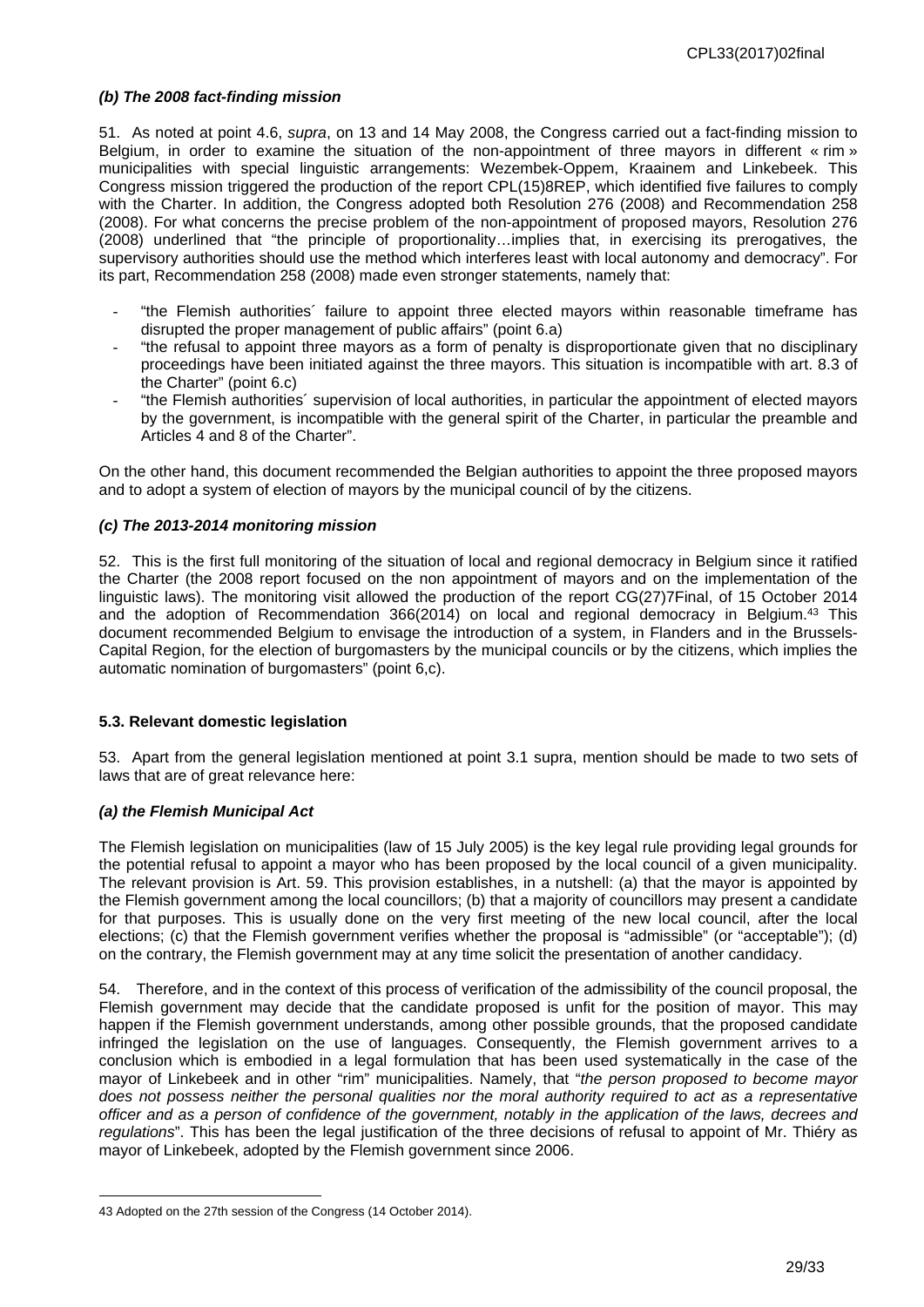## *(b) the Special Act of 19 July 2012*

55. This piece of legislation introduced a new Art.13bis in the Flemish law on Municipalities. This Act makes it possible for a local councillor whose appointment as mayor has been refused by the Flemish government to introduce an appeal specifically targeted at obtaining the annulment of the said refusal. The Council of State (its General Assembly of the contentious section) may overrule the refusal of the Regional executive to appoint a mayor that has been duly proposed by the city council of a "rim" municipality with special linguistic arrangements. If the said Council of State rules for the invalidation of the decision of the regional executive by which it refuses to appoint a proposed mayor, this means or implies automatically that the proposed person will be proclaimed as mayor, by the very virtue of the ruling. The Belgian Constitutional Court, on 3 April 2014, ruled that this piece of legislation was in conformity with the Belgian Constitution (ruling No. 57/2014).

## <span id="page-29-0"></span>**5.4 Relevant case-law**

56. The non-appointment, by the Regional Flemish executive, of a mayor proposed by the city council of Linkebeek has been the object of two different legal proceedings instituted in the Council of State. These proceedings have been instituted on the bases of the Special Act of 19 July 2012.

#### *(a) Ruling No. 227.776, of 20 June 2014*

57. In this case, the Council of State rejected the appeal introduced by Mr. Thiéry against the refusal to appoint him as the mayor of Linkebeek, adopted by the regional Minister of Internal Affairs after the municipal elections held in 2012. The Council of State ruled that the refusal to appoint the applicant was in conformity with applicable laws and regulations on the appointment of mayors and on inter-administrative control (*tutelle*) in the Flemish Region, and that the said refusal was neither disproportionate nor in contradiction with the Charter.

#### *(b) Ruling No. 229.602, of 18 December 2014*

58. In these proceedings, the Council of State was called to re-considered the situation in Linkebeek, on the claim that "new" facts had taken place. The Council of State confirmed again the legality of the nonappointment of the proposed mayor of Linkebeek because it understood that the "new" facts did not modify the initial factual context. Therefore, the "recidivist" proposal of the council could not be admitted.

59. Apart from these rulings dealing specifically with the municipality of Linkebeek, at least two other rulings have been rendered by the Council of State on facts that are very similar to that of Linkebeek:

- Ruling No. 227.777, of 20 June 2014**:** in this case, the Council of State adjudicated an appeal introduced by Mr. Van Hoobrouk against the decision of the Flemish government of 25 February 2013, which refused to appoint him as the mayor of Wezembeek-Oppem as a result of the Local elections of 14 October 2012. The appeal was rejected on procedural grounds;

- Ruling No. 227.775, of 20 June 2014**:** in this case, the Council of State adjudicated an appeal introduced by Ms. V. Caprasse against the decision of the Flemish government of 25 February 2013, which refused to appoint her as the mayor of Kraainem as a result of the Local elections of 14 October 2012. The ground for such refusal was the understanding, by the Flemish government, that the appellant would not be willing to apply the "1966 laws" as specified by the "Peeters circular" (see, supra, point 3.1). The appeal was accepted and the Council of State overruled the contested decision on the merits. The main reason was that, in this case, Ms. V. Caprasse had not actually infringed the "1966 laws", but that the Flemish government had simply deducted from public statements made by the appellant that she would be reluctant to apply such laws. In absence of a real and actual infringement of the Law, the decision of the Flemish government lacked the necessary justification and legal founding.

#### <span id="page-29-1"></span>**5.5 Conclusive considerations**

60. At this point, the situation under analysis deserves the following conclusive considerations:

First, the current system of appointment of mayor in the Flemish region (mainly embodied in Art. 59 of the Flemish law on municipalities) seems to be hardly compatible not only with the Charter, but with elementary democratic principles. The key point here is that a person who may represent a very large majority of the local electors is not proclaimed automatically, but it is formally appointed by the Region, under a scheme which is not a purely formality but under which the Regional executive may carry out a large (even discretional) analysis of the suitability of the nominee to perform his duties as mayor. The Flemish scheme is probably unique in the European context, where the rule is either the direct election by the people or the election by the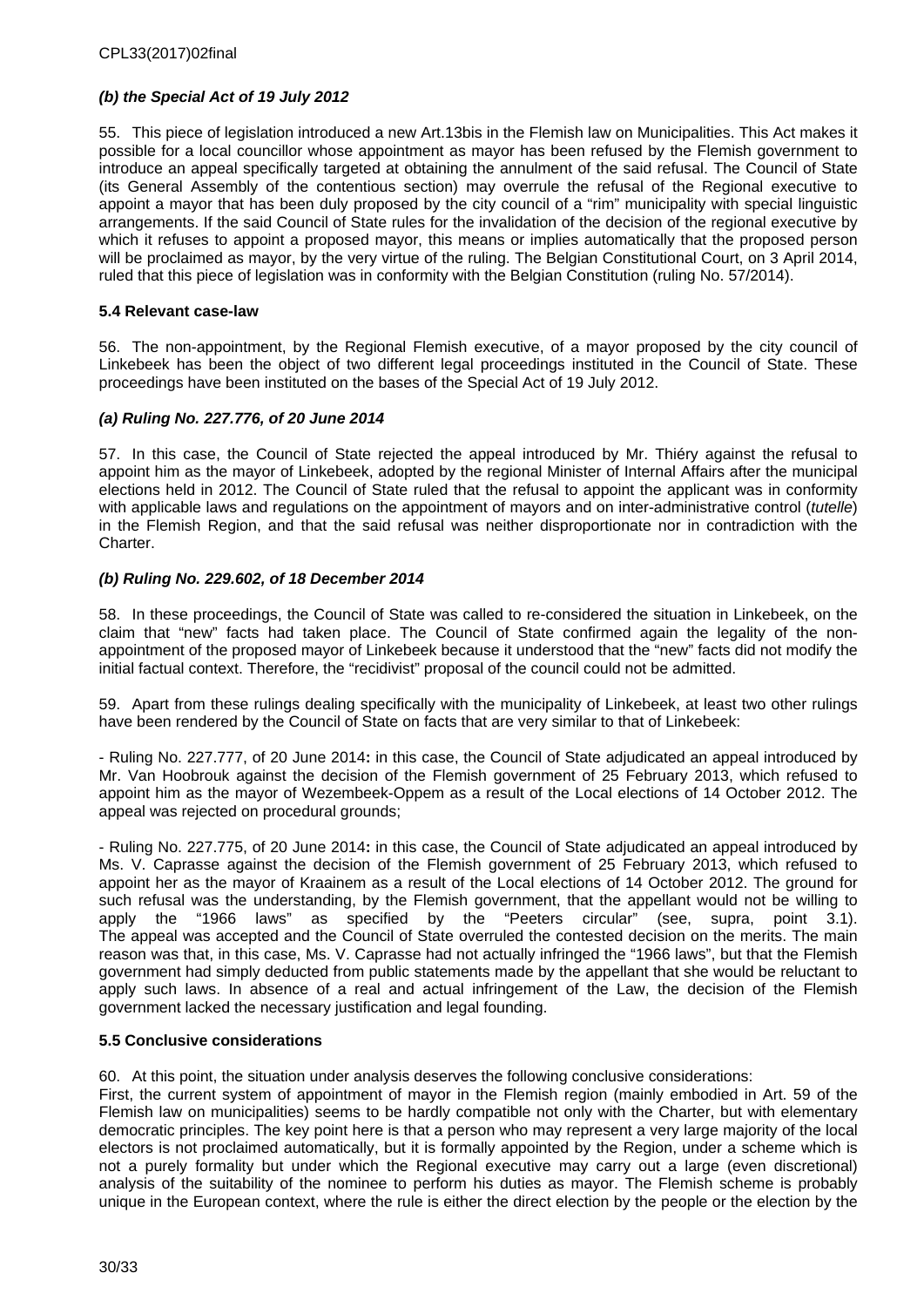city council, this election implying the automatic proclamation of the mayor. In this respect it is important to note that a system similar to the Flemish one, which existed in the Wallonia Region in Belgium, was changed in 2006, so that at present the mayor is automatically appointed by the council. It is true that the system of appointment of mayors appointed by a higher territorial or State authority is also in place in the Netherlands, but the situation should be clearly distinguished from the Flemish legal scheme because in the Netherlands the mayor is not a politician taking part in the local elections. He is a non-elected, professional manager.

61. In the specific case of Mr. Thiéry, this person is a local politician whose party got the 13 vacant posts that were disputed in the last extraordinary local elections held in Linkebeek in December 2015 (out of 15 seats in the city council). He is the political leader, directly elected as local councillor, of roughly 80% of the local population. Therefore, his political mandate and democratic representativity is very high.

62. The current system may be depicted as an intrusive or abrupt form of control that prevents the local authority to complete its very organisational inception, because the mayor is the cog that culminates the crystallisation of the steering administrative structure in a town. This is especially serious in a case, such as the one under consideration, where a Municipality has not had a mayor enjoying democratic legitimacy since 2006.

63. It can be argued that a system by which there is a "verification" of the suitability of a person to run the office of Mayor before he starts discharging his duties is not, *in abstracto*, in contradiction with the Charter, because the democratic principles could not legitimise the possibility that someone who is a criminal or a serious wrongdoer carry out the position of mayor. However, there are different possibilities to reconcile this legitimate objective with the requirements of the Charter. For instance, it is possible to exclude someone from the electoral process, before the elections actually take place, if he incurs in a legal situation allowing for such possibility; it is also possible that a law court (like a criminal court) declares the personal unsuitability of the candidate, after a contradictory an impartial proceeding, etc. None of these criteria are fulfilled or followed by the Flemish legislation: it grants on the Flemish minister an almost unfettered discretion to arrive to the conclusion that the nominee does not meet the necessary moral authority to discharge the duty of mayor, independently of the seriousness of his past actions or legal infractions. This connects with the issue of proportionality.

64. Second, the situation is in contradiction with the principle of proportionality. As seen *supra*, Art. 8.3 of the Charter calls for the respect of the principle of proportionality when a "higher" administrative body carries out any form of control over municipalities, and the Congress has consistently supported the view that the current system that allows for the non-appointment of mayors in Flemish municipalities does not respect that principle.

65. The main reason is that the refusal to appoint a proposed mayor is a "sanction" or legal consequence that is triggered by facts that could be punctual or substantially irrelevant. In this sense, the law does not make any difference between trivial grounds or serious grounds for deciding the non-appointment. The law does not include a clear catalogue of "offences" or "infringements" leading to "penalties". In this context, the reaction of the Flemish executive could be disproportionately more severe than the legal infraction committed by the nominee. In the case of Mr. Thiéry, his only infringement was to circulate notices calling for the local elections in French.<sup>44</sup> Although it can be supported that this is, from the technical point of view, a violation of the laws on the use of languages at local level, it is clear in our view that the sanction was too harsh or severe, since such circulation did not disrupted, distorted or corrupted the electoral process, and this action is not depicted as a "crime" by Belgian criminal law. At least in theory, it is possible to think of "sanctions" that, even if severe, could comply with the principle of proportionality, for instance a monetary penalty, or a temporal suspension. This is even more clear if one observes that the disqualification lasts in principle for the entire electoral mandate, that is, six years and that the law does not allow the individual to correct or "rectify" the situation, for instance by means of a pledge or by a statement that he will respect the linguistic laws *pro futuro*, etc. That is, there is no possibility for the nominee to get "rehabilitated".

66. Third, the situation may also be in contradiction with *due process* requirements. In effect, the refusal to appoint the Mayor of Linkebeek raises the issue of which is the legal nature of this decision. It is unclear whether this situation amounts or constitutes a true administrative "sanction" or not. In any case, it should be presumed that essential procedural rights and guarantees must have been observed by the Flemish Minister in order to adopt her decision. In this respect, we wonder whether a contradictory file has been formed; whether M. Thiéry was granted the right to be heard or not, etc. That is, whether essential elements of the *due process* principle have been respected. This may not be the case here, since the decision of the Flemish

<sup>44</sup> This was the main reason for not appointing him in 2006 and 2012. In the last extraordinary local elections, Mr. Thiéry circulated also notices in Dutch, at least under the information at hand.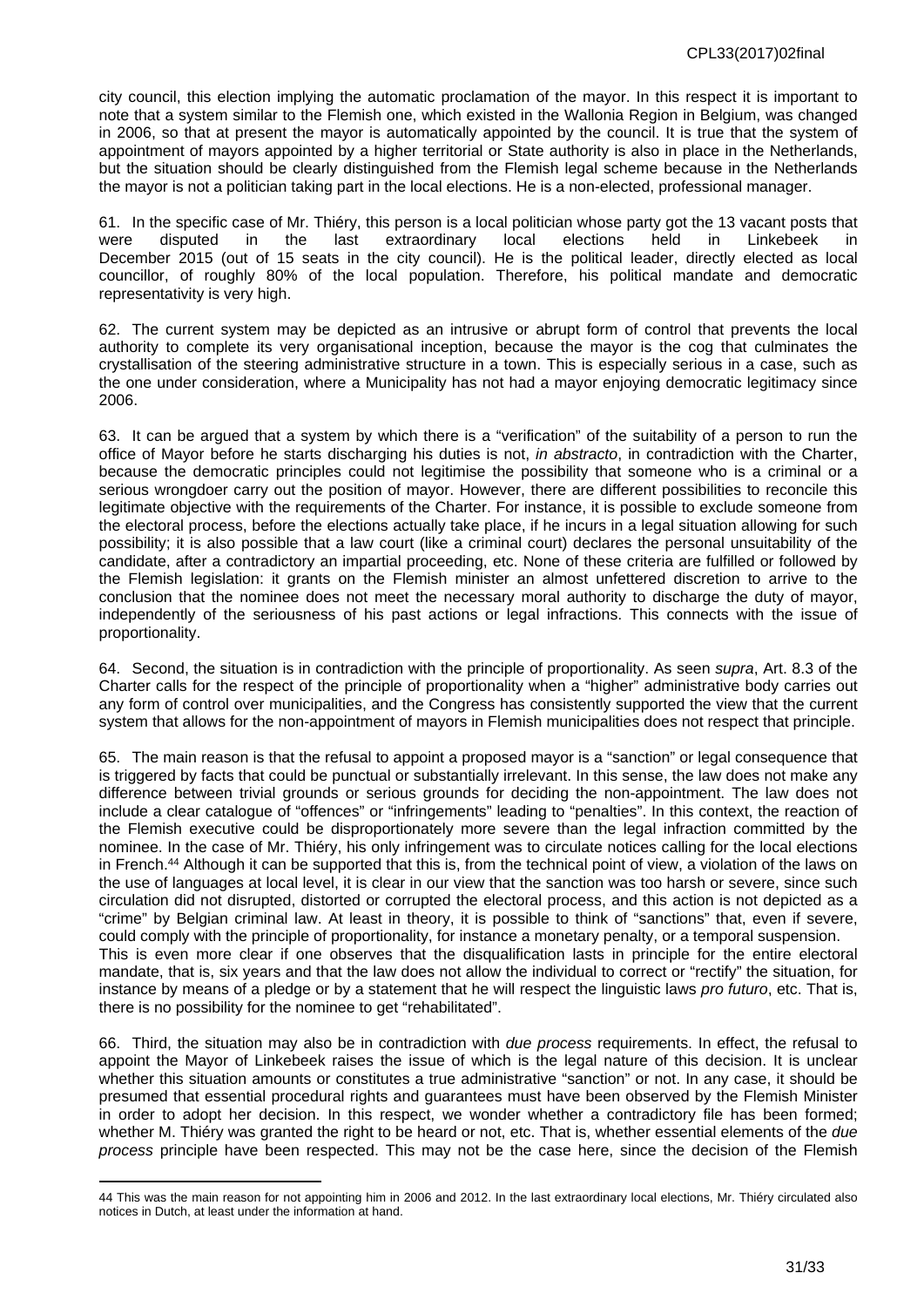government of 1 march 2016 was adopted the day immediately after the city council adopted its proposal, the response was almost automatic. Moreover, the Flemish Ministry of Internal Affairs even expressed in a TV interview her willingness not to appoint Mr. Thiéry as mayor of Linkebeek, even before the proposal had been adopted by the city council. In this context, the decision of the Flemish Ministry could have been adopted in violation of due process requirements, rights and guarantees. Something which, incidentally, reinforces the idea of the disproportion of the decision, already taken beforehand. However, this must be ascertained and ruled by domestic courts and jurisdictions, and cannot be rationalised or argued from the exclusive perspective of the Charter.

67. Fourth, as it stands today, the appointment of *burgmeesters* in Flemish municipalities by the regional Flemish executive is regulated by a legal scheme that is fully in force and whose contradiction with the domestic Constitution or with fundamental rights has not been declared by the Constitutional Court of by the European Court of Human Rights. Moreover, the Council of State has repeatedly ruled that the system is legally acceptable*.* In the case of M. Thiéry, there are two different rulings confirming the legality of his nonappointment as mayor of Linkebeek on the occasion of the local elections of 2012.

68. On the other hand, the enactment of the Special Act of 19 July 2012 has substantially improved the situation, since the candidates whose appointment is refused by the Flemish executive may introduce an appeal in the Council of State in order to get the said refusal overruled or squashed. The introduction of this new legal remedy is very praiseworthy.

69. The rulings of the Council of State, which is the court of last resort in administrative matters in Belgium, should deserve the highest respect and recognition. However, this is not incompatible with the possibility of supporting, from a purely intellectual and dialectic perspective, another legal understanding of the current situation, along the lines advanced in the precedent paragraphs. In any case, and in the light of the present legislation and judicial practice, this reconciliation between the "legitimate" interest in keeping the "tutelle" (as this technique is traditionally understood in the country) and the basic requirements of the Charter and of Local Democracy (as embodied in the most common practices in Europe) can only be achieved through an amendment of the existing Flemish legislation.

## <span id="page-31-0"></span>**6. Conclusions**

70. In the light of the foregoing considerations, it is possible to support the following conclusions:

**First**, the facts and the situation reported by the five members of several city councils (situation identified as "situation A") deserve a differentiated assessment, according to the people who are affected by the alleged prohibition to use French:

(A) for what concerns the use of French by local residents in the meetings of the city council and the meetings of other participation bodies:

The facts do not fall within the explicit scope of application of the Charter, since this international instrument does not include precise standards on the questions raised by these facts.

However, the Charter should be used as an interpretative tool in order to get a construction of the domestic legislation of linguistic arrangements that be consistent with the underlying objectives of the Charter, namely that of securing the deepest participation of the citizens in the conduction of the local affairs. In this sense, the relevant provision is the fifth recital of the Preamble of the Charter.

In the light of this interpretation, the wording "local services" used in the Laws of 18 July (Art. 1) should be construed as to include the city council and other local bodies, especially if they are public participation bodies. Consequently, the use of French by local residents when they make statements or remarks *in voce* during the formal meetings of the said organs should be understood not to be in contradiction with the "1966 Laws".

In the light of the case law of the Council of State of Belgium, the duty to use Dutch in the meetings of the city council does not extend to local residents. Therefore, local residents should not be prevented to use French in the meetings of the city council of the rim municipalities with special language arrangements;

(B) For what concerns the use of French by members of the city council in the meetings of the city council and in the meetings of other participation bodies:

Although the Charter does not include precise, explicit standards on the issue raised by the complaint, the Charter should be used as an interpretative tool in order to get a construction of the domestic legislation of language arrangements with is consistent with the underlying objectives of the Charter, namely that of securing that the local politicians may carry out a meaningful representative function. In this sense, the relevant provisions are the fifth recital of its preamble, together with Art. 7 of the Charter.